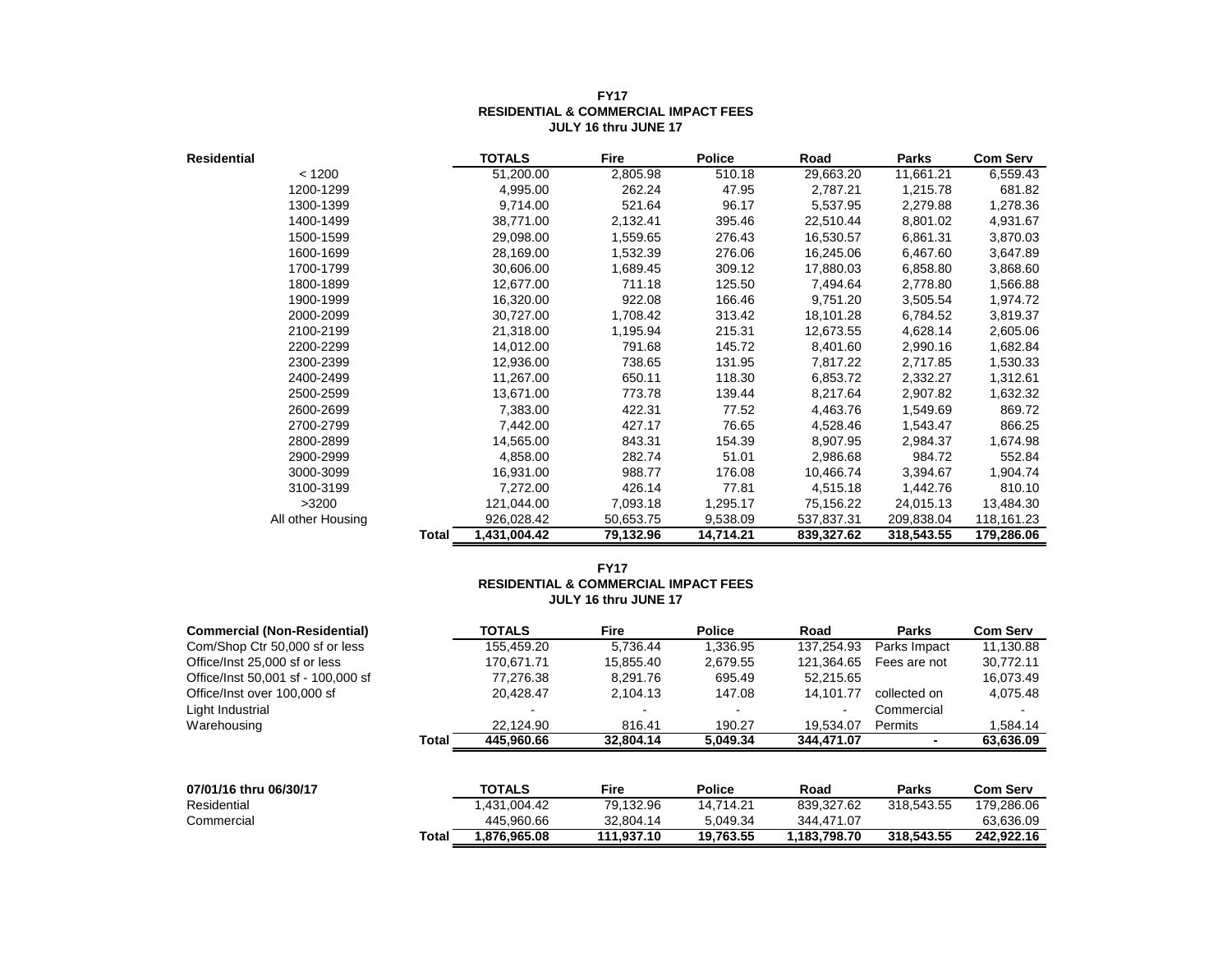# **FY17 RESIDENTIAL IMPACT FEES**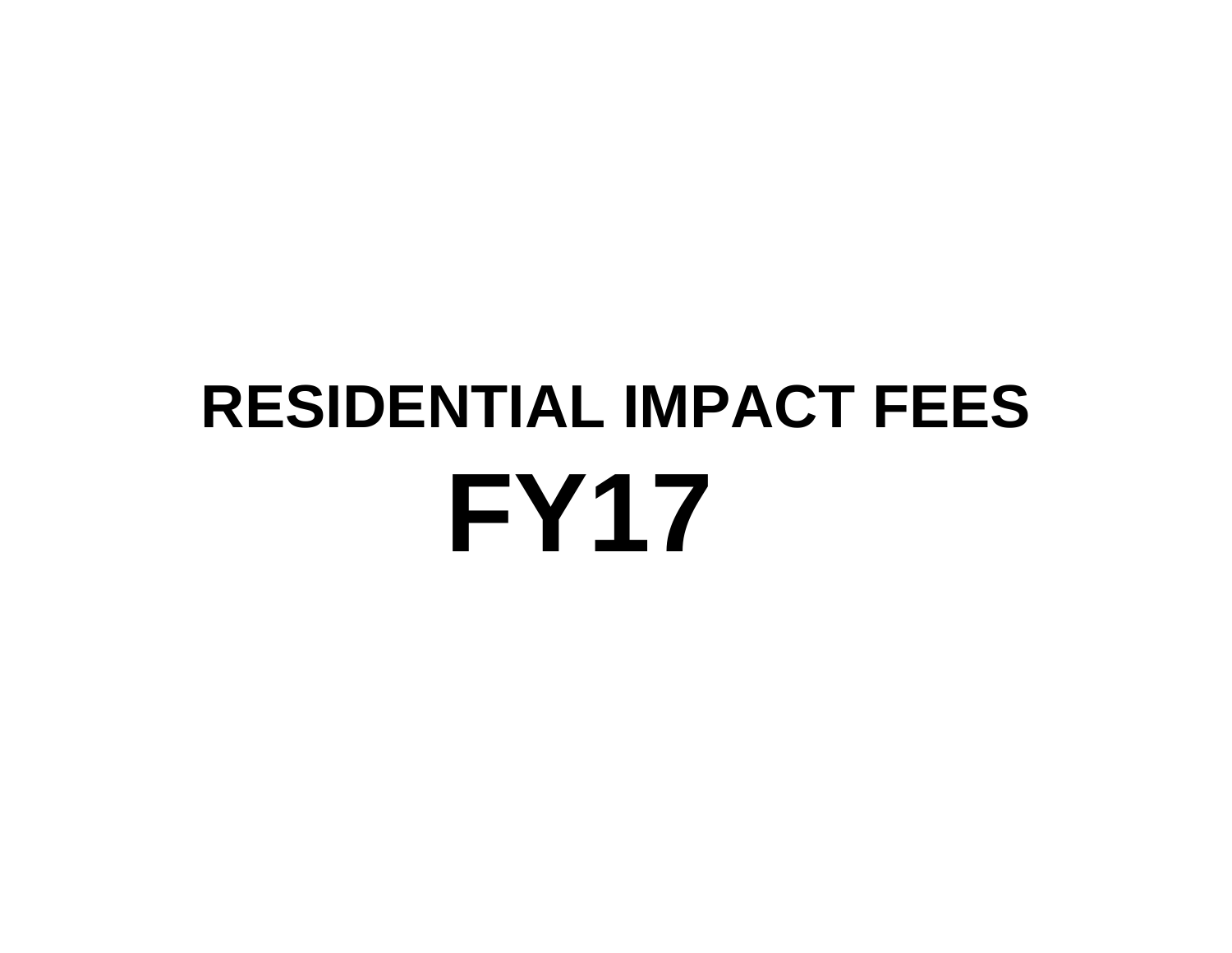#### **Residential <1200 \$1405.00**

| ¤ະລາດeππαι<π∠ບບູຈ⊺4ບວ.ບບ |            |          |                              |                                     |          | Fire   | <b>Police</b> | Road     | Parks  | <b>Com Serv</b> |
|--------------------------|------------|----------|------------------------------|-------------------------------------|----------|--------|---------------|----------|--------|-----------------|
| Permit                   | Date       | Total    | Address                      | Name                                | Total    | 5.48%  | 1.00%         | 57.94%   | 22.78% | 12.81%          |
| 2016-MSS-RES-00456       | 7/1/2016   | 1.405.00 | 325 HIBERTA ST               | BEAUCHAMP CONSTRUCTION INC          | 1,405.00 | 77.00  | 14.00         | 814.00   | 320.00 | 180.00          |
| 2016-MSS-RES-00454       | 7/1/2016   |          | 1.405.00 305 HIBERTA ST      | <b>BEAUCHAMP CONSTRUCTION INC</b>   | 1.405.00 | 77.00  | 14.00         | 814.00   | 320.00 | 180.00          |
| 2016-MSS-RES-00551       | 7/7/2016   |          | 398.00 321 DEARBORN AVE      | CONFLUENCE CONSTRUCTION             | 398.00   | 21.81  | 3.97          | 230.59   | 90.65  | 50.99           |
| 2016-MSS-RES-00567       | 7/11/2016  |          | 1.405.00 5060 CATTLE DR      | STOCKYARD ROAD INVESTMENT LLC       | 1,405.00 | 77.00  | 14.00         | 814.00   | 320.00 | 180.00          |
| 2016-MSS-RES-00568       | 7/11/2016  |          | 1.405.00 5070 CATTLE DR      | STOCKYARD ROAD INVESTMENT LLC       | 1,405.00 | 77.00  | 14.00         | 814.00   | 320.00 | 180.00          |
| 2016-MSS-RES-00566       | 7/20/2016  |          | 1.405.00 2513 FREEDOM LP     | STOCKYARD ROAD INVESTMENT LLC       | 1.405.00 | 77.00  | 14.00         | 814.00   | 320.00 | 180.00          |
| 2016-MSS-RES-00502       | 7/21/2016  |          | 1.674.00 929 CHARLO ST       | <b>SS PROPERTY SOLUTIONS INC</b>    | 1.674.00 | 91.74  | 16.68         | 969.85   | 381.27 | 214.46          |
| 2016-MSS-RES-00602       | 8/3/2016   |          | 1.405.00 345 HIBERTA ST      | LM COX CONSTRUCTION LLC             | 1.405.00 | 77.00  | 14.00         | 814.00   | 320.00 | 180.00          |
| 2016-MSS-RES-00737       | 8/30/2016  |          | 1.405.00 365 HIBERTA ST      | <b>MOUNTAIN CONSTRUCTION INC</b>    | 1.405.00 | 77.00  | 14.00         | 814.00   | 320.00 | 180.00          |
| 2016-MSS-RES-00836       | 9/14/2016  |          | 1.405.00 385 HIBERTA ST      | <b>MOUNTAIN CONSTRUCTION INC</b>    | 1,405.00 | 77.00  | 14.00         | 814.00   | 320.00 | 180.00          |
| 2016-MSS-RES-00810       | 9/19/2016  |          | 1.405.00 1125 VILLAGE WAY    | EDGELL BUILDING AND DEVELOPMENT INC | 1.405.00 | 77.00  | 14.00         | 814.00   | 320.00 | 180.00          |
| 2016-MSS-RES-00891       | 10/25/2016 |          | 1.405.00 2428 BURLINGTON AVE | <b>BRAD PIERSMA BUILDER INCE</b>    | 1.405.00 | 77.00  | 14.00         | 814.00   | 320.00 | 180.00          |
| 2016-MSS-RES-00902       | 10/31/2016 |          | 69.00 419 A/B S 03RD ST W    | <b>JM MORAN &amp; COMPANY INC</b>   | 69.00    | 3.78   | 0.69          | 39.98    | 15.72  | 8.84            |
| 2016-MSS-RES-00852       | 11/3/2016  |          | 1.405.00 705 DICKINSON ST    | <b>OWNER</b>                        | 1.405.00 | 77.00  | 14.00         | 814.00   | 320.00 | 180.00          |
| 2016-MSS-SWR-00827       | 12/29/2016 |          | 2.261.00 1649 COTE LN        | DIG IT EXCAVATING INC               | 2,261.00 | 123.91 | 22.53         | 1,309.93 | 514.96 | 289.67          |
| 2016-MSS-RES-01123       | 3/7/2017   |          | 1.405.00 5040 CATTLE DR      | STOCKYARD ROAD INVESTMENT LLC       | 1,405.00 | 77.00  | 14.00         | 814.00   | 320.00 | 180.00          |
| 2016-MSS-RES-01124       | 3/7/2017   |          | 1.405.00 2505 OLD RANCH RD   | STOCKYARD ROAD INVESTMENT LLC       | 1.405.00 | 77.00  | 14.00         | 814.00   | 320.00 | 180.00          |
| 2016-MSS-RES-01122       | 3/7/2017   |          | 1.405.00 2509 FREEDOM LP     | STOCKYARD ROAD INVESTMENT LLC       | 1.405.00 | 77.00  | 14.00         | 814.00   | 320.00 | 180.00          |
| 2016-MSS-RES-01125       | 3/7/2017   |          | 1,405.00 2501 FREEDOM LP     | STOCKYARD ROAD INVESTMENT LLC       | 1.405.00 | 77.00  | 14.00         | 814.00   | 320.00 | 180.00          |
| 2016-MSS-RES-01127       | 3/7/2017   |          | 1.405.00 2511 FREEDOM LP     | STOCKYARD ROAD INVESTMENT LLC       | 1.405.00 | 77.00  | 14.00         | 814.00   | 320.00 | 180.00          |
| 2016-MSS-RES-01126       | 3/7/2017   |          | 1.405.00 2505 FREEDOM LP     | STOCKYARD ROAD INVESTMENT LLC       | 1.405.00 | 77.00  | 14.00         | 814.00   | 320.00 | 180.00          |
| 2016-MSS-RES-01184       | 3/23/2017  |          | 1.405.00 1836 S 5TH ST W     | ARR ENTERPRISE LLC                  | 1,405.00 | 77.00  | 14.00         | 814.00   | 320.00 | 180.00          |
| 2016-MSS-RES-00607       | 4/3/2017   |          | 1,405.00 870 JOHNSON ST      | SADDLE MOUNTAIN CONSTRUCTION LLC    | 1.405.00 | 77.00  | 14.00         | 814.00   | 320.00 | 180.00          |
| 2016-MSS-RES-00609       | 4/3/2017   |          | 1.405.00 1960 S 7TH ST W     | SADDLE MOUNTAIN CONSTRUCTION LLC    | 1,405.00 | 77.00  | 14.00         | 814.00   | 320.00 | 180.00          |
| 2017-MSS-RES-00104       | 4/11/2017  |          | 1.405.00 321 BLAINE ST       | ROCKY MOUNTAIN REMODELS             | 1,405.00 | 77.00  | 14.00         | 814.00   | 320.00 | 180.00          |
| 2017-MSS-SWR-00215       | 4/18/2017  |          | 1.405.00 533 MONTANA AVE     | HOE MAN THE LLC                     | 1,405.00 | 77.00  | 14.00         | 814.00   | 320.00 | 180.00          |
| 2017-MSS-SWR-00214       | 4/18/2017  |          | 1.405.00 531 MONTANA AVE     | HOE MAN THE LLC                     | 1.405.00 | 77.00  | 14.00         | 814.00   | 320.00 | 180.00          |
| 2017-MSS-SWR-00244       | 4/27/2017  |          | 3.243.00 361 RANDLES ST      | <b>OWNER</b>                        | 3.243.00 | 177.73 | 32.31         | 1,878.86 | 738.62 | 415.47          |
| 2017-MSS-SWR-00445       | 6/30/2017  |          | 2.810.00 540 TINY HOUSE CT   | MONTANA EXCAVATION SERVICE INC      | 2.810.00 | 154.00 | 28.00         | 1,628.00 | 640.00 | 360.00          |
| 2017-MSS-SWR-00444       | 6/30/2017  |          | 2.810.00 525 TINY HOUSE CT   | MONTANA EXCAVATION SERVICE INC      | 2.810.00 | 154.00 | 28.00         | 1.628.00 | 640.00 | 360.00          |
| 2017-MSS-SWR-00443       | 6/30/2017  |          | 2.810.00 530 TINY HOUSE CT   | MONTANA EXCAVATION SERVICE INC      | 2,810.00 | 154.00 | 28.00         | 1.628.00 | 640.00 | 360.00          |
| 2017-MSS-SWR-00442       | 6/30/2017  |          | 2.810.00 505 TINY HOUSE CT   | MONTANA EXCAVATION SERVICE INC      | 2.810.00 | 154.00 | 28.00         | 1.628.00 | 640.00 | 360.00          |

|  | 51,200.00 2,805.98 510.18 29,663.20 11,661.21 | 6,559.43 |
|--|-----------------------------------------------|----------|
|  |                                               |          |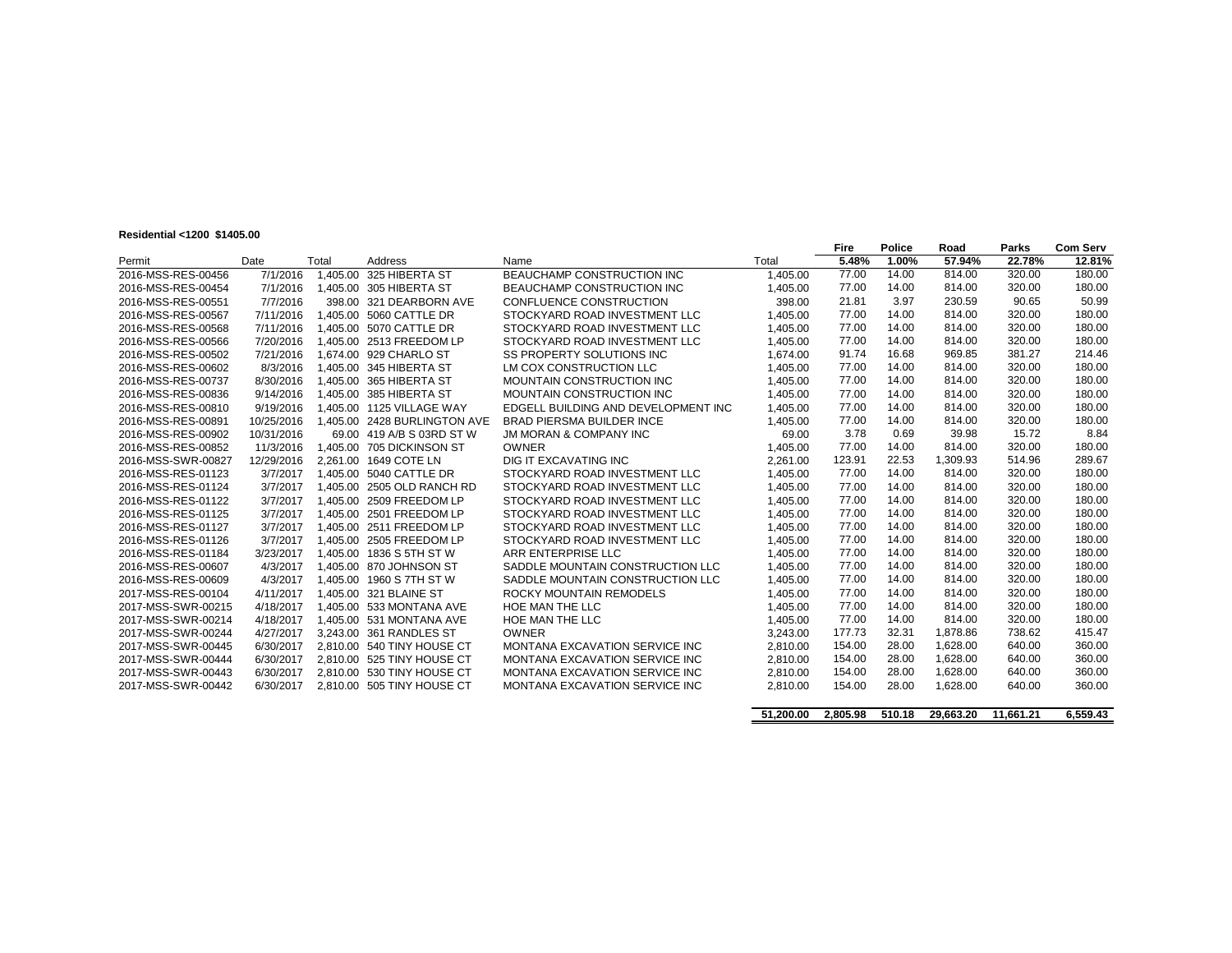#### **Residential 1200-1299 \$1561.00**

|                    |            |       |                            |                            |          | <b>Fire</b> | <b>Police</b> | Road     | <b>Parks</b> | <b>Com Serv</b> |
|--------------------|------------|-------|----------------------------|----------------------------|----------|-------------|---------------|----------|--------------|-----------------|
| Permit             | Date       | Total | <b>Address</b>             | Name                       | Total    | 5.25%       | 0.96%         | 55.80%   | 24.34%       | 13.65%          |
| 2016-MSS-RES-00396 | 7/5/2016   |       | 1.561.00 340 WINSTON LN    | BEAUCHAMP CONSTRUCTION INC | .561.00  | 81.95       | 14.99         | 871.04   | 379.95       | 213.08          |
| 2016-MSS-RES-00545 | 7/25/2016  |       | 156.00 332 E KENT AVE      | RIDGELINE WOODWORKS        | 156.00   | 8.19        | 1.50          | 87.05    | 37.97        | 21.29           |
| 2016-MSS-RES-00588 | 7/25/2016  |       | 156.00 422 LIVINGSTON AVE  | <b>OWNER</b>               | 156.00   | 8.19        | 1.50          | 87.05    | 37.97        | 21.29           |
| 2016-MSS-RES-00393 | 10/18/2016 |       | .561.00 1935 TRAIL ST      | ZEPEDA HOMES INC           | 1.561.00 | 81.95       | 14.99         | 871.04   | 379.95       | 213.08          |
| 2017-MSS-RES-00098 | 3/14/2017  |       | .561.00 2413 HALF HITCH DR | DENALI DEVELOPMENT LLC     | 1.561.00 | 81.95       | 14.99         | 871.04   | 379.95       | 213.08          |
|                    |            |       |                            |                            | 4.995.00 | 262.24      | 47.95         | 2.787.21 | 1.215.78     | 681.82          |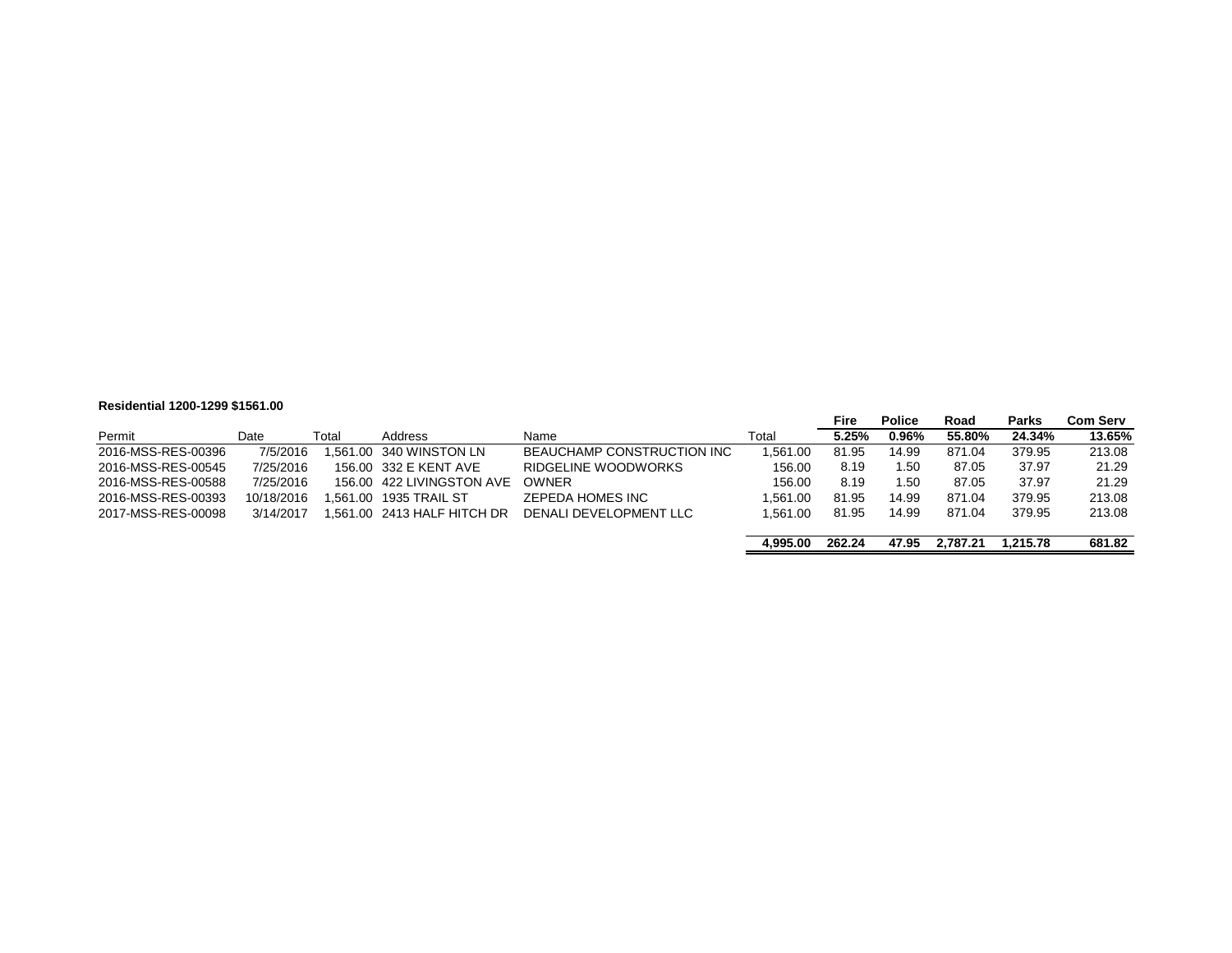#### **Residential 1300-1399 \$1619.00**

|                    |            |       |                                        |                                     |          | Fire   | <b>Police</b> | Road     | Parks    | Com Serv |
|--------------------|------------|-------|----------------------------------------|-------------------------------------|----------|--------|---------------|----------|----------|----------|
| Permit             | Date       | Total | Address                                | Name                                | Total    | 5.37%  | 0.99%         | 57.01%   | 23.47%   | 13.16%   |
| 2016-MSS-RES-00601 | 8/5/2016   |       | 1.619.00 280 STONYBROOK DR             | EDGELL BUILDING AND DEVELOPMENT INC | 1.619.00 | 86.94  | 16.03         | 922.99   | 379.98   | 213.06   |
| 2016-MSS-RES-00610 | 8/25/2016  |       | 1.619.00 2305 ASPEN GROVE              | DENALI DEVELOPMENT LLC              | 1.619.00 | 86.94  | 16.03         | 922.99   | 379.98   | 213.06   |
| 2016-MSS-RES-00612 |            |       | 8/25/2016  1.619.00  2303  ASPEN GROVE | DENALI DEVELOPMENT LLC              | 1.619.00 | 86.94  | 16.03         | 922.99   | 379.98   | 213.06   |
| 2016-MSS-RES-00392 | 10/18/2016 |       | 1.619.00 1925 TRAIL ST                 | ZEPEDA HOMES INC                    | 1.619.00 | 86.94  | 16.03         | 922.99   | 379.98   | 213.06   |
| 2017-MSS-RES-00015 | 1/26/2017  |       | 1.619.00 3043 SUMMERFIELD DR           | MOUNTAIN CONSTRUCTION INC           | 1.619.00 | 86.94  | 16.03         | 922.99   | 379.98   | 213.06   |
| 2017-MSS-RES-00191 | 4/7/2017   |       | 1.619.00 465 STONYBROOK DR             | EDGELL BUILDING AND DEVELOPMENT INC | 1.619.00 | 86.94  | 16.03         | 922.99   | 379.98   | 213.06   |
|                    |            |       |                                        |                                     |          |        |               |          |          |          |
|                    |            |       |                                        |                                     | 9.714.00 | 521.64 | 96.17         | 5.537.95 | 2.279.88 | 1,278.36 |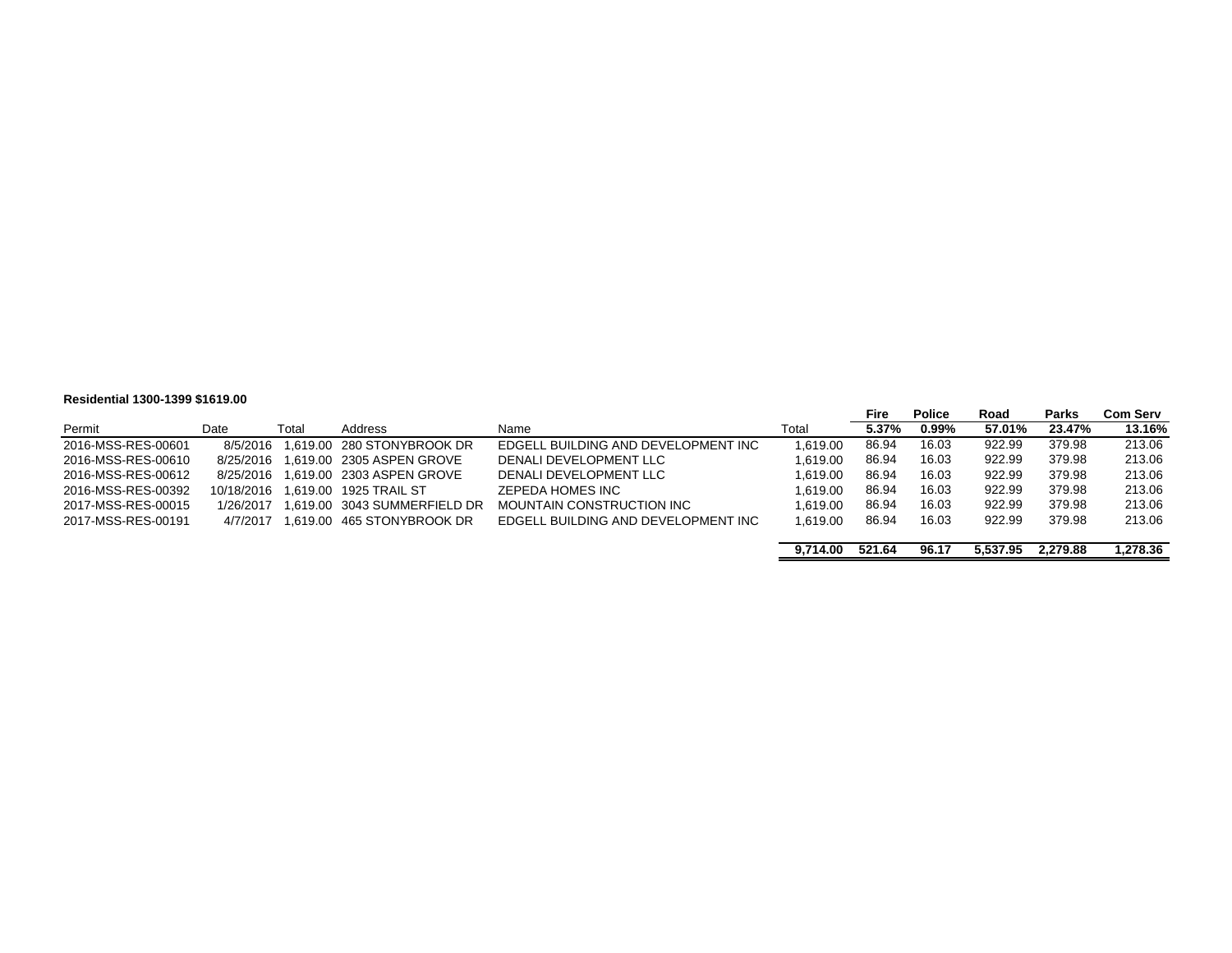#### **Residential 1400-1499 \$1674.00**

|                    |            |          |                                  |                                     |           | Fire     | <b>Police</b> | Road      | <b>Parks</b> | <b>Com Serv</b> |
|--------------------|------------|----------|----------------------------------|-------------------------------------|-----------|----------|---------------|-----------|--------------|-----------------|
| Permit             | Date       | Total    | Address                          | Name                                | Total     | 5.50%    | 1.02%         | 58.06%    | 22.70%       | 12.72%          |
| 2016-MSS-RES-00520 | 7/1/2016   | 1.674.00 | 2208 GILBERT AVE                 | RATTLESNAKE ELECTRIC INC            | 1.674.00  | 92.07    | 17.07         | 971.92    | 380.00       | 212.93          |
| 2016-MSS-RES-00503 | 7/21/2016  | 1.674.00 | 923 CHARLO ST                    | <b>SS PROPERTY SOLUTIONS INC</b>    | 1,674.00  | 92.07    | 17.07         | 971.92    | 380.00       | 212.93          |
| 2016-MSS-RES-00794 | 9/23/2016  | 1.674.00 | 1839 S 11TH ST W                 | ARROWLEAF CONSTRUCTION, LLC         | 1.674.00  | 92.07    | 17.07         | 971.92    | 380.00       | 212.93          |
| 2016-MSS-RES-00939 | 10/17/2016 | 1.674.00 | 2154 S 12TH ST W                 | <b>OWNER</b>                        | 1.674.00  | 92.07    | 17.07         | 971.92    | 380.00       | 212.93          |
| 2016-MSS-RES-01082 | 12/5/2016  | 1.674.00 | 445 STONYBROOK DR                | EDGELL BUILDING AND DEVELOPMENT INC | 1.674.00  | 92.07    | 17.07         | 971.92    | 380.00       | 212.93          |
| 2017-MSS-RES-00074 | 2/17/2017  | 1.674.00 | 3035 SUMMERFIELD DR              | MOUNTAIN CONSTRUCTION INC           | 1.674.00  | 92.07    | 17.07         | 971.92    | 380.00       | 212.93          |
| 2016-MSS-RES-00149 | 2/22/2017  | 1.674.00 | 2335 ASPEN GROVE                 | DENALI DEVELOPMENT LLC              | 1.674.00  | 92.07    | 17.07         | 971.92    | 380.00       | 212.93          |
| 2016-MSS-RES-00150 | 2/22/2017  | 1.674.00 | 2337 ASPEN GROVE                 | DENALI DEVELOPMENT LLC              | 1,674.00  | 92.07    | 17.07         | 971.92    | 380.00       | 212.93          |
| 2017-MSS-RES-00054 | 3/13/2017  |          | 1.674.00 315 STONYBROOK DR       | EDGELL BUILDING AND DEVELOPMENT INC | 1.674.00  | 92.07    | 17.07         | 971.92    | 380.00       | 212.93          |
| 2017-MSS-RES-00082 | 3/13/2017  |          | 1.674.00 1795 ERNEST AVE         | MUEHLHAUSEN CONSTRUCTION INC        | 1.674.00  | 92.07    | 17.07         | 971.92    | 380.00       | 212.93          |
| 2017-MSS-RES-00121 | 3/16/2017  |          | 1,674.00 737 S 3RD ST W          | <b>SILVERFERN</b>                   | 1,674.00  | 92.07    | 17.07         | 971.92    | 380.00       | 212.93          |
| 2017-MSS-RES-00022 | 4/5/2017   |          | 1.674.00 2489 OLD GLORY WAY      | STOCKYARD ROAD INVESTMENT LLC       | 1.674.00  | 92.07    | 17.07         | 971.92    | 380.00       | 212.93          |
| 2017-MSS-RES-00023 | 4/5/2017   |          | 1.674.00 2481 OLD GLORY WAY      | STOCKYARD ROAD INVESTMENT LLC       | 1.674.00  | 92.07    | 17.07         | 971.92    | 380.00       | 212.93          |
| 2017-MSS-RES-00024 | 4/5/2017   |          | 1.674.00 2473 OLD GLORY WAY      | STOCKYARD ROAD INVESTMENT LLC       | 1.674.00  | 92.07    | 17.07         | 971.92    | 380.00       | 212.93          |
| 2017-MSS-RES-00025 | 4/5/2017   |          | 1.674.00 2465 OLD GLORY WAY      | STOCKYARD ROAD INVESTMENT LLC       | 1,674.00  | 92.07    | 17.07         | 971.92    | 380.00       | 212.93          |
| 2017-MSS-RES-00026 | 4/5/2017   |          | 1.674.00 2457 OLD GLORY WAY      | STOCKYARD ROAD INVESTMENT LLC       | 1.674.00  | 92.07    | 17.07         | 971.92    | 380.00       | 212.93          |
| 2017-MSS-RES-00161 | 4/14/2017  |          | 1.674.00    6525    E    KIKI CT | WILDWOODS LOG CONSTRUCTION INC      | 1.674.00  | 92.07    | 17.07         | 971.92    | 380.00       | 212.93          |
| 2017-MSS-RES-00214 | 4/19/2017  |          | 1.674.00 2342 ASPEN GROVE        | DENALI DEVELOPMENT LLC              | 1.674.00  | 92.07    | 17.07         | 971.92    | 380.00       | 212.93          |
| 2017-MSS-RES-00215 | 4/19/2017  | 1.674.00 | 2344 ASPEN GROVE                 | DENALI DEVELOPMENT LLC              | 1.674.00  | 92.07    | 17.07         | 971.92    | 380.00       | 212.93          |
| 2017-MSS-RES-00038 | 5/2/2017   |          | 1.674.00 2447 OLD RANCH RD       | STOCKYARD ROAD INVESTMENT LLC       | 1,674.00  | 92.07    | 17.07         | 971.92    | 380.00       | 212.93          |
| 2017-MSS-RES-00060 | 5/15/2017  |          | 1.674.00 2351 ASPEN GROVE        | DENALI DEVELOPMENT LLC              | 1.674.00  | 92.07    | 17.07         | 971.92    | 380.00       | 212.93          |
| 2017-MSS-RES-00061 | 5/15/2017  | 1.674.00 | 2352 ASPEN GROVE                 | DENALI DEVELOPMENT LLC              | 1.674.00  | 92.07    | 17.07         | 971.92    | 380.00       | 212.93          |
| 2017-MSS-RES-00416 | 6/14/2017  | 269.00   | 2430 RATTLESNAKE DR              | ARW CONSTRUCTION SERVICES LLC       | 269.00    | 14.80    | 2.74          | 156.18    | 61.06        | 34.22           |
| 2017-MSS-RES-00336 | 6/23/2017  | 1,674.00 | 5374 RESISTOL LN                 | <b>SUN PEAK CONSTRUCTION</b>        | 1,674.00  | 92.07    | 17.07         | 971.92    | 380.00       | 212.93          |
|                    |            |          |                                  |                                     |           |          |               |           |              |                 |
|                    |            |          |                                  |                                     | 38.771.00 | 2.132.41 | 395.46        | 22.510.44 | 8.801.02     | 4.931.67        |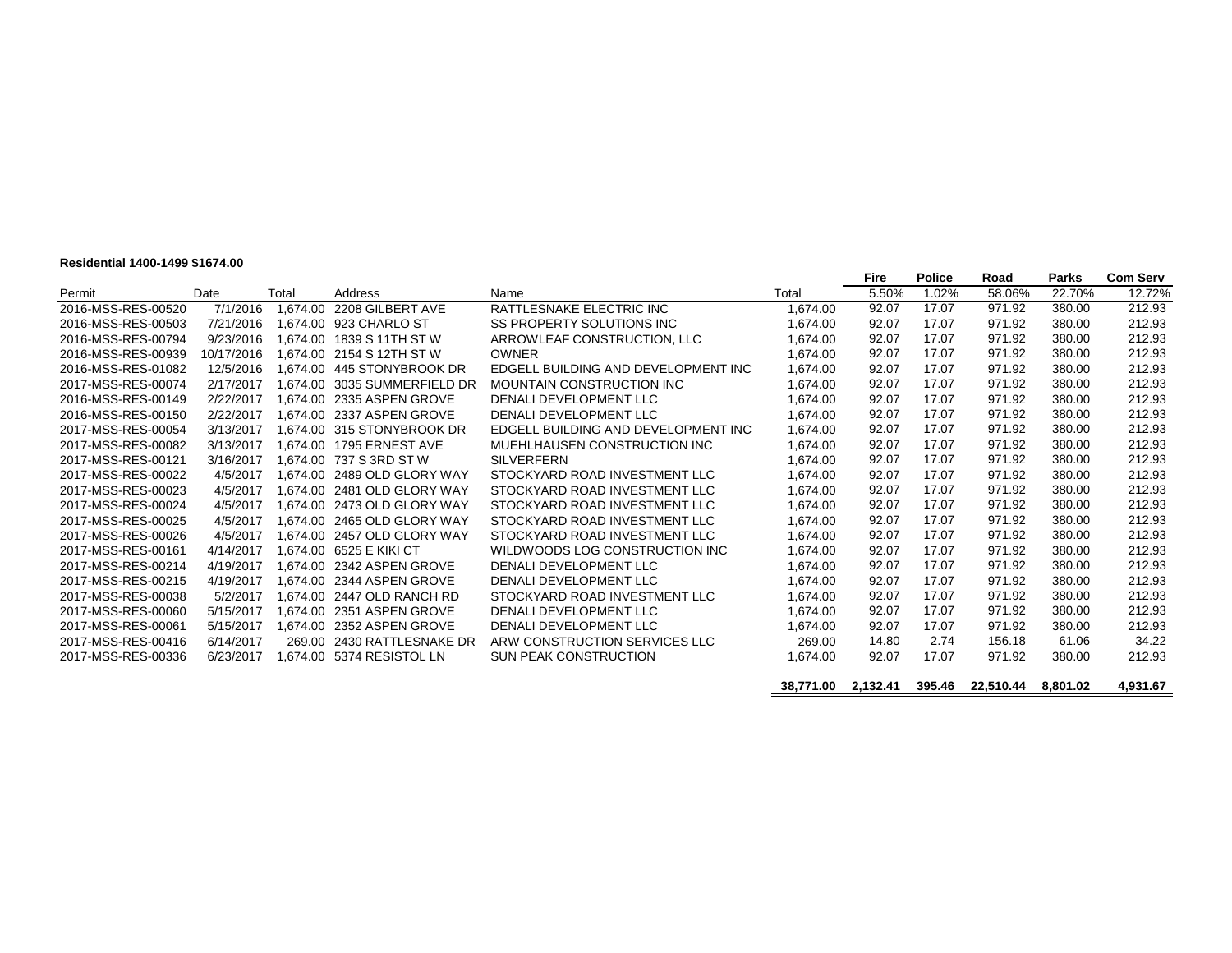#### **Residential 1500-1599 \$1790.00**

| Residential 1900-1999 \$1790.00 |            |           |                               |                                     |            |               |                        |                |                 |                           |
|---------------------------------|------------|-----------|-------------------------------|-------------------------------------|------------|---------------|------------------------|----------------|-----------------|---------------------------|
| Permit                          | Date       | Total     | Address                       | Name                                | Total      | Fire<br>5.36% | <b>Police</b><br>0.95% | Road<br>56.81% | Parks<br>23.58% | <b>Com Serv</b><br>13.30% |
|                                 |            |           |                               |                                     |            |               |                        |                |                 |                           |
| 2016-MSS-RES-00504              | 7/21/2016  | 1.790.00  | 925 CHARLO ST                 | SS PROPERTY SOLUTIONS INC           | 1,790.00   | 95.94         | 17.01                  | 1,016.90       | 422.08          | 238.07                    |
| 2016-MSS-RES-00505              | 7/21/2016  |           | .790.00 927 CHARLO ST         | SS PROPERTY SOLUTIONS INC           | 1,790.00   | 95.94         | 17.01                  | 1,016.90       | 422.08          | 238.07                    |
| 2016-MSS-RES-00611              | 8/25/2016  |           | .790.00 2313 ASPEN GROVE      | DENALI DEVELOPMENT LLC              | 1,790.00   | 95.94         | 17.01                  | 1,016.90       | 422.08          | 238.07                    |
| 2016-MSS-RES-00145              | 8/30/2016  |           | .790.00 2334 ASPEN GROVE      | DENALI DEVELOPMENT LLC              | 1,790.00   | 95.94         | 17.01                  | 1.016.90       | 422.08          | 238.07                    |
| 2016-MSS-RES-00146              | 8/30/2016  |           | .790.00 2336 ASPEN GROVE      | DENALI DEVELOPMENT LLC              | 1,790.00   | 95.94         | 17.01                  | 1,016.90       | 422.08          | 238.07                    |
| 2016-MSS-RES-00818              | 9/13/2016  |           | 1.790.00 1518 ANGELINA WAY    | <b>EARLS CONSTRUCTION</b>           | 1,790.00   | 95.94         | 17.01                  | 1,016.90       | 422.08          | 238.07                    |
| 2016-MSS-RES-00936              | 11/15/2016 |           | .790.00 828 WOODFORD ST       | SS PROPERTY SOLUTIONS INC           | 1,790.00   | 95.94         | 17.01                  | 1,016.90       | 422.08          | 238.07                    |
| 2016-MSS-RES-01106              | 11/29/2016 |           | 171.00 712 W BECKWITH ST      | NICKELSON CONSTRUCTION              | 171.00     | 9.17          | 1.62                   | 97.15          | 40.32           | 22.74                     |
| 2017-MSS-RES-00047              | 2/2/2017   |           | 116.00 605 ROLLINS ST         | <b>OWNER</b>                        | 116.00     | 6.22          | 1.10                   | 65.90          | 27.35           | 15.43                     |
| 2017-MSS-RES-00058              | 2/22/2017  |           | .790.00 2343 ASPEN GROVE      | DENALI DEVELOPMENT LLC              | 1,790.00   | 95.94         | 17.01                  | 1,016.90       | 422.08          | 238.07                    |
| 2017-MSS-RES-00059              | 2/22/2017  |           | .790.00 2345 ASPEN GROVE      | DENALI DEVELOPMENT LLC              | 1,790.00   | 95.94         | 17.01                  | 1,016.90       | 422.08          | 238.07                    |
| 2016-MSS-RES-01141              | 3/3/2017   |           | .790.00 305 STONYBROOK DR     | EDGELL BUILDING AND DEVELOPMENT INC | 1,790.00   | 95.94         | 17.01                  | 1,016.90       | 422.08          | 238.07                    |
| 2017-MSS-RES-00216              | 4/19/2017  |           | .790.00 2350 ASPEN GROVE      | DENALI DEVELOPMENT LLC              | 1,790.00   | 95.94         | 17.01                  | 1,016.90       | 422.08          | 238.07                    |
| 2017-MSS-RES-00217              | 4/19/2017  |           | .790.00 2352 ASPEN GROVE      | DENALI DEVELOPMENT LLC              | 1,790.00   | 95.94         | 17.01                  | 1,016.90       | 422.08          | 238.07                    |
| 2017-MSS-RES-00039              | 5/1/2017   |           | (1.790.00) 2450 OLD GLORY WAY | STOCKYARD ROAD INVESTMENT LLC       | (1,790.00) | (95.94)       | (17.01)                | (1,016.90)     | (422.08)        | (238.07)                  |
| 2017-MSS-RES-00039              | 5/1/2017   |           | 1.790.00 2450 OLD GLORY WAY   | STOCKYARD ROAD INVESTMENT LLC       | 1,790.00   | 95.94         | 17.01                  | 1,016.90       | 422.08          | 238.07                    |
| 2017-MSS-RES-00039              | 5/2/2017   |           | .790.00 2450 OLD GLORY WAY    | STOCKYARD ROAD INVESTMENT LLC       | 1,790.00   | 95.94         | 17.01                  | 1,016.90       | 422.08          | 238.07                    |
| 2017-MSS-RES-00062              | 5/15/2017  |           | .790.00 2359 ASPEN GROVE      | DENALI DEVELOPMENT LLC              | 1,790.00   | 95.94         | 17.01                  | 1,016.90       | 422.08          | 238.07                    |
| 2017-MSS-RES-00063              | 5/15/2017  |           | 1.790.00 2361 ASPEN GROVE     | DENALI DEVELOPMENT LLC              | 1,790.00   | 95.94         | 17.01                  | 1,016.90       | 422.08          | 238.07                    |
| 2016-MSS-RES-01106              | 11/29/2017 |           | 171.00 712 W BECKWITH ST      | NICKELSON CONSTRUCTION              | 171.00     | 9.17          | 1.62                   | 97.15          | 40.32           | 22.74                     |
| 2017-MSS-SWR-00379              | 6/21/2017  | .790.00 ا |                               |                                     | 1,790.00   | 95.94         | 17.01                  | 1,016.90       | 422.08          | 238.07                    |
|                                 |            |           |                               |                                     |            |               |                        |                |                 |                           |
|                                 |            |           |                               |                                     | 29,098.00  | 559.65. ا     | 276.43                 | 16,530.57      | 6,861.31        | 3,870.03                  |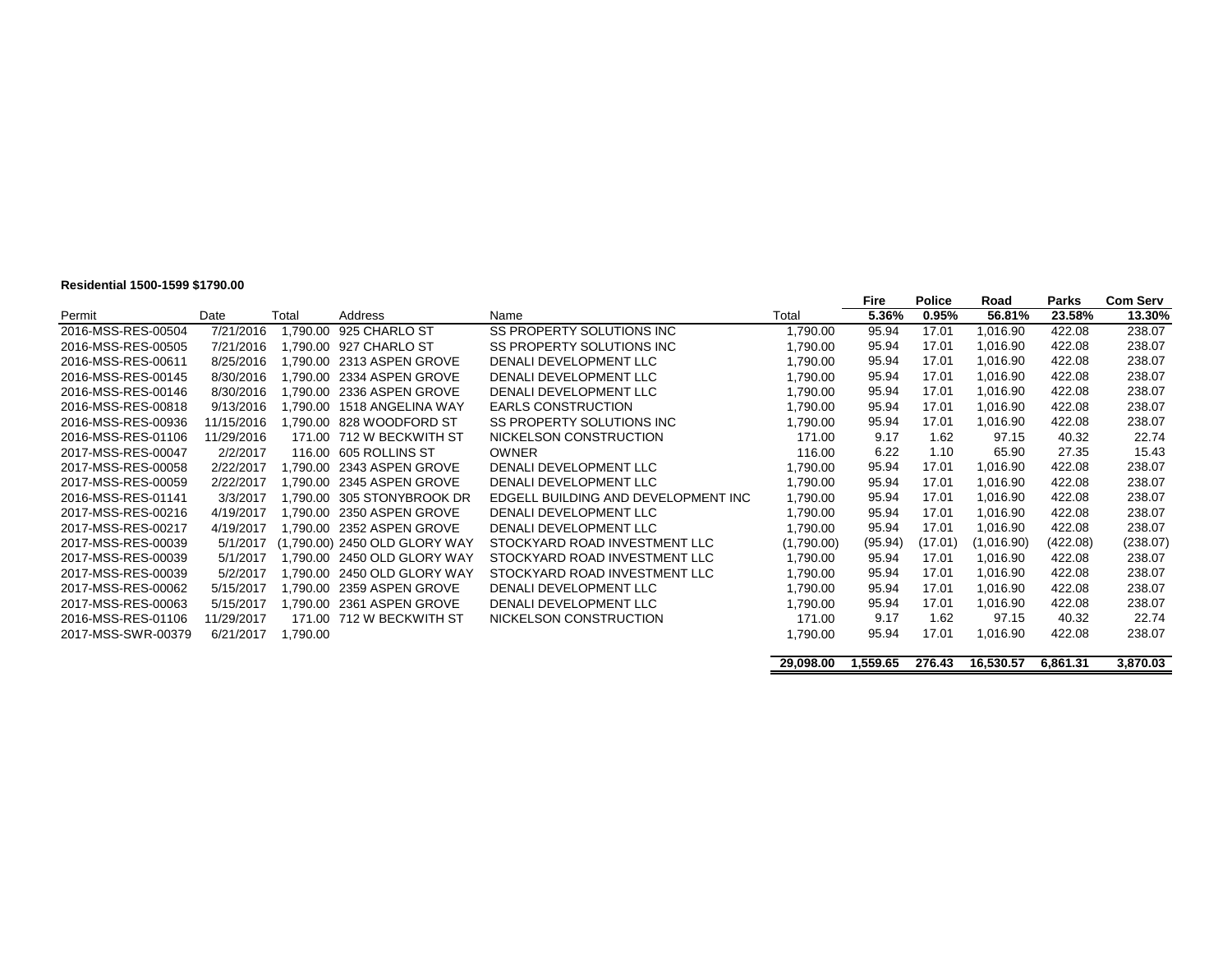#### **Residential 1600-1699 \$1838.00**

|                    |            |         |                              |                                     |           | <b>Fire</b> | <b>Police</b> | Road      | Parks    | <b>Com Serv</b> |
|--------------------|------------|---------|------------------------------|-------------------------------------|-----------|-------------|---------------|-----------|----------|-----------------|
| Permit             | Date       | Total   | Address                      | Name                                | Total     | 5.44%       | 0.98%         | 57.67%    | 22.96%   | 12.95%          |
| 2016-MSS-RES-00659 | 8/24/2016  | .838.00 | 1825-A SCOTT ST              | EDGELL BUILDING AND DEVELOPMENT INC | 1,838.00  | 99.99       | 18.01         | 1.059.97  | 422.00   | 238.02          |
| 2016-MSS-RES-00661 | 8/24/2016  | .838.00 | 1825-B SCOTT ST              | EDGELL BUILDING AND DEVELOPMENT INC | 1,838.00  | 99.99       | 18.01         | 1.059.97  | 422.00   | 238.02          |
| 2016-MSS-RES-00663 | 8/24/2016  | .838.00 | 1825-C SCOTT ST              | EDGELL BUILDING AND DEVELOPMENT INC | 1,838.00  | 99.99       | 18.01         | 1.059.97  | 422.00   | 238.02          |
| 2016-MSS-RES-00701 | 8/30/2016  | .838.00 | 1526 SHERWOOD ST             | EBC DEVELOPMENT LLC                 | 1,838.00  | 99.99       | 18.01         | 1,059.97  | 422.00   | 238.02          |
| 2016-MSS-RES-00898 | 9/30/2016  |         | .838.00 2751 EMERY PL        | AMERICAN HOME SERVICES INC          | 1,838.00  | 99.99       | 18.01         | 1.059.97  | 422.00   | 238.02          |
| 2016-MSS-RES-00814 | 10/20/2016 |         | 1.838.00 5381 FILLY LN       | STRATFORD INC                       | 1,838.00  | 99.99       | 18.01         | 1,059.97  | 422.00   | 238.02          |
| 2016-MSS-RES-01148 | 12/8/2016  |         | .883.00 497 CAHILL RISE      | EDGELL BUILDING AND DEVELOPMENT INC | 1,883.00  | 102.44      | 18.45         | 1.085.93  | 432.34   | 243.85          |
| 2016-MSS-RES-01177 | 1/31/2017  |         | .838.00 4148-B CONCORD DR    | MOSTAD CONSTRUCTION INC             | 1,838.00  | 99.99       | 18.01         | 1.059.97  | 422.00   | 238.02          |
| 2016-MSS-RES-01178 | 1/31/2017  |         | .838.00 4148-A CONCORD DR    | MOSTAD CONSTRUCTION INC             | 1,838.00  | 99.99       | 18.01         | 1.059.97  | 422.00   | 238.02          |
| 2017-MSS-SWR-00035 | 2/17/2017  | .838.00 | 10375 ROYAL COACHMAN DR      | REVEAL EXCAVATION                   | 1,838.00  | 99.99       | 18.01         | 1.059.97  | 422.00   | 238.02          |
| 2016-MSS-RES-00597 | 3/2/2017   |         | 277.00 1175 JACKSON ST       | AMES AND VASGAARD BUILDERS          | 277.00    | 15.07       | 2.71          | 159.75    | 63.60    | 35.87           |
| 2017-MSS-RES-00183 | 4/7/2017   | 277.00  | 1320 DEFOE ST                | OWNER                               | 277.00    | 15.07       | 2.71          | 159.75    | 63.60    | 35.87           |
| 2017-MSS-RES-00177 | 4/14/2017  |         | .838.00 7000 GUINEVERE DR    | <b>GARY NASH CONSTRUCTION INC</b>   | 1.838.00  | 99.99       | 18.01         | 1,059.97  | 422.00   | 238.02          |
| 2017-MSS-RES-00282 | 4/18/2017  |         | .838.00 2220 BURLINGTON AVE  | <b>OWNER</b>                        | 1.838.00  | 99.99       | 18.01         | 1,059.97  | 422.00   | 238.02          |
| 2017-MSS-RES-00277 | 5/8/2017   |         | 1.838.00 3055 SUMMERFIELD DR | MOUNTAIN CONSTRUCTION INC           | 1,838.00  | 99.99       | 18.01         | 1.059.97  | 422.00   | 238.02          |
| 2017-MSS-RES-00297 | 5/18/2017  |         | .838.00 3918 BUCKLEY PL      | <b>GREAT HOMES INC</b>              | 1,838.00  | 99.99       | 18.01         | 1.059.97  | 422.00   | 238.02          |
| 2017-MSS-RES-00332 | 5/22/2017  |         | .838.00 3080 SUMMERFIELD DR  | MOUNTAIN CONSTRUCTION INC           | 1,838.00  | 99.99       | 18.01         | 1.059.97  | 422.00   | 238.02          |
|                    |            |         |                              |                                     |           |             |               |           |          |                 |
|                    |            |         |                              |                                     | 28.169.00 | 1.532.39    | 276.06        | 16.245.06 | 6.467.60 | 3.647.89        |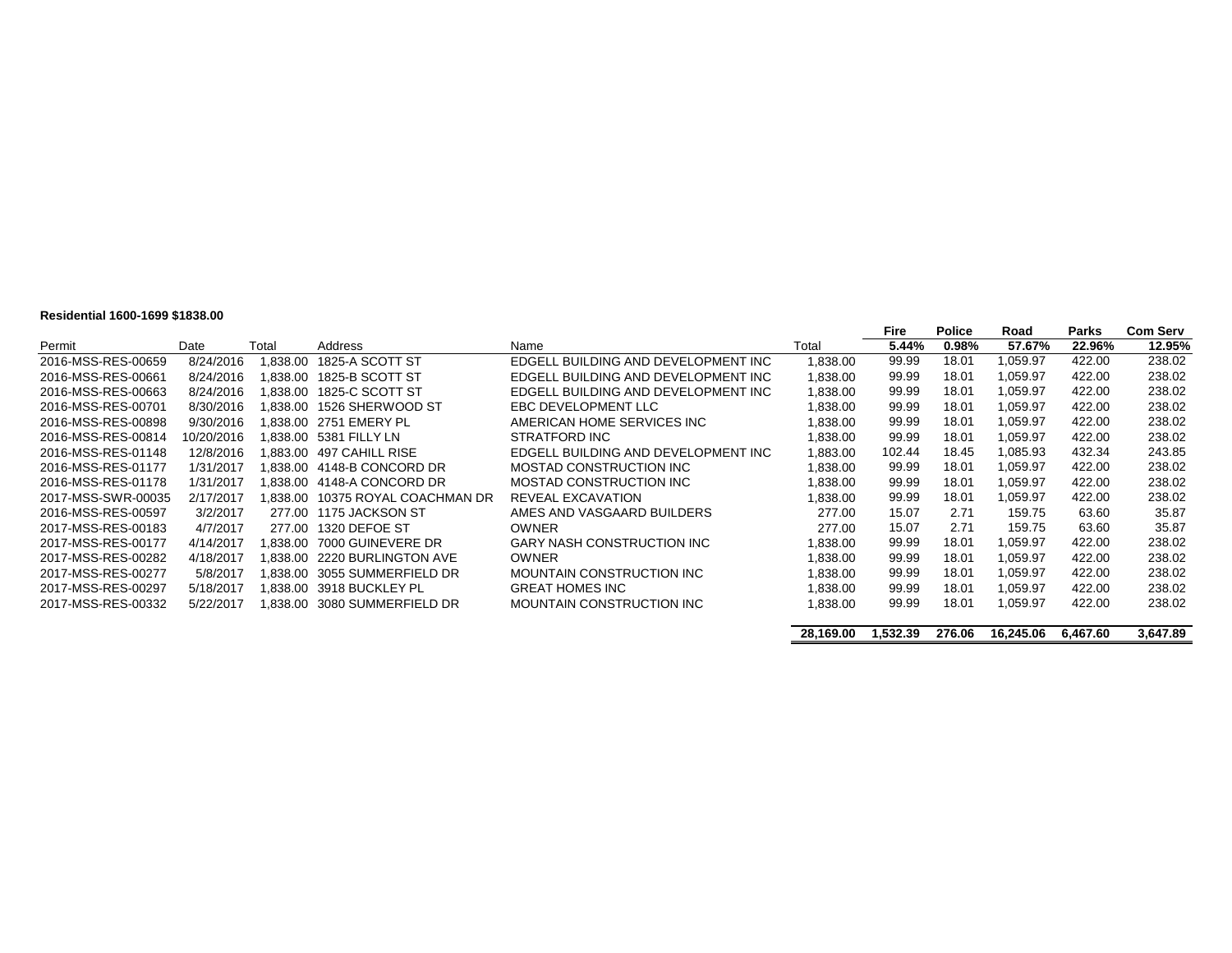#### **Residential 1700-1799 \$1883.00**

|                    |            |            |                              |                                    |            | Fire     | <b>Police</b> | Road       | <b>Parks</b> | <b>Com Serv</b> |
|--------------------|------------|------------|------------------------------|------------------------------------|------------|----------|---------------|------------|--------------|-----------------|
| Permit             | Date       | Total      | Address                      | Name                               | Total      | 5.52%    | 1.01%         | 58.42%     | 22.41%       | 12.64%          |
| 2016-MSS-RES-00676 | 9/8/2016   |            | 1,883.00 7153 AVERY LN       | CHARTER CONSTRUCTION INC           | 1,883.00   | 103.94   | 19.02         | 1,100.05   | 421.98       | 238.01          |
| 2016-MSS-RES-00658 | 9/8/2016   |            | 1.883.00 803 BEVERLY AVE     | BIG SKY BUILDERS OF MONTANA INC.   | 1,883.00   | 103.94   | 19.02         | 1.100.05   | 421.98       | 238.01          |
| 2016-MSS-RES-00981 | 11/10/2016 |            | 1,883.00 5309 FILLY LN       | <b>MARTZ CORPORATION</b>           | 1,883.00   | 103.94   | 19.02         | 1,100.05   | 421.98       | 238.01          |
| 2016-MSS-RES-01136 | 12/29/2016 |            | 478.00 1133 HARRISON ST      | <b>MAST AND CO BUILDERS</b>        | 478.00     | 26.39    | 4.83          | 279.25     | 107.12       | 60.42           |
| 2016-MSS-RES-01183 | 1/11/2017  |            | 1.883.00 3056 SUMMERFIELD DR | <b>MOUNTAIN CONSTRUCTION INC</b>   | 1,883.00   | 103.94   | 19.02         | 1,100.05   | 421.98       | 238.01          |
| 2017-MSS-RES-00050 | 2/17/2017  |            | 1.883.00 903 TURNER ST       | <b>SILVERFERN</b>                  | 1,883.00   | 103.94   | 19.02         | 1,100.05   | 421.98       | 238.01          |
| 2017-MSS-RES-00051 | 2/17/2017  |            | 1.883.00 905 TURNER ST       | <b>SILVERFERN</b>                  | 1,883.00   | 103.94   | 19.02         | 1,100.05   | 421.98       | 238.01          |
| 2017-MSS-RES-00053 | 2/17/2017  |            | 1.883.00 907 TURNER ST       | <b>SILVERFERN</b>                  | 1,883.00   | 103.94   | 19.02         | 1.100.05   | 421.98       | 238.01          |
| 2016-MSS-RES-01032 | 2/17/2017  |            | 1.883.00 420 S 1ST ST W #A   | ARROWLEAF CONSTRUCTION, LLC        | 1,883.00   | 103.94   | 19.02         | 1,100.05   | 421.98       | 238.01          |
| 2016-MSS-RES-01033 | 2/17/2017  |            | 1.883.00 420 S 1ST ST W #B   | ARROWLEAF CONSTRUCTION, LLC        | 1,883.00   | 103.94   | 19.02         | 1,100.05   | 421.98       | 238.01          |
| 2016-MSS-RES-01156 | 4/11/2017  |            | 1.883.00 5310 BARBED WIRE DR | BRUNNER HOMES & CONSTRUCTION, INC. | 1,883.00   | 103.94   | 19.02         | 1,100.05   | 421.98       | 238.01          |
| 2017-MSS-RES-00083 | 5/5/2017   |            | 1.883.00 6850 SOPHIE DR      | STRAIGHTEDGE CONSTRUCTION LLC      | 1,883.00   | 103.94   | 19.02         | 1,100.05   | 421.98       | 238.01          |
| 2017-MSS-RES-00134 | 5/8/2017   |            | 1.883.00 620 TOOLE AVE       | EBC DEVELOPMENT LLC                | 1,883.00   | 103.94   | 19.02         | 1,100.05   | 421.98       | 238.01          |
| 2017-MSS-RES-00135 | 5/8/2017   |            | 1.883.00 616 TOOLE AVE       | EBC DEVELOPMENT LLC                | 1,883.00   | 103.94   | 19.02         | 1,100.05   | 421.98       | 238.01          |
| 2017-MSS-RES-00136 | 5/8/2017   |            | 1.883.00 622 TOOLE AVE       | EBC DEVELOPMENT LLC                | 1,883.00   | 103.94   | 19.02         | 1,100.05   | 421.98       | 238.01          |
| 2017-MSS-RES-00137 | 5/8/2017   |            | 1.883.00 618 TOOLE AVE       | EBC DEVELOPMENT LLC                | 1,883.00   | 103.94   | 19.02         | 1.100.05   | 421.98       | 238.01          |
| 2017-MSS-RES-00135 | 5/23/2017  | (1,883.00) |                              | EBC DEVELOPMENT LLC                | (1,883.00) | (103.94) | (19.02)       | (1,100.05) | (421.98)     | (238.01)        |
| 2017-MSS-RES-00428 | 6/7/2017   |            | 1.883.00 2218 BURLINGTON AVE | <b>OWNER</b>                       | 1,883.00   | 103.94   | 19.02         | 1,100.05   | 421.98       | 238.01          |
| 2016-MSS-RES-00441 | 6/13/2017  |            | 1,883.00 1605 SHINDIG DR     | <b>OWNER</b>                       | 1,883.00   | 103.94   | 19.02         | 1,100.05   | 421.98       | 238.01          |
|                    |            |            |                              |                                    | 30,606.00  | 1,689.45 | 309.12        | 17,880.03  | 6,858.80     | 3,868.60        |
|                    |            |            |                              |                                    |            |          |               |            |              |                 |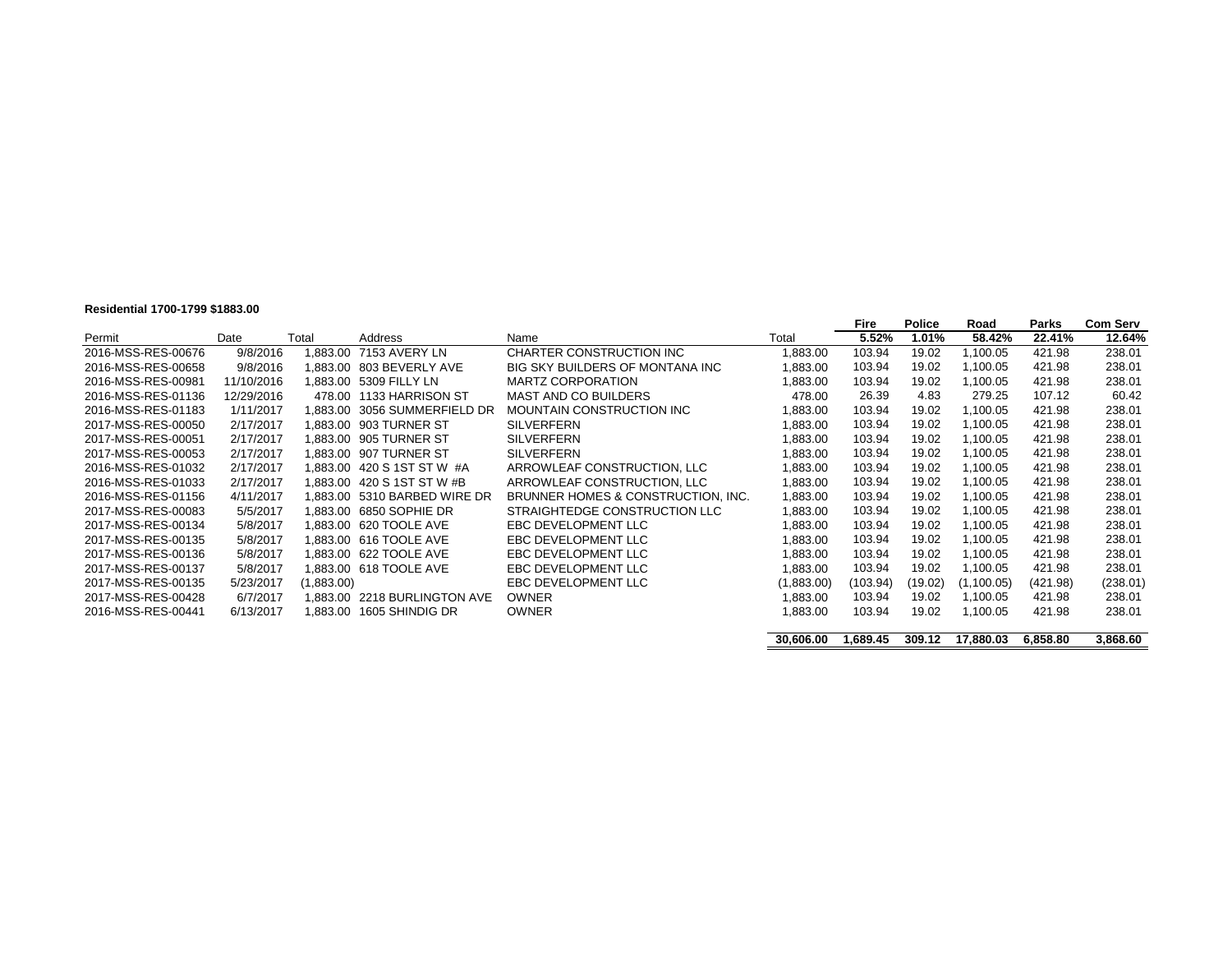#### **Residential 1800-1899 \$1925.00**

|                    |            |       |                                     |                                     |           | Fire    | <b>Police</b> | Road     | Parks    | <b>Com Serv</b> |
|--------------------|------------|-------|-------------------------------------|-------------------------------------|-----------|---------|---------------|----------|----------|-----------------|
| Permit             | Date       | Total | Address                             | Name                                | Total     | 5.61%   | $0.99\%$      | 59.12%   | 21.92%   | 12.36%          |
| 2016-MSS-RES-00569 | 7/27/2016  |       | 520.00 1315 MILTON ST               | <b>SILVERFERN</b>                   | 520.00    | 29.17   | 5.15          | 307.42   | 113.98   | 64.27           |
| 2016-MSS-RES-00693 | 8/22/2016  |       | .925.00 2925 LOWER LINCOLN HILLS DR | <b>JR CONSTRUCTION</b>              | 1.925.00  | 107.99  | 19.06         | 1.138.06 | 421.96   | 237.93          |
| 2016-MSS-RES-00613 | 8/25/2016  |       | .925.00 2311 ASPEN GROVE            | DENALI DEVELOPMENT LLC              | 1.925.00  | 107.99  | 19.06         | 1.138.06 | 421.96   | 237.93          |
| 2016-MSS-RES-01195 | 12/30/2016 |       | 87.00 444 STRAND AVE                | <b>OWNER</b>                        | 87.00     | 4.88    | 0.86          | 51.43    | 19.07    | 10.75           |
| 2017-MSS-RES-00192 | 4/7/2017   |       | .925.00 5485 FILLY LN               | <b>MARTZ CORPORATION</b>            | 1.925.00  | 107.99  | 19.06         | .138.06  | 421.96   | 237.93          |
| 2017-MSS-RES-00252 | 4/24/2017  |       | (520.00) 808 PALMER ST              | EDGELL BUILDING AND DEVELOPMENT INC | (520.00)  | (29.17) | (5.15)        | (307.42) | (113.98) | (64.27)         |
| 2017-MSS-RES-00252 | 4/24/2017  |       | 520.00 808 PALMER ST                | EDGELL BUILDING AND DEVELOPMENT INC | 520.00    | 29.17   | 5.15          | 307.42   | 113.98   | 64.27           |
| 2017-MSS-RES-00329 | 6/1/2017   |       | .925.00 6537 E KIKI CT              | <b>OWNER</b>                        | .925.00   | 107.99  | 19.06         | 1.138.06 | 421.96   | 237.93          |
| 2017-MSS-RES-00252 | 6/6/2017   |       | 520.00 808 PALMER ST                | EDGELL BUILDING AND DEVELOPMENT INC | 520.00    | 29.17   | 5.15          | 307.42   | 113.98   | 64.27           |
| 2017-MSS-RES-00055 | 6/14/2017  |       | .925.00 780 ANGLERS BEND WAY        | SAPPHIRE CONSTRUCTION INC           | 1.925.00  | 107.99  | 19.06         | 1.138.06 | 421.96   | 237.93          |
| 2017-MSS-RES-00395 | 6/15/2017  |       | .925.00 2143 11TH ST W              | <b>OWNER</b>                        | 1.925.00  | 107.99  | 19.06         | 1.138.06 | 421.96   | 237.93          |
|                    |            |       |                                     |                                     | 12.677.00 | 711.18  | 125.50        | 7.494.64 | 2.778.80 | 1,566.88        |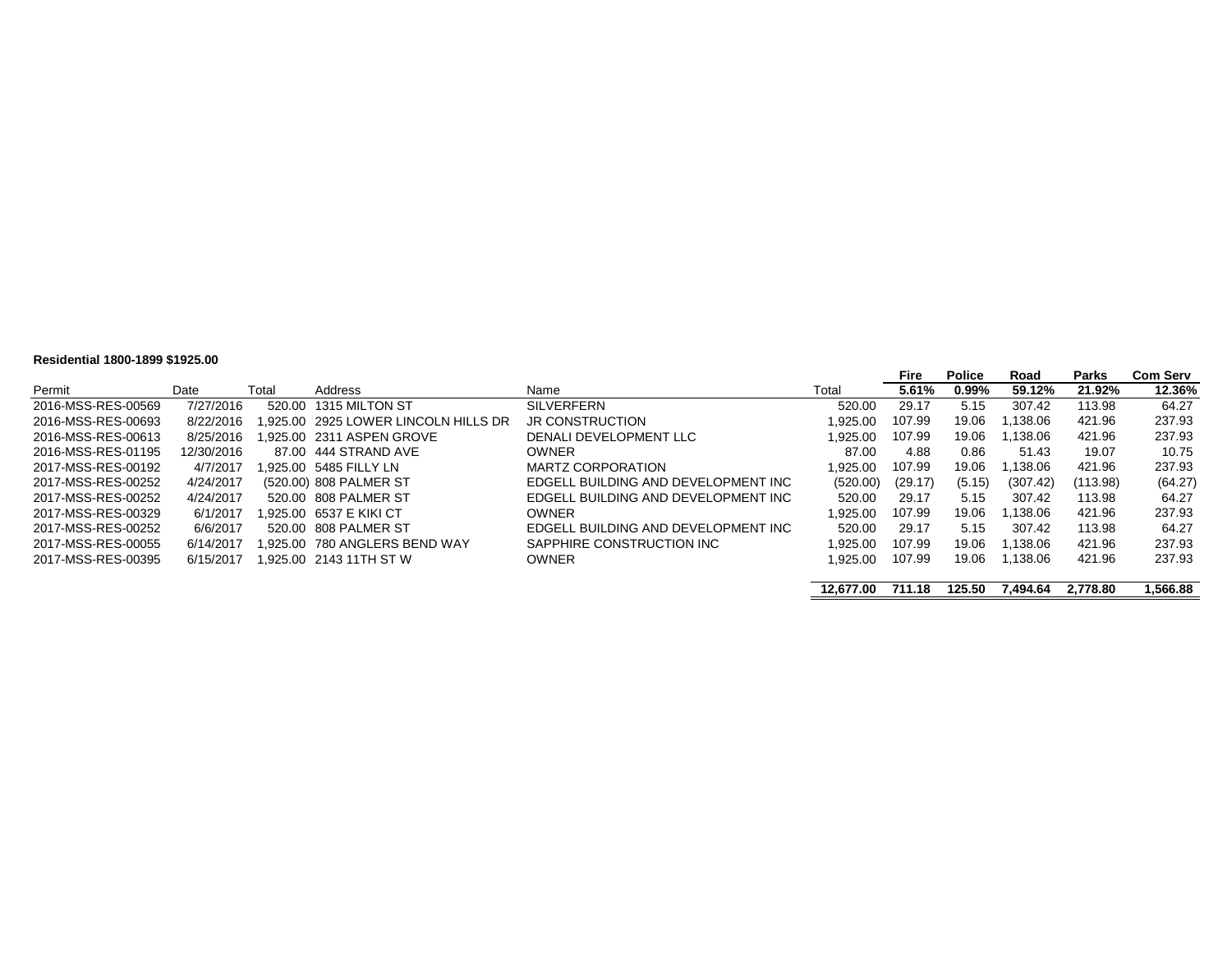#### **Residential 1900-1999 \$1965.00**

|                    |            |            |                                |                                     |            | Fire     | <b>Police</b> | Road        | Parks    | <b>Com Serv</b> |
|--------------------|------------|------------|--------------------------------|-------------------------------------|------------|----------|---------------|-------------|----------|-----------------|
| Permit             | Date       | Total      | Address                        | Name                                | Total      | 5.65%    | 1.02%         | 59.75%      | 21.48%   | 12.10%          |
| 2016-MSS-RES-00511 | 7/7/2016   |            | 560.00 2519 RATTLESNAKE DR     | <b>OWNER</b>                        | 560.00     | 31.64    | 5.71          | 334.60      | 120.29   | 67.76           |
| 2016-MSS-RES-00687 | 8/24/2016  |            |                                | EDGELL BUILDING AND DEVELOPMENT INC | 1.965.00   | 111.02   | 20.04         | 1.174.09    | 422.08   | 237.77          |
| 2016-MSS-RES-00689 | 8/24/2016  |            | 1.965.00 1815-B SCOTT ST       | EDGELL BUILDING AND DEVELOPMENT INC | 1.965.00   | 111.02   | 20.04         | 1.174.09    | 422.08   | 237.77          |
| 2016-MSS-RES-00856 | 9/26/2016  |            | 1.965.00 1135 VILLAGE WAY      | EDGELL BUILDING AND DEVELOPMENT INC | 1,965.00   | 111.02   | 20.04         | 1.174.09    | 422.08   | 237.77          |
| 2016-MSS-RES-00911 | 9/29/2016  |            | 40.00 310 WOODWORTH AVE        | <b>OWNER</b>                        | 40.00      | 2.26     | 0.41          | 23.90       | 8.59     | 4.84            |
| 2016-MSS-RES-01057 | 11/4/2016  |            | 1.965.00   2440 TENDERFOOT WAY | <b>BOB MARTZ</b>                    | 1.965.00   | 111.02   | 20.04         | 1.174.09    | 422.08   | 237.77          |
| 2016-MSS-RES-01058 | 11/9/2016  |            | 1.965.00 2936 PRADA DR         | <b>BOB MARTZ</b>                    | 1.965.00   | 111.02   | 20.04         | 1.174.09    | 422.08   | 237.77          |
| 2016-MSS-RES-00887 | 11/21/2016 |            | 1.965.00 1175 VILLAGE WAY      | EDGELL BUILDING AND DEVELOPMENT INC | 1.965.00   | 111.02   | 20.04         | 1.174.09    | 422.08   | 237.77          |
| Refund             | 12/13/2016 | (1,965.00) |                                | EDGELL BUILDING AND DEVELOPMENT INC | (1,965.00) | (111.02) | (20.04)       | (1, 174.09) | (422.08) | (237.77)        |
| 2016-MSS-RES-01151 | 1/10/2017  |            | 1.965.00 1227 LOLO ST          | <b>OWNER</b>                        | 1.965.00   | 111.02   | 20.04         | 1.174.09    | 422.08   | 237.77          |
| 2016-MSS-RES-01089 | 1/26/2017  |            | 1.965.00   3072 SUMMERFIELD DR | CORNERSTONE INC                     | 1.965.00   | 111.02   | 20.04         | 1.174.09    | 422.08   | 237.77          |
| 2017-MSS-RES-00369 | 6/13/2017  |            | 1.965.00   2375 TENDERFOOT WAY | BLUE SKY CONSTRUCTION               | 1.965.00   | 111.02   | 20.04         | 1.174.09    | 422.08   | 237.77          |
|                    |            |            |                                |                                     | 16.320.00  | 922.08   | 166.46        | 9.751.20    | 3.505.54 | 1.974.72        |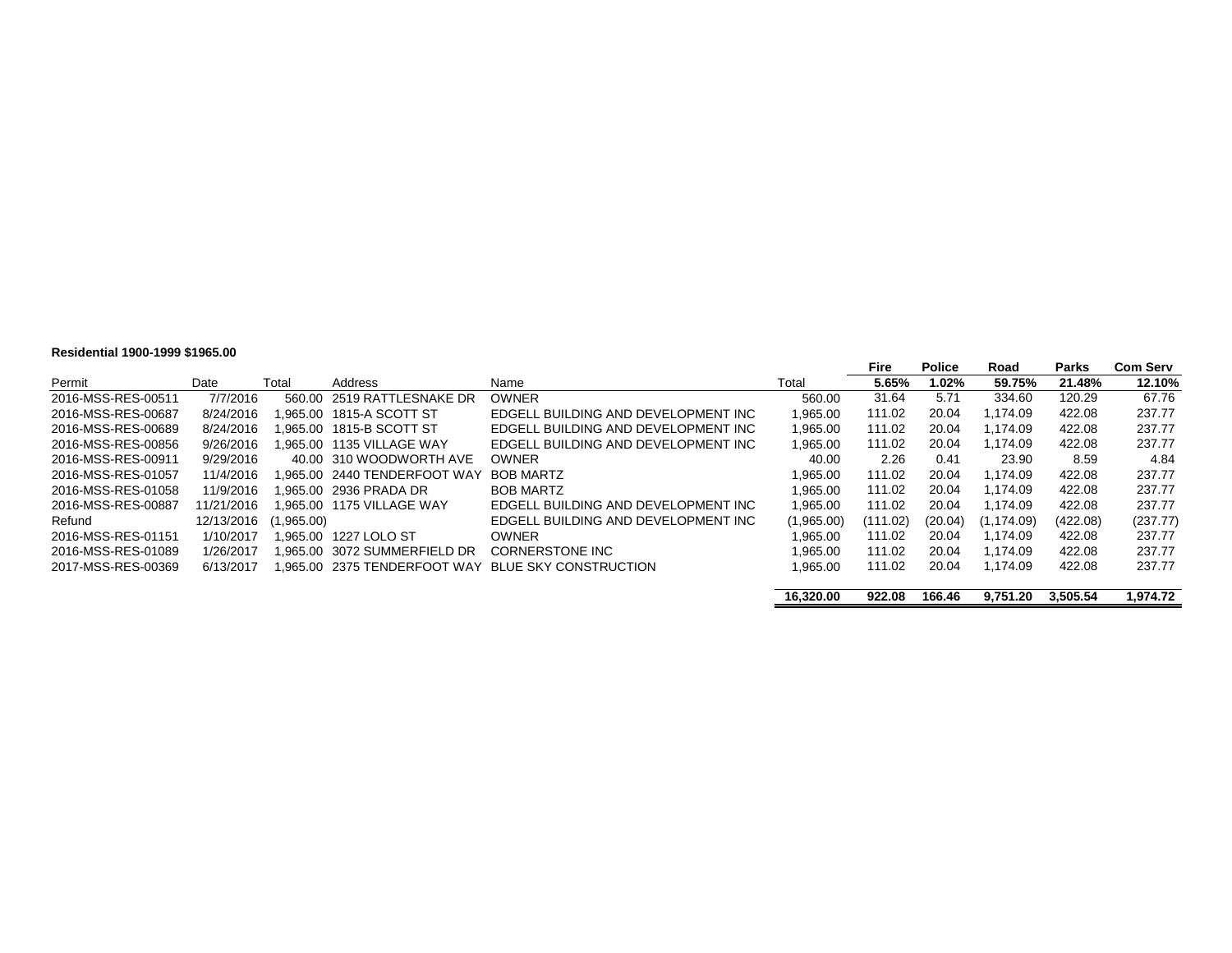#### **Residential 2000-2099 \$2052.00**

|                    |            |            |                        |                                     |            | Fire     | <b>Police</b> | Road       | <b>Parks</b> | <b>Com Serv</b> |
|--------------------|------------|------------|------------------------|-------------------------------------|------------|----------|---------------|------------|--------------|-----------------|
| Permit             | Date       | Total      | Address                | Name                                | Total      | 5.56%    | 1.02%         | 58.91%     | 22.08%       | 12.43%          |
| 2016-MSS-SWR-00317 | 8/10/2016  | 2,052.00   | 2823 CARLA-JO LN       | BRYANS BOBCAT & EXCAVATION          | 2,052.00   | 114.09   | 20.93         | ,208.83    | 453.08       | 255.06          |
| 2016-MSS-RES-00776 | 9/8/2016   | 2.025.00   | 1105 VILLAGE WAY       | EDGELL BUILDING AND DEVELOPMENT INC | 2,025.00   | 112.59   | 20.66         | 1,192.93   | 447.12       | 251.71          |
| 2016-MSS-RES-00819 | 9/9/2016   | 2.052.00   | 441 CAHILL RISE        | <b>HOYT HOMES INC</b>               | 2,052.00   | 114.09   | 20.93         | 208.83. ا  | 453.08       | 255.06          |
| 2016-MSS-RES-00885 | 9/29/2016  | 2.052.00   | 1165 VILLAGE WAY       | EDGELL BUILDING AND DEVELOPMENT INC | 2,052.00   | 114.09   | 20.93         | 1,208.83   | 453.08       | 255.06          |
| 2016-MSS-RES-00864 | 10/6/2016  | 2.052.00   | 449 CAHILL RISE        | SAPPHIRE CONSTRUCTION INC           | 2,052.00   | 114.09   | 20.93         | .208.83    | 453.08       | 255.06          |
| 2016-MSS-SWR-00798 | 12/8/2016  | 2.052.00   | 6676 PATTON CT         | HARD TO BEAT CONSTRUCTION LLC       | 2,052.00   | 114.09   | 20.93         | 1,208.83   | 453.08       | 255.06          |
| 2016-MSS-RES-01180 | 12/14/2016 | 2.052.00   | 529 CAHILL RISE        | <b>HOYT HOMES INC</b>               | 2,052.00   | 114.09   | 20.93         | .208.83    | 453.08       | 255.06          |
| 2016-MSS-RES-01150 | 1/4/2017   | 2.087.00   | 1223 LOLO ST           | <b>JM MORAN &amp; COMPANY INC.</b>  | 2.087.00   | 116.04   | 21.29         | 1,229.45   | 460.81       | 259.41          |
| 2017-MSS-RES-00069 | 3/7/2017   | 2.052.00   | 425 CAHILL RISE        | EDGELL BUILDING AND DEVELOPMENT INC | 2,052.00   | 114.09   | 20.93         | 208.83. ا  | 453.08       | 255.06          |
| 2016-MSS-RES-01067 | 3/15/2017  | 2.052.00   | 537 CAHILL RISE        | SAPPHIRE CONSTRUCTION INC           | 2.052.00   | 114.09   | 20.93         | .208.83    | 453.08       | 255.06          |
| 2016-MSS-RES-01189 | 3/20/2017  |            | 2,052.00 5352 FILLY LN | EDGELL BUILDING AND DEVELOPMENT INC | 2,052.00   | 114.09   | 20.93         | .208.83    | 453.08       | 255.06          |
| 2017-MSS-RES-00076 | 3/23/2017  | 641.00     | 218 E CENTRAL AVE      | RANDALL HOMES AND CONSTRUCTION LLC  | 641.00     | 35.64    | 6.54          | 377.61     | 141.53       | 79.68           |
| 2016-MSS-RES-00577 | 3/23/2017  | 1.209.00   | 101 JUSTUS LN          | V & A CONSTRUCTION                  | 1,209.00   | 67.22    | 12.33         | 712.22     | 266.95       | 150.28          |
| 2017-MSS-RES-00171 | 4/6/2017   | 2.052.00   | 1516 SHERWOOD ST       | <b>SILVERFERN</b>                   | 2,052.00   | 114.09   | 20.93         | 208.83. ا  | 453.08       | 255.06          |
| 2017-MSS-RES-00198 | 4/21/2017  | 2.052.00   | 2920 PRADA DR          | BRUNNER HOMES & CONSTRUCTION, INC.  | 2,052.00   | 114.09   | 20.93         | 1,208.83   | 453.08       | 255.06          |
| 2017-MSS-RES-00189 | 5/16/2017  | 59.00      | 1227 JACKSON ST        | <b>HIGHLANDER CONSTRUCTION</b>      | 59.00      | 3.28     | 0.60          | 34.76      | 13.03        | 7.33            |
| 2016-MSS-RES-01013 | 5/23/2017  | 2,062.00   | 1180 VILLAGE WAY       | EDGELL BUILDING AND DEVELOPMENT INC | 2,062.00   | 114.65   | 21.03         | 1,214.72   | 455.29       | 256.31          |
| 2016-MSS-RES-01013 | 6/13/2017  | (2,062.00) |                        | EDGELL BUILDING AND DEVELOPMENT INC | (2,062.00) | (114.65) | (21.03)       | (1.214.72) | (455.29)     | (256.31)        |
| 2017-MSS-RES-00368 | 6/14/2017  | 82.00      | 210 MARY AVE           | JACKSON CONTRACTOR GROUP INC        | 82.00      | 4.56     | 0.84          | 48.31      | 18.11        | 10.19           |
| 2017-MSS-RES-00240 | 6/22/2017  | 2,052.00   | 2944 PRADA DR          | BRUNNER HOMES & CONSTRUCTION, INC.  | 2,052.00   | 114.09   | 20.93         | .208.83    | 453.08       | 255.06          |
|                    |            |            |                        |                                     |            |          |               |            |              |                 |
|                    |            |            |                        |                                     | 30,727.00  | 1,708.42 | 313.42        | 18,101.28  | 6,784.52     | 3,819.37        |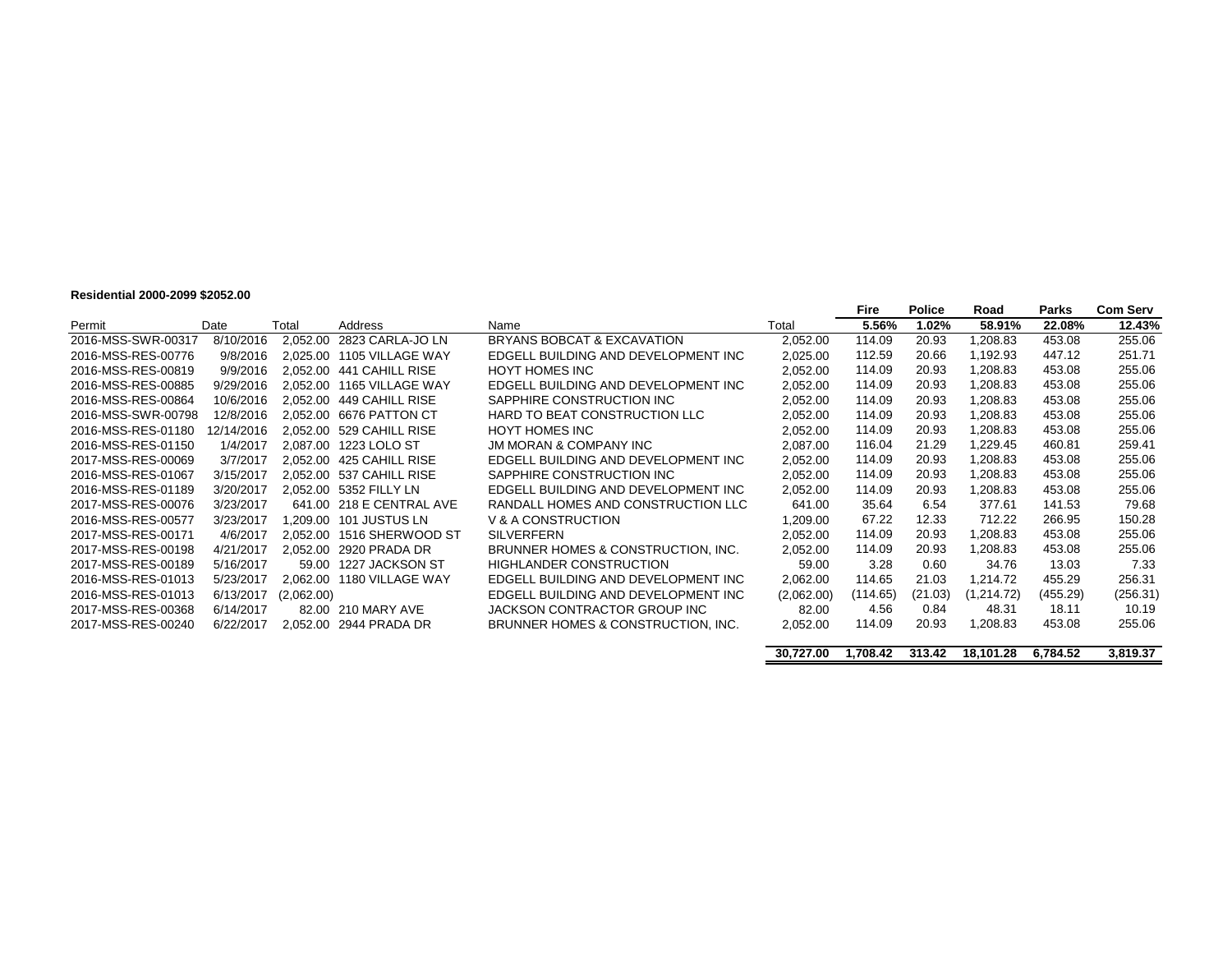#### **Residential 2100-2199 \$2087.00**

|                               |            |       |                                                                |                                     |           | <b>Fire</b> | <b>Police</b> | Road      | <b>Parks</b> | <b>Com Serv</b> |
|-------------------------------|------------|-------|----------------------------------------------------------------|-------------------------------------|-----------|-------------|---------------|-----------|--------------|-----------------|
| Permit                        | Date       | Total | Address                                                        | Name                                | Total     | 5.61%       | 1.01%         | 59.45%    | 21.71%       | 12.22%          |
| 2016-MSS-RES-00548            | 8/10/2016  |       | 2.087.00 8310 RANCH CLUB RD                                    | <b>B T W INC</b>                    | 2.087.00  | 117.08      | 21.08         | .240.72   | 453.09       | 255.03          |
| 2016-MSS-RES-00869            |            |       | 9/26/2016 2.087.00 1155 VILLAGE WAY                            | EDGELL BUILDING AND DEVELOPMENT INC | 2.087.00  | 117.08      | 21.08         | 1.240.72  | 453.09       | 255.03          |
| 2016-MSS-RES-00843            |            |       | 9/29/2016 2.087.00 1115 VILLAGE WAY                            | EDGELL BUILDING AND DEVELOPMENT INC | 2,087.00  | 117.08      | 21.08         | .240.72   | 453.09       | 255.03          |
| 2016-MSS-RES-00905 10/12/2016 |            |       | 122.00 1600 SHERWOOD ST                                        | HUFF CONSTRUCTION                   | 122.00    | 6.84        | 1.23          | 72.53     | 26.49        | 14.91           |
|                               |            |       | 2016-MSS-RES-01047  11/10/2016  2.087.00  407 SPANISH PEAKS DR | MOSTAD CONSTRUCTION INC             | 2.087.00  | 117.08      | 21.08         | 1.240.72  | 453.09       | 255.03          |
| 2016-MSS-RES-01137            | 12/29/2016 |       | 204.00 1133 HARRISON ST                                        | MAST AND CO BUILDERS                | 204.00    | 11.44       | 2.06          | 121.28    | 44.29        | 24.93           |
| 2017-MSS-RES-00040            | 2/3/2017   |       | 2.087.00 1110 EATON ST                                         | <b>OWNER</b>                        | 2.087.00  | 117.08      | 21.08         | 1.240.72  | 453.09       | 255.03          |
| 2017-MSS-SWR-00020            | 2/8/2017   |       | 2.087.00 9155 SNAPDRAGON DR                                    | <b>GRANT CREEK EXCAVATING</b>       | 2.087.00  | 117.08      | 21.08         | 1.240.72  | 453.09       | 255.03          |
| 2017-MSS-SWR-00021            | 2/8/2017   |       | 2.087.00 9147 SNAPDRAGON DR                                    | <b>GRANT CREEK EXCAVATING</b>       | 2.087.00  | 117.08      | 21.08         | .240.72   | 453.09       | 255.03          |
| 2017-MSS-RES-00078            | 2/23/2017  |       | 2.087.00 1009 ANGLERS BEND WAY                                 | HOYT HOMES INC                      | 2.087.00  | 117.08      | 21.08         | 1.240.72  | 453.09       | 255.03          |
| 2016-MSS-RES-01206            | 3/1/2017   |       | 2.087.00 7110 BROOKE LYNN CT                                   | CHARTER CONSTRUCTION INC            | 2.087.00  | 117.08      | 21.08         | 1.240.72  | 453.09       | 255.03          |
| 2017-MSS-RES-00147            | 4/13/2017  |       | 2.087.00 5449 FILLY LN                                         | OUTBACK CONSTRUCTION INC            | 2.087.00  | 117.08      | 21.08         | .240.72   | 453.09       | 255.03          |
| 2017-MSS-RES-00443            | 6/26/2017  |       | 122.00 604 W CRESTLINE DR                                      | WATERSTONE MT LLC                   | 122.00    | 6.84        | 1.23          | 72.53     | 26.49        | 14.91           |
|                               |            |       |                                                                |                                     | 21.318.00 | 1.195.94    | 215.31        | 12.673.55 | 4.628.14     | 2.605.06        |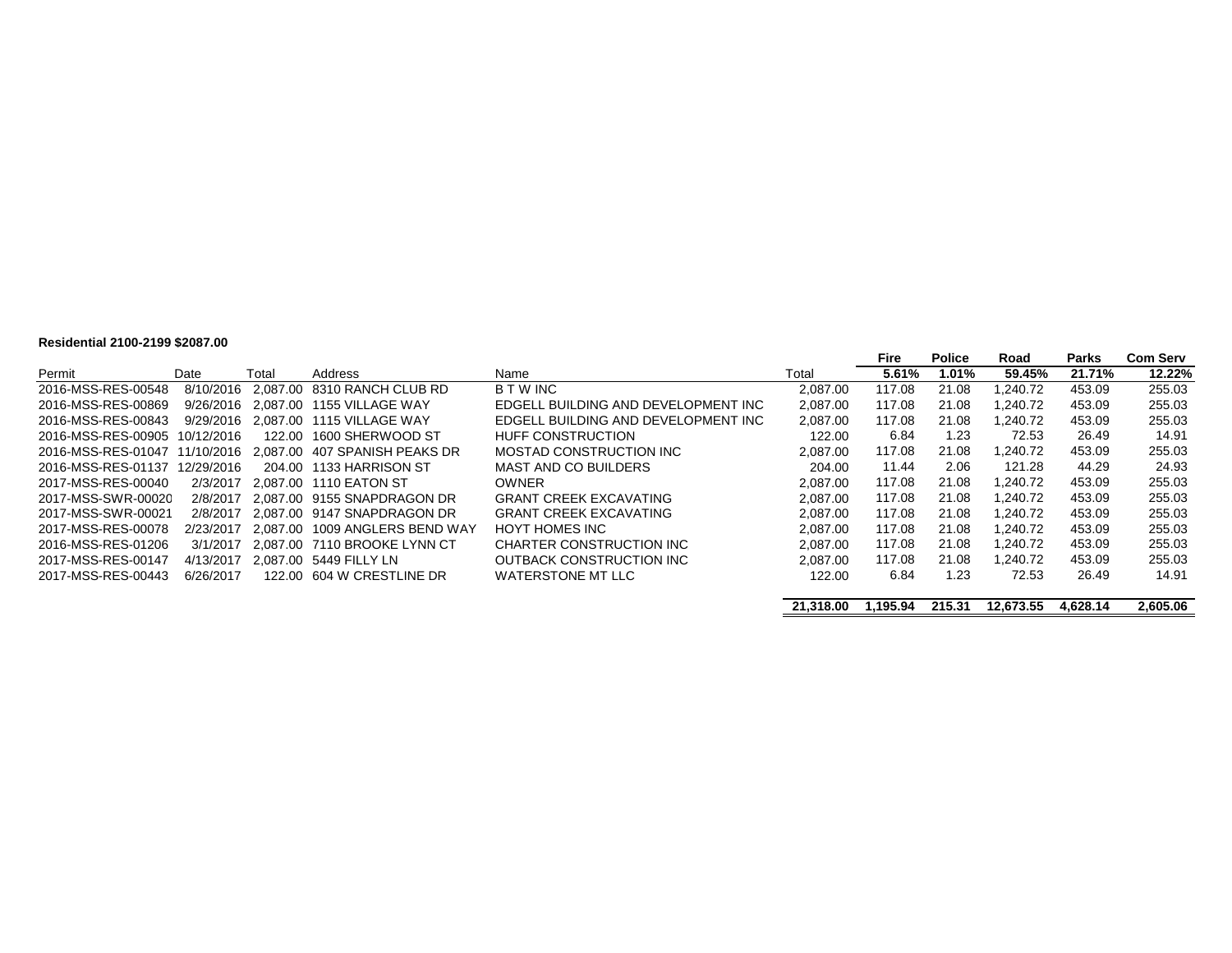#### **Residential 2200-2299 \$2123.00**

|                    |            |       |                               |                               |           | Fire   | <b>Police</b> | Road     | Parks    | <b>Com Serv</b> |
|--------------------|------------|-------|-------------------------------|-------------------------------|-----------|--------|---------------|----------|----------|-----------------|
| Permit             | Date       | Total | Address                       | Name                          | Total     | 5.65%  | 1.04%         | 59.96%   | 21.34%   | 12.01%          |
| 2016-MSS-RES-00883 | 10/17/2016 |       | 2.123.00 7154 BROOKE LYNN CT  | GARY NASH CONSTRUCTION INC    | 2.123.00  | 119.95 | 22.08         | 1.272.95 | 453.05   | 254.97          |
| 2016-MSS-RES-00975 | 10/21/2016 |       | 240.00 719 POPLAR ST          | <b>OWNER</b>                  | 240.00    | 13.56  | 2.50          | 143.90   | 51.22    | 28.82           |
| 2016-MSS-RES-01129 | 11/21/2016 |       | 718.00 1833 S 04TH ST W       | <b>OWNER</b>                  | 718.00    | 40.57  | 7.47          | 430.51   | 153.22   | 86.23           |
| 2017-MSS-RES-00097 | 3/3/2017   |       | 158.00 737 EVANS AVE          | TRADEWORKS CONSTRUCTION LLC   | 158.00    | 8.93   | 1.64          | 94.74    | 33.72    | 18.98           |
| 2017-MSS-SWR-00053 | 3/7/2017   |       | 2.123.00 911 CHEYENNE LN      | DIRT WORMS EXCAVATING INC     | 2.123.00  | 119.95 | 22.08         | 1.272.95 | 453.05   | 254.97          |
| 2017-MSS-SWR-00260 | 5/3/2017   |       | 2.123.00 868 CHEYENNE LN      | CHEYENNE DEVELOPMENT          | 2.123.00  | 119.95 | 22.08         | 1.272.95 | 453.05   | 254.97          |
| 2017-MSS-RES-00258 | 6/2/2017   |       | 2.123.00 7128 BROOKE LYNN CT  | HARD TO BEAT CONSTRUCTION LLC | 2.123.00  | 119.95 | 22.08         | 1.272.95 | 453.05   | 254.97          |
| 2017-MSS-SWR-00367 | 6/14/2017  |       | 2.123.00 862 CHEYENNE LN      | DIRT WORMS EXCAVATING INC     | 2.123.00  | 119.95 | 22.08         | 1.272.95 | 453.05   | 254.97          |
| 2017-MSS-RES-00415 | 6/21/2017  |       | 158.00 5080 OLD BITTERROOT RD | HUFF CONSTRUCTION             | 158.00    | 8.93   | 1.64          | 94.74    | 33.72    | 18.98           |
| 2017-MSS-RES-00360 | 6/28/2017  |       | 2.123.00 6874 SOPHIE DR       | LION HEART BUILDERS INC       | 2,123.00  | 119.95 | 22.08         | 1,272.95 | 453.05   | 254.97          |
|                    |            |       |                               |                               |           |        |               |          |          |                 |
|                    |            |       |                               |                               | 14.012.00 | 791.68 | 145.72        | 8.401.60 | 2.990.16 | .682.84         |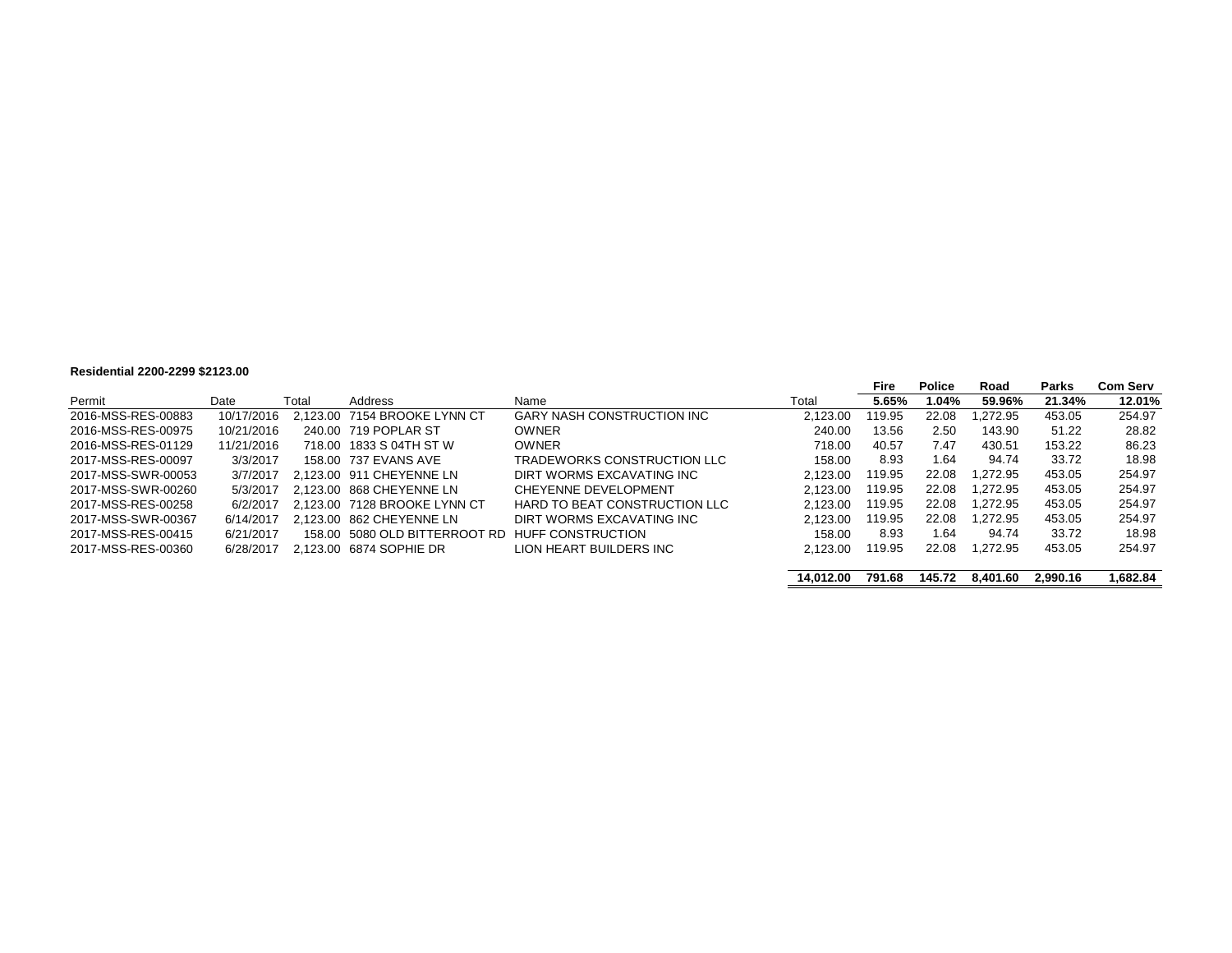#### **Residential 2300-2399 \$2156.00**

|                    |      |       |                                         |                                     |           | Fire   | <b>Police</b> | Road     | Parks    | <b>Com Serv</b> |
|--------------------|------|-------|-----------------------------------------|-------------------------------------|-----------|--------|---------------|----------|----------|-----------------|
| Permit             | Date | Total | Address                                 | Name                                | Total     | 5.71%  | 1.02%         | 60.43%   | 21.01%   | 11.83%          |
| 2016-MSS-RES-00449 |      |       | 7/19/2016 2.156.00 5372 FILLY LN        | EDGELL BUILDING AND DEVELOPMENT INC | 2.156.00  | 123.11 | 21.99         | 1.302.87 | 452.98   | 255.05          |
| 2016-MSS-RES-00470 |      |       | 8/16/2016 2.156.00 2741 BUNKHOUSE PL    | BRUNNER HOMES & CONSTRUCTION, INC.  | 2.156.00  | 123.11 | 21.99         | 1.302.87 | 452.98   | 255.05          |
| 2016-MSS-RES-00700 |      |       | 8/30/2016 2.156.00 310 W SUSSEX AVE     | EBC DEVELOPMENT LLC                 | 2.156.00  | 123.11 | 21.99         | 1.302.87 | 452.98   | 255.05          |
| 2016-MSS-RES-01034 |      |       | 11/9/2016 2.156.00 5310 RESISTOL LN     | <b>SUN PEAK CONSTRUCTION</b>        | 2.156.00  | 123.11 | 21.99         | 1.302.87 | 452.98   | 255.05          |
| 2016-MSS-RES-01035 |      |       | 11/9/2016 2,156.00 2417 SNAFFLE BIT WAY | <b>SUN PEAK CONSTRUCTION</b>        | 2.156.00  | 123.11 | 21.99         | 1.302.87 | 452.98   | 255.05          |
| 2017-MSS-SWR-00116 |      |       | 4/5/2017 2.156.00 6501 MACARTHUR DR     | CIRCLE H RANCH LLC                  | 2.156.00  | 123.11 | 21.99         | 1.302.87 | 452.98   | 255.05          |
|                    |      |       |                                         |                                     | 12.936.00 | 738.65 | 131.95        | 7.817.22 | 2.717.85 | 1.530.33        |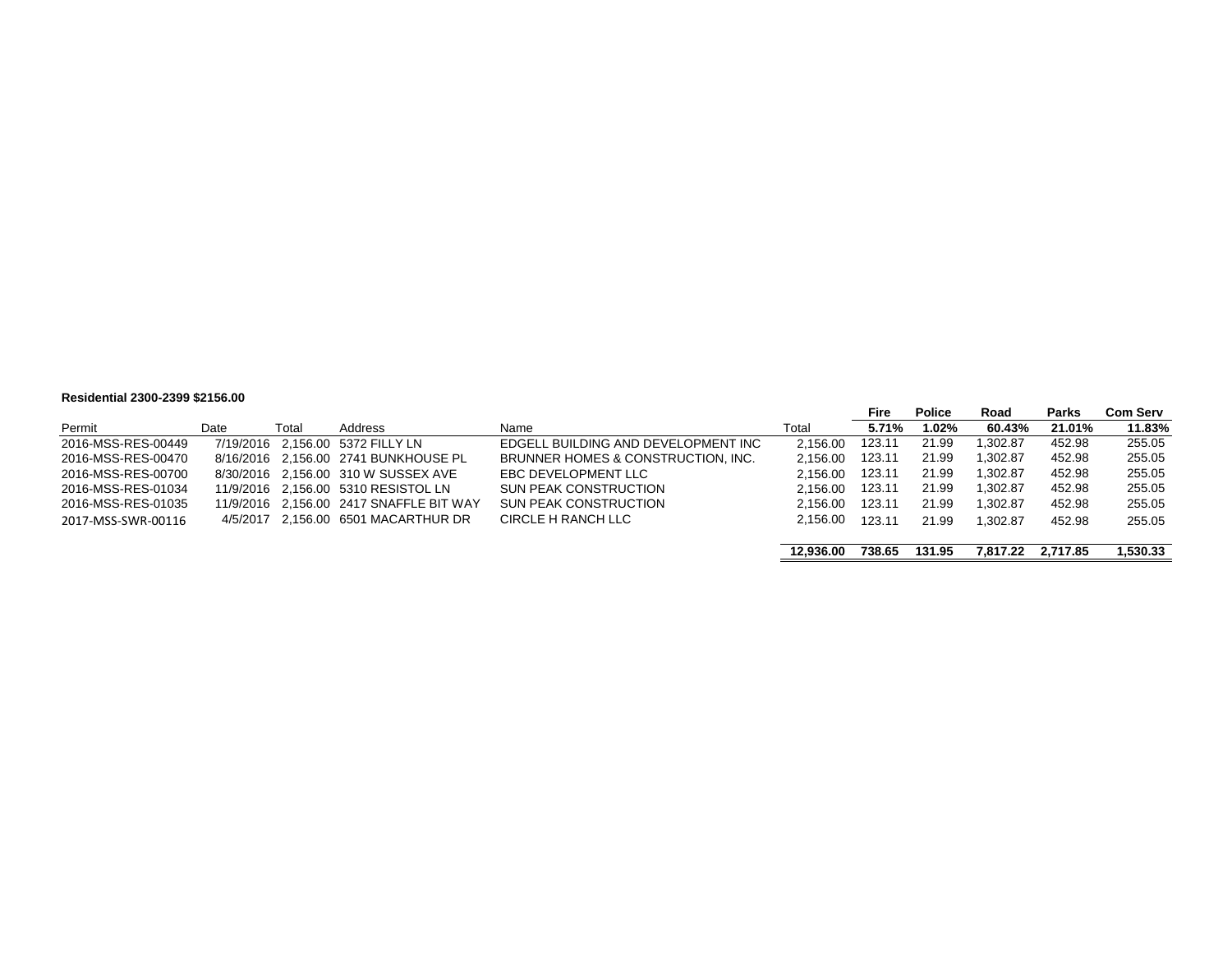#### **Residential 2400-2499 \$2188.00**

|                    |           |       |                            |                                  |           | Fire   | <b>Police</b> | Road     | <b>Parks</b> | <b>Com Serv</b> |
|--------------------|-----------|-------|----------------------------|----------------------------------|-----------|--------|---------------|----------|--------------|-----------------|
| Permit             | Date      | Total | Address                    | Name                             | Total     | 5.77%  | 1.05%         | 60.83%   | 20.70%       | 11.65%          |
| 2016-MSS-RES-00666 | 8/22/2016 |       | 2.188.00 5321 FILLY LN     | MARTZ CORPORATION                | 2.188.00  | 126.25 | 22.97         | 1.330.96 | 452.92       | 254.90          |
| 2016-MSS-RES-00959 | 11/2/2016 |       | 2.188.00 2672 BUNKHOUSE PL | <b>CLEARWATER GROUP</b>          | 2.188.00  | 126.25 | 22.97         | 1.330.96 | 452.92       | 254.90          |
| 2016-MSS-RES-01052 | 11/9/2016 |       | 136.00 429 S 05TH ST E     | STRAIGHTEDGE CONSTRUCTION LLC    | 136.00    | 7.85   | 1.43          | 82.73    | 28.15        | 15.84           |
| 2017-MSS-RES-00160 | 4/13/2017 |       | 2.188.00 5461 FILLY LN     | OUTBACK CONSTRUCTION INC         | 2.188.00  | 126.25 | 22.97         | 1.330.96 | 452.92       | 254.90          |
| 2017-MSS-RES-00132 | 4/18/2017 |       | 2.188.00 153 CRESTVIEW LN  | GOODEN CONSTRUCTION INC          | 2.188.00  | 126.25 | 22.97         | 1,330.96 | 452.92       | 254.90          |
| 2017-MSS-RES-00386 | 6/9/2017  |       | 191.00 3615 JACK DR        | COMMON SENSE CONSTRUCTION        | 191.00    | 11.02  | 2.01          | 116.19   | 39.54        | 22.25           |
| 2016-MSS-RES-01157 | 6/15/2017 |       | 2.188.00 2632 BUNKHOUSE PL | BRUNNER HOMES & CONSTRUCTION. IN | 2.188.00  | 126.25 | 22.97         | 1.330.96 | 452.92       | 254.90          |
|                    |           |       |                            |                                  |           |        |               |          |              |                 |
|                    |           |       |                            |                                  | 11.267.00 | 650.11 | 118.30        | 6.853.72 | 2.332.27     | 1,312.61        |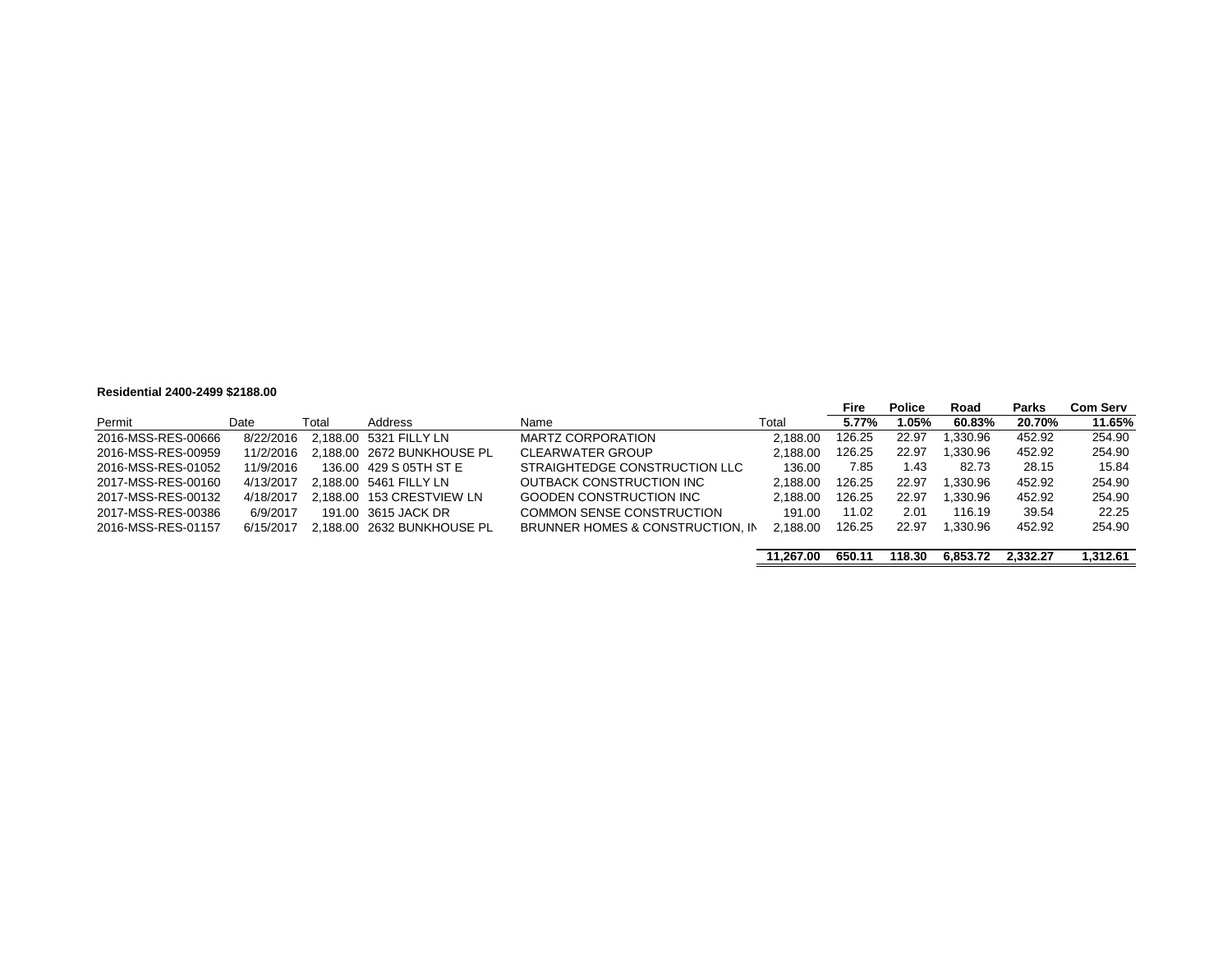#### **Residential 2500-2599 \$2261.00**

|                    |            |       |                                      |                                                    |           | Fire   | <b>Police</b> | Road     | <b>Parks</b> | Com Serv |
|--------------------|------------|-------|--------------------------------------|----------------------------------------------------|-----------|--------|---------------|----------|--------------|----------|
| Permit             | Date       | Total | Address                              | Name                                               | Total     | 5.66%  | 1.02%         | 60.11%   | 21.27%       | 11.94%   |
| 2016-MSS-RES-01083 | 11/15/2016 |       | 105.00 423 WESTVIEW DR               | BRAD PIERSMA BUILDER INCE                          | 105.00    | 5.94   | 1.07          | 63.12    | 22.33        | 12.54    |
| 2016-MSS-RES-01158 |            |       | 12/9/2016 2.261.00 2664 BUNKHOUSE PL | <b>CLEARWATER GROUP</b>                            | 2.261.00  | 127.97 | 23.06         | .359.09  | 480.91       | 269.96   |
| 2016-MSS-RES-01204 | 2/3/2017   |       | 2.261.00 5469 CATTLE DR              | <b>OWNER</b>                                       | 2.261.00  | 127.97 | 23.06         | .359.09  | 480.91       | 269.96   |
| 2017-MSS-RES-00202 |            |       | 4/20/2017 2.261.00 5473 FILLY LN     | PARMITER AND SONS CONSTRUCTION                     | 2.261.00  | 127.97 | 23.06         | .359.09  | 480.91       | 269.96   |
| 2017-MSS-RES-00298 | 6/2/2017   |       | 2.261.00 7170 AVERY LN               | NAVARRO CUSTOM HOMES INC                           | 2.261.00  | 127.97 | 23.06         | .359.09  | 480.91       | 269.96   |
| 2017-MSS-SWR-00360 | 6/12/2017  |       |                                      | 2.261.00 4626 STONEYBROOK W GRANT CREEK EXCAVATING | 2.261.00  | 127.97 | 23.06         | .359.09  | 480.91       | 269.96   |
| 2017-MSS-SWR-00291 | 6/12/2017  |       |                                      | <b>GRANT CREEK EXCAVATING</b>                      | 2.261.00  | 127.97 | 23.06         | .359.09  | 480.91       | 269.96   |
|                    |            |       |                                      |                                                    |           |        |               |          |              |          |
|                    |            |       |                                      |                                                    | 13.671.00 | 773.78 | 139.44        | 8.217.64 | 2.907.82     | 1,632.32 |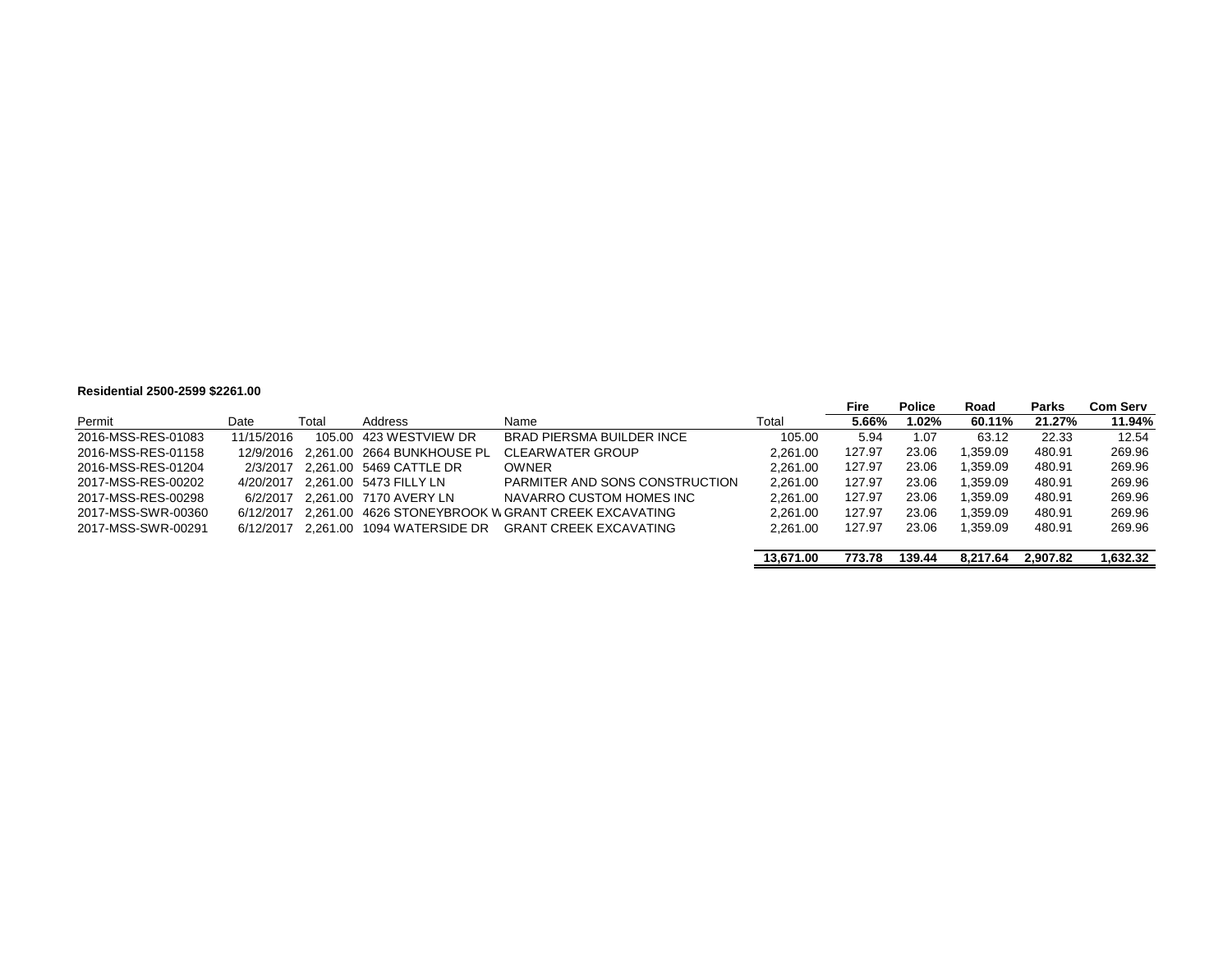#### **Residential 2600-2699 \$2292.00**

|                    |           |       |                              |                                   |          | Fire   | <b>Police</b> | Road     | <b>Parks</b> | Com Serv |
|--------------------|-----------|-------|------------------------------|-----------------------------------|----------|--------|---------------|----------|--------------|----------|
| Permit             | Date      | Total | Address                      | Name                              | Total    | 5.72%  | 1.05%         | 60.46%   | 20.99%       | 11.78%   |
| 2016-MSS-RES-00425 | 7/1/2016  |       | 2.292.00 7145 BROOKE LYNN CT | <b>GARY NASH CONSTRUCTION INC</b> | 2.292.00 | 131.10 | 24.07         | .385.74  | 481.09       | 270.00   |
| 2016-MSS-RES-00412 | 7/1/2016  |       | 2.289.00 7149 BROOKE LYNN CT | <b>GARY NASH CONSTRUCTION INC</b> | 2.289.00 | 130.93 | 24.03         | 1.383.93 | 480.46       | 269.64   |
| 2016-MSS-RES-00986 | 11/7/2016 |       | 510.00 1224 LINCOLN RD       | CONFLUENCE CONSTRUCTION           | 510.00   | 29.17  | 5.36          | 308.35   | 107.05       | 60.08    |
| 2016-MSS-RES-01065 | 4/7/2017  |       | 2.292.00 2648 BUNKHOUSE PL   | DARRELL LEE CONSTRUCTION LLC      | 2.292.00 | 131.10 | 24.07         | .385.74  | 481.09       | 270.00   |
|                    |           |       |                              |                                   |          |        |               |          |              |          |
|                    |           |       |                              |                                   | 7.383.00 | 422.31 | 77.52         | 4.463.76 | 1.549.69     | 869.72   |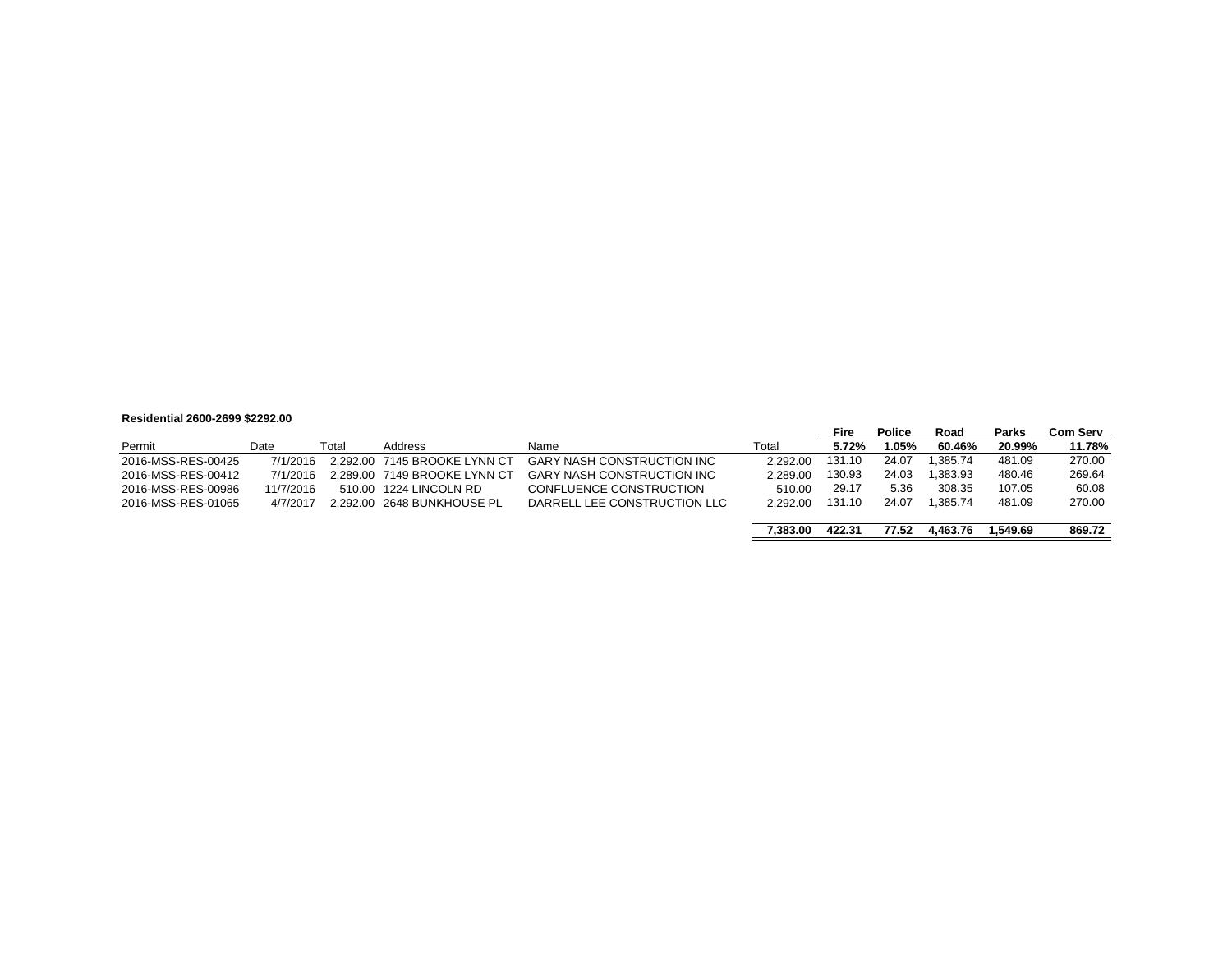#### **Residential 2700-2799 \$2319.00**

| $1163196111191 2199 - 2199 929 19.00$ |            |       |                                      |                               |          |        |               |          |              |                 |
|---------------------------------------|------------|-------|--------------------------------------|-------------------------------|----------|--------|---------------|----------|--------------|-----------------|
|                                       |            |       |                                      |                               |          | Fire   | <b>Police</b> | Road     | <b>Parks</b> | <b>Com Serv</b> |
| Permit                                | Date       | Total | Address                              | Name                          | Total    | 5.74%  | 1.03%         | 60.85%   | 20.74%       | 11.64%          |
| 2016-MSS-RES-00199                    | 9/26/2016  |       | 131.00 231 KENSINGTON AVE            | R Z CONSTRUCTION. INC         | 131.00   | 7.52   | 1.35          | 79.71    | 27.17        | 15.25           |
| 2016-MSS-RES-00632                    |            |       | 10/3/2016 2.319.00 1108 LONGSTAFF ST | <b>OWNER</b>                  | 2.319.00 | 133.11 | 23.89         | 1.411.11 | 480.96       | 269.93          |
| 2016-MSS-SWR-00690                    | 10/17/2016 |       | 2.319.00 4630 STONEYBROOK WAY        | <b>GRANT CREEK EXCAVATING</b> | 2.319.00 | 133.11 | 23.89         | 1.411.11 | 480.96       | 269.93          |
| 2017-MSS-RES-00158                    | 3/29/2017  |       | 354.00 307 MARY AVE                  | <b>OWNER</b>                  | 354.00   | 20.32  | 3.65          | 215.41   | 73.42        | 41.21           |
| 2017-MSS-RES-00200                    | 4/7/2017   |       | 2.319.00 2445 HALF HITCH DR          | <b>MARTZ CORPORATION</b>      | 2.319.00 | 133.11 | 23.89         | 1.411.11 | 480.96       | 269.93          |
|                                       |            |       |                                      |                               |          |        |               |          |              |                 |
|                                       |            |       |                                      |                               | 7.442.00 | 427.17 | 76.65         | 4.528.46 | 1.543.47     | 866.25          |
|                                       |            |       |                                      |                               |          |        |               |          |              |                 |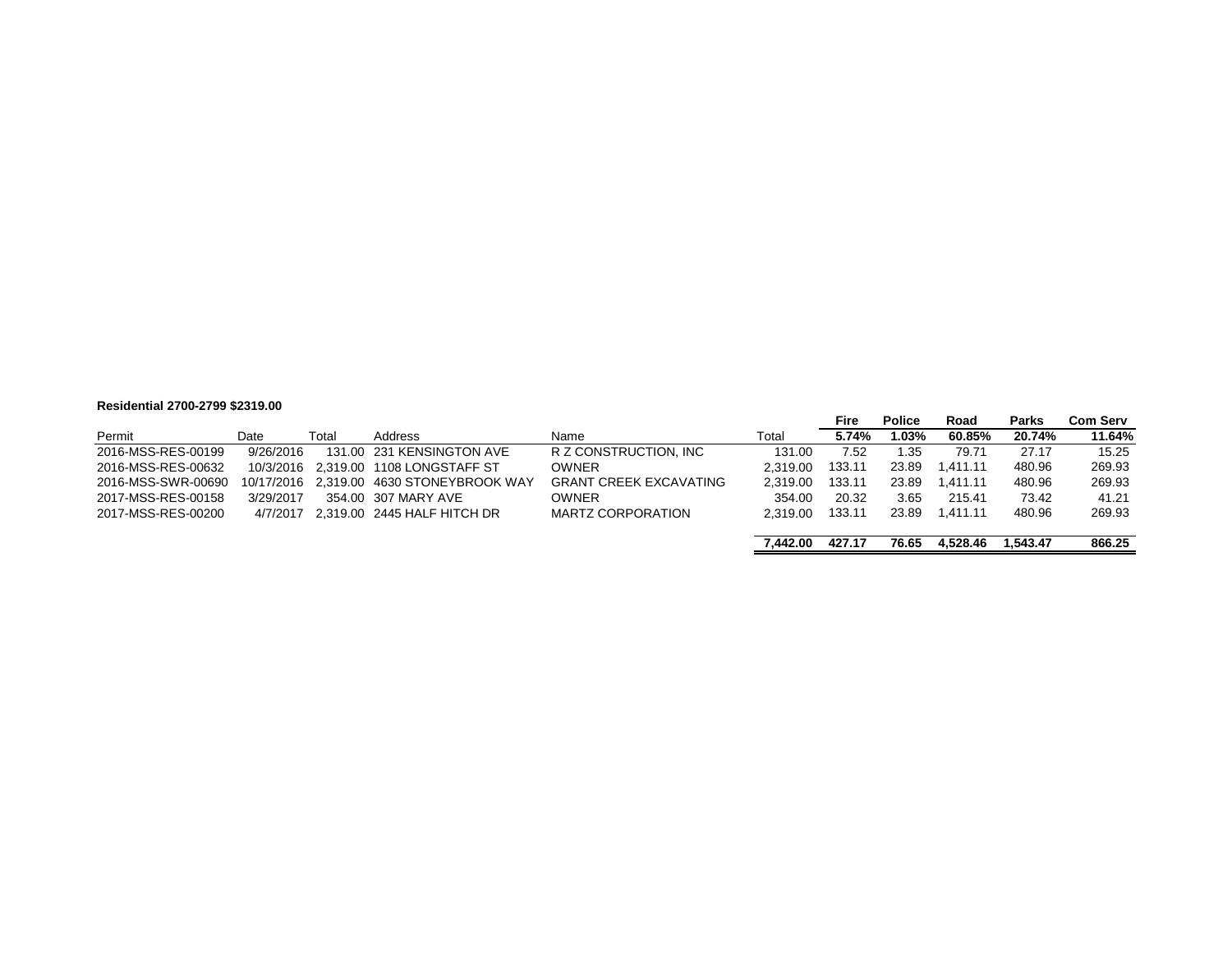#### **Residential 2800-2899 \$2348.00**

|                    |           |       |                                |                                   |            | <b>Fire</b> | <b>Police</b> | Road       | Parks    | <b>Com Serv</b> |
|--------------------|-----------|-------|--------------------------------|-----------------------------------|------------|-------------|---------------|------------|----------|-----------------|
| Permit             | Date      | Total | Address                        | Name                              | Total      | 5.79%       | 1.06%         | 61.16%     | 20.49%   | 11.50%          |
| 2016-MSS-RES-00458 | 7/1/2016  |       | (2,348.00) 7155 BROOKE LYNN CT | <b>GARY NASH CONSTRUCTION INC</b> | (2,348.00) | (135.95)    | (24.89)       | (1,436.04) | (481.11) | (270.02)        |
| 2016-MSS-RES-00458 | 7/1/2016  |       | 2.348.00 7155 BROOKE LYNN CT   | <b>GARY NASH CONSTRUCTION INC</b> | 2.348.00   | 135.95      | 24.89         | 1.436.04   | 481.11   | 270.02          |
| 2016-MSS-RES-00458 | 7/1/2016  |       | 2.319.00 7155 BROOKE LYNN CT   | GARY NASH CONSTRUCTION INC        | 2.319.00   | 134.27      | 24.58         | 1.418.30   | 475.16   | 266.69          |
| 2016-MSS-RES-00436 | 8/2/2016  |       | 2.348.00 7161 AVERY LN         | CASTLEROCK CONSTRUCTION           | 2.348.00   | 135.95      | 24.89         | 1.436.04   | 481.11   | 270.02          |
| 2016-MSS-RES-01074 | 12/8/2016 |       | 2.348.00 2421 HALF HITCH DR    | PEAK CONSTRUCTION INC             | 2.348.00   | 135.95      | 24.89         | 1.436.04   | 481.11   | 270.02          |
| 2017-MSS-RES-00067 | 2/23/2017 |       | 2.348.00 1015 ANGLERS BEND WAY | HOYT HOMES INC                    | 2.348.00   | 135.95      | 24.89         | 1.436.04   | 481.11   | 270.02          |
| 2017-MSS-RES-00117 | 4/5/2017  |       | 506.00 120 STRAND AVE          | IMPRESSIONS DESIGN AND BUILD      | 506.00     | 29.30       | 5.36          | 309.47     | 103.68   | 58.19           |
| 2017-MSS-RES-00207 | 4/11/2017 |       | 2.348.00 7137 AVERY LN         | ONE HORSE CONSTRUCTION INC        | 2.348.00   | 135.95      | 24.89         | 1.436.04   | 481.11   | 270.02          |
| 2017-MSS-RES-00237 | 5/11/2017 |       | 2.348.00 5329 BARBED WIRE DR   | NORTHSTAR CUSTOM BUILDERS INC     | 2,348.00   | 135.95      | 24.89         | 1.436.04   | 481.11   | 270.02          |
|                    |           |       |                                |                                   | 14.565.00  | 843.31      | 154.39        | 8.907.95   | 2.984.37 | 1.674.98        |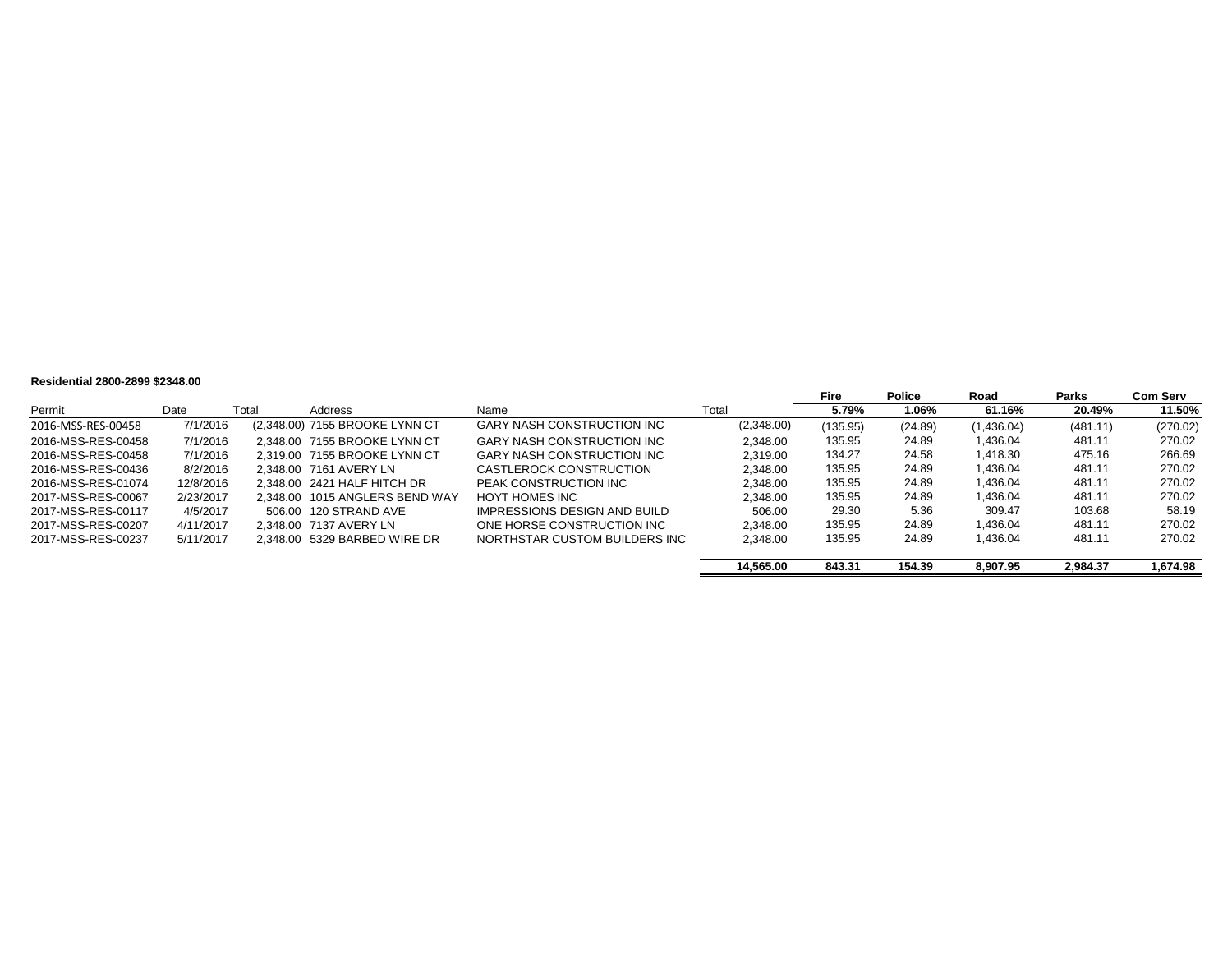#### **Residential 2900-2999 \$2373.00**

|                    |           |       |                              |                             |          | Fire   | <b>Police</b> | Road     | <b>Parks</b> | <b>Com Serv</b> |
|--------------------|-----------|-------|------------------------------|-----------------------------|----------|--------|---------------|----------|--------------|-----------------|
| Permit             | Date      | Total | Address                      | Name                        | Total    | 5.82%  | l.05%         | 61.48%   | 20.27%       | 11.38%          |
| 2016-MSS-RES-00575 | 7/21/2016 |       | 2.373.00 2728 CARNOUSTIE WAY | <b>MARTZ CORPORATION</b>    | 2.373.00 | 138.11 | 24.92         | .458.91  | 481.01       | 270.05          |
| 2016-MSS-RES-01170 | 3/6/2017  |       | 112.00 538 E BECKWITH AVE    | BATEMAN BUILDING            | 112.00   | 6.52   | 1.18          | 68.86    | 22.70        | 12.75           |
| 2017-MSS-RES-00226 | 6/1/2017  |       | 2.373.00 9 GREENBRIER DR     | CONFLUENCE CONSTRL 2.373.00 |          | 138.11 | 24.92         | l.458.91 | 481.01       | 270.05          |
|                    |           |       |                              |                             |          |        |               |          |              |                 |
|                    |           |       |                              |                             | 4.858.00 | 282.74 | 51.01         | 2.986.68 | 984.72       | 552.84          |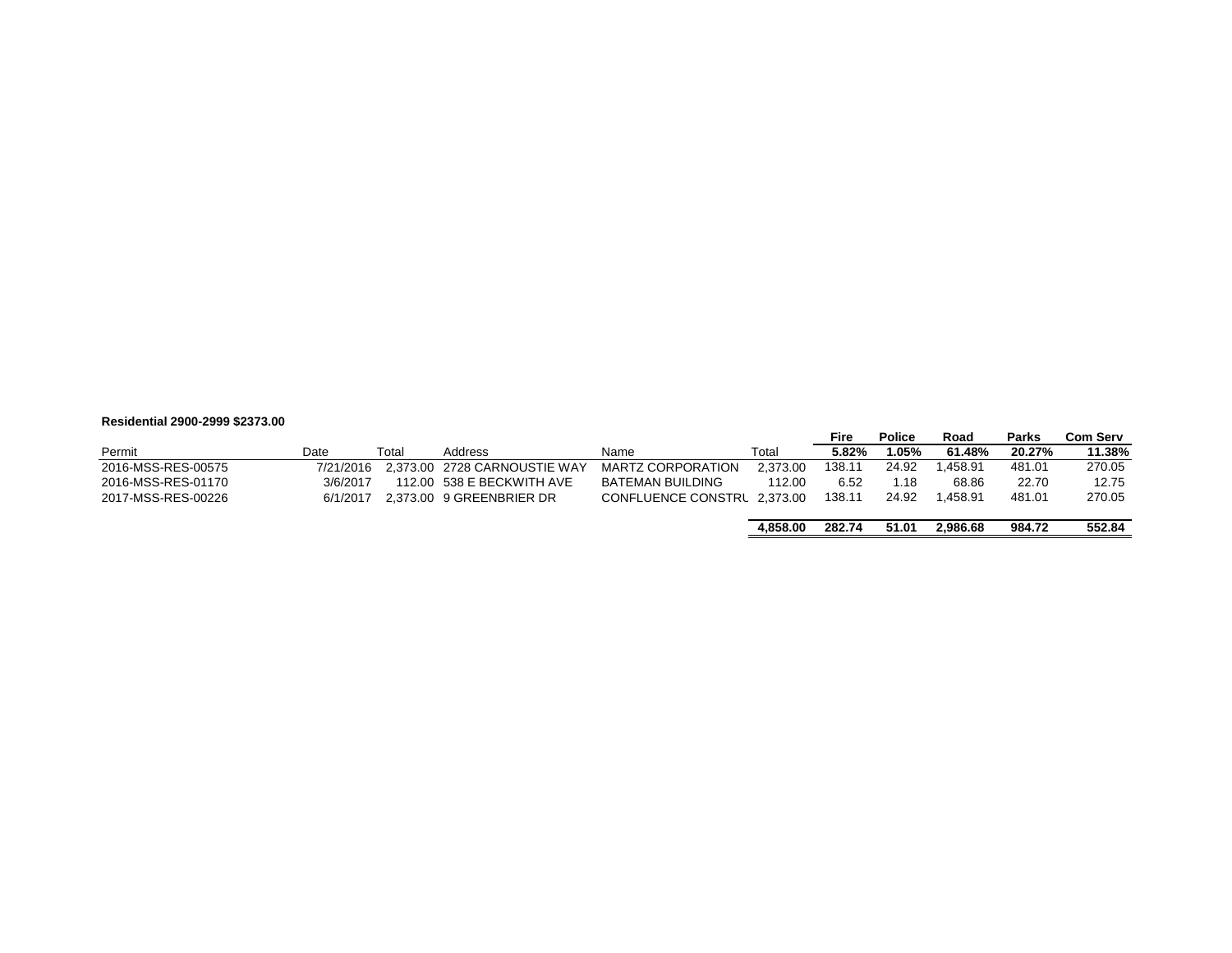#### **Residential 3000-3099 \$2399.00**

|                    |           |       |                                         |                                     |           | <b>Fire</b> | <b>Police</b> | Road      | Parks    | Com Serv |
|--------------------|-----------|-------|-----------------------------------------|-------------------------------------|-----------|-------------|---------------|-----------|----------|----------|
| Permit             | Date      | Total | Address                                 | Name                                | Total     | 5.84%       | 1.04%         | 61.82%    | 20.05%   | 11.25%   |
| 2016-MSS-RES-00614 | 8/10/2016 |       | 2.399.00 7121 AVERY LN                  | <b>MACA CONSTRUCTION</b>            | 2.399.00  | 140.10      | 24.95         | 1.483.06  | 481.00   | 269.89   |
| 2016-MSS-RES-00596 |           |       | 8/25/2016 2.399.00 310 SPANISH PEAKS DR | READY RUTTY INC                     | 2.399.00  | 140.10      | 24.95         | 1.483.06  | 481.00   | 269.89   |
| 2016-MSS-RES-00437 |           |       | 10/7/2016 2.399.00 7113 AVERY LN        | EDGELL BUILDING AND DEVELOPMENT INC | 2.399.00  | 140.10      | 24.95         | 1.483.06  | 481.00   | 269.89   |
| 2016-MSS-RES-00910 |           |       | 10/25/2016 2.399.00 5340 FILLY LN       | EDGELL BUILDING AND DEVELOPMENT INC | 2,399.00  | 140.10      | 24.95         | .483.06   | 481.00   | 269.89   |
| 2016-MSS-RES-00982 |           |       | 11/14/2016 2.399.00 7172 BROOK LYNN CT  | <b>KGB CONSTRUCTION LLC</b>         | 2.399.00  | 140.10      | 24.95         | .483.06   | 481.00   | 269.89   |
| 2017-MSS-RES-00150 | 3/22/2017 |       | 2.399.00 7165 BROOKE LYNN CT            | CORNERSTONE INC                     | 2.399.00  | 140.10      | 24.95         | .483.06   | 481.00   | 269.89   |
| 2017-MSS-RES-00092 | 3/28/2017 |       | 2.399.00 7012 GUINEVERE DR              | MACA CONSTRUCTION                   | 2.399.00  | 140.10      | 24.95         | 1.483.06  | 481.00   | 269.89   |
| 2017-MSS-RES-00337 | 5/30/2017 |       | 138.00 1203 DICKINSON ST                | ROBERT GARRITY                      | 138.00    | 8.06        | 1.44          | 85.31     | 27.67    | 15.53    |
|                    |           |       |                                         |                                     | 16.931.00 | 988.77      | 176.08        | 10.466.74 | 3.394.67 | 1.904.74 |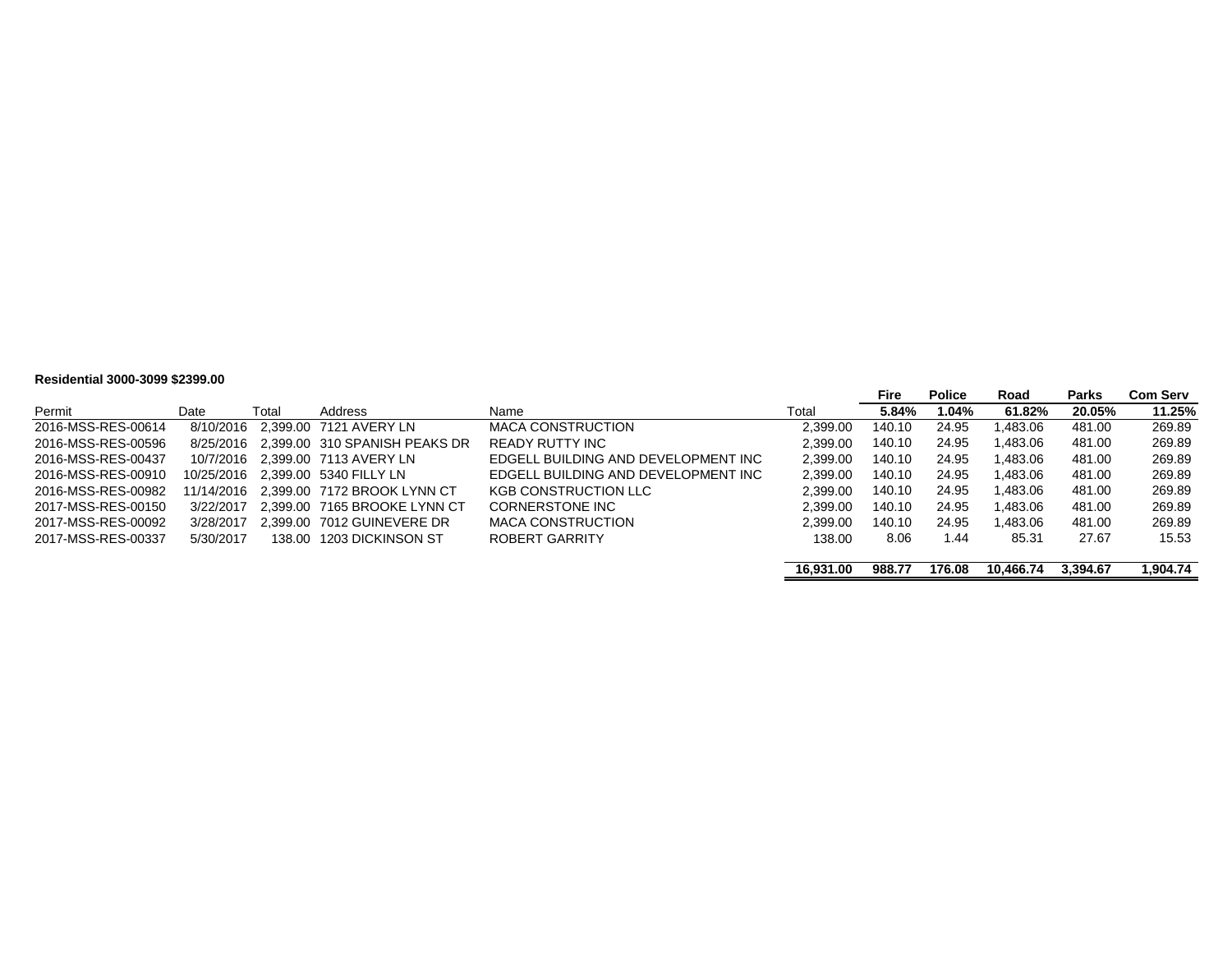#### **Residential 3100-3199 \$2424.00**

|                    |           |       |                              |                            |          | Fire   | Police | Road     | <b>Parks</b> | <b>Com Serv</b> |
|--------------------|-----------|-------|------------------------------|----------------------------|----------|--------|--------|----------|--------------|-----------------|
| Permit             | Date      | Total | Address                      | Name                       | Total    | 5.86%  | 1.07%  | 62.09%   | 19.84%       | 11.14%          |
| 2016-MSS-RES-01095 | 12/9/2016 |       | 2.424.00 7122 BROOKE LYNN CT | <b>CRAGO CONSTRUCTION</b>  | 2.424.00 | 142.05 | 25.94  | .505.06  | 480.92       | 270.03          |
| 2017-MSS-RES-00103 | 3/17/2017 |       | 2.424.00 5418 FILLY LN       | <b>OWNER</b>               | 2.424.00 | 142.05 | 25.94  | 1.505.06 | 480.92       | 270.03          |
| 2017-MSS-SWR-00087 | 6/14/2017 |       | 2.424.00 6649 PATTON CT      | <b>JS CUSTOM HOMES INC</b> | 2.424.00 | 142.05 | 25.94  | 1.505.06 | 480.92       | 270.03          |
|                    |           |       |                              |                            |          |        |        |          |              |                 |
|                    |           |       |                              |                            | 7.272.00 | 426.14 | 77.81  | 4.515.18 | 1.442.76     | 810.10          |

 $\equiv$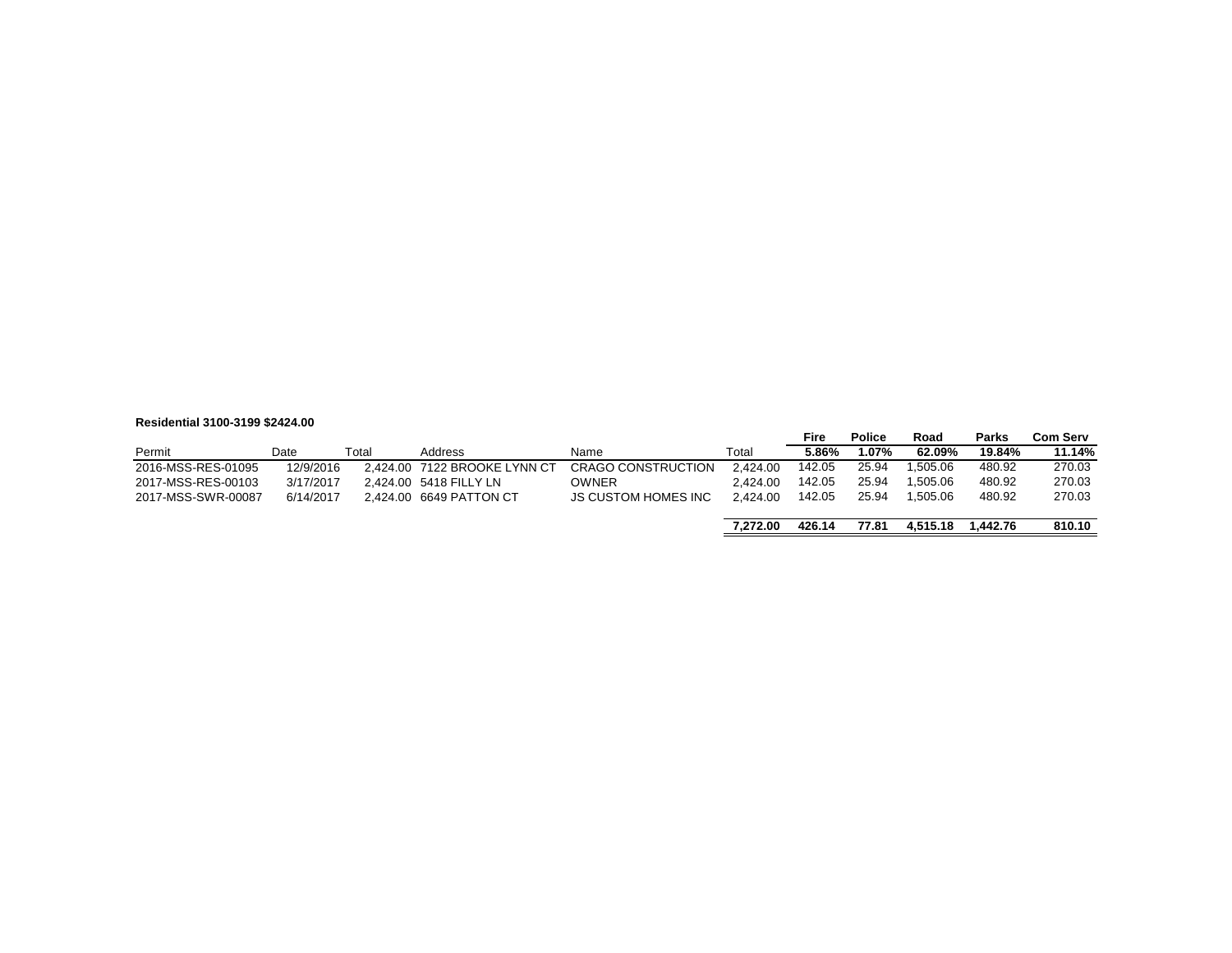| Residential >3200 \$2424.00 |  |
|-----------------------------|--|
|                             |  |

|                    |            |          |                                   |                                      |            | Fire     | Police   | Road       | Parks     | <b>Com Serv</b> |
|--------------------|------------|----------|-----------------------------------|--------------------------------------|------------|----------|----------|------------|-----------|-----------------|
| Permit             | Date       | Total    | Address                           | Name                                 | Total      | 5.86%    | 1.07%    | 62.09%     | 19.84%    | 11.14%          |
| 2016-MSS-RES-00476 | 7/5/2016   | 2,424.00 | 910 BANDMANN TRL                  | BRUNNER HOMES & CONSTRUCTION, INC.   | 2,424.00   | 142.05   | 25.94    | 1,505.06   | 480.92    | 270.03          |
| 2016-MSS-RES-00255 | 7/5/2016   |          | 2.424.00 2967 PRADA DR            | MOSTAD CONSTRUCTION INC              | 2,424.00   | 142.05   | 25.94    | 1,505.06   | 480.92    | 270.03          |
| 2016-MSS-RES-00509 | 7/12/2016  |          | 2,424.00 7135 BROOKE LYNN CT      | MCELMURRY HOMES INC                  | 2,424.00   | 142.05   | 25.94    | 1,505.06   | 480.92    | 270.03          |
| 2016-MSS-RES-00510 | 7/12/2016  |          | 2,424.00 7141 BROOKE LYNN CT      | MCELMURRY HOMES INC                  | 2,424.00   | 142.05   | 25.94    | 1,505.06   | 480.92    | 270.03          |
|                    |            |          |                                   |                                      |            | 142.05   | 25.94    | 1,505.06   | 480.92    | 270.03          |
| 2016-MSS-RES-00484 | 7/19/2016  |          | 2,424.00 312 DEAN STONE DR        | EDGELL BUILDING AND DEVELOPMENT INC  | 2,424.00   |          |          |            |           |                 |
| 2016-MSS-RES-00347 | 7/27/2016  |          | 2,424.00 7146 BROOKE LYNN CT      | ONE HORSE CONSTRUCTION INC           | 2.424.00   | 142.05   | 25.94    | 1,505.06   | 480.92    | 270.03          |
| 2016-MSS-SWR-00319 | 8/1/2016   |          | 2,424.00 6805 PRAIRIE SCHOONER LN | SCHULTZ CONSTRUCTION DEVELOPMENT INC | 2,424.00   | 142.05   | 25.94    | 1,505.06   | 480.92    | 270.03          |
| 2016-MSS-RES-00646 | 8/3/2016   |          | 2,424.00 561 CAHILL RISE          | <b>HOYT HOMES INC</b>                | 2,424.00   | 142.05   | 25.94    | 1,505.06   | 480.92    | 270.03          |
| 2016-MSS-RES-00686 | 8/30/2016  |          | 2,424.00 7114 AVERY LN            | STRAIGHT LINE CONSTRUCTION INC       | 2,424.00   | 142.05   | 25.94    | 1,505.06   | 480.92    | 270.03          |
| 2016-MSS-RES-00651 | 9/2/2016   |          | 2,424.00 2322 TENDERFOOT WAY      | <b>BUILT WELL CONSTRUCTION</b>       | 2.424.00   | 142.05   | 25.94    | 1,505.06   | 480.92    | 270.03          |
| 2016-MSS-RES-00796 | 9/8/2016   |          | 1,019.00 636 S 01ST ST W          | MCMAHON CONSTRUCTION                 | 1,019.00   | 59.71    | 10.90    | 632.70     | 202.17    | 113.52          |
| 2016-MSS-SWR-00526 | 9/13/2016  |          | 2,424.00 1130 HOKE RANCH RD       | GRIZZLY CONTRACTING AND EXCAVATING   | 2,424.00   | 142.05   | 25.94    | 1,505.06   | 480.92    | 270.03          |
| 2016-MSS-RES-00855 | 9/16/2016  | 2,424.00 | 5553 CANYON RIVER RD              | MTV CONSTRUCTION LLC                 | 2,424.00   | 142.05   | 25.94    | 1,505.06   | 480.92    | 270.03          |
| 2016-MSS-RES-00714 | 9/19/2016  |          | 2,424.00 2626 MUIRFIELD CT        | RIDGES AND RAFTERS INC               | 2,424.00   | 142.05   | 25.94    | 1,505.06   | 480.92    | 270.03          |
| 2016-MSS-RES-00711 | 9/20/2016  |          | 2,424.00 6903 SHAVER DR           | MTV CONSTRUCTION LLC                 | 2,424.00   | 142.05   | 25.94    | 1,505.06   | 480.92    | 270.03          |
| 2016-MSS-RES-00563 | 9/29/2016  |          | 2,424.00 2859 BUNKHOUSE PL        | <b>CLEARWATER GROUP</b>              | 2,424.00   | 142.05   | 25.94    | 1,505.06   | 480.92    | 270.03          |
|                    | 10/17/2016 | 2,424.00 | 4628 STONEYBROOK WAY              | <b>GRANT CREEK EXCAVATING</b>        | 2,424.00   | 142.05   | 25.94    | 1,505.06   | 480.92    | 270.03          |
| 2016-MSS-SWR-00689 |            |          |                                   |                                      |            | 142.05   | 25.94    | 1,505.06   | 480.92    | 270.03          |
| 2016-MSS-RES-00917 | 10/17/2016 |          | 2.424.00 6927 SHAVER DR           | MCELMURRY HOMES INC                  | 2.424.00   |          |          |            |           |                 |
| 2016-MSS-RES-00925 | 10/20/2016 |          | 2,424.00 7007 MAX DR              | MTV CONSTRUCTION LLC                 | 2,424.00   | 142.05   | 25.94    | 1,505.06   | 480.92    | 270.03          |
| 2016-MSS-RES-00953 | 10/24/2016 |          | 2,424.00 6944 SHAVER DR           | <b>KURT CAMPBELL LLC</b>             | 2.424.00   | 142.05   | 25.94    | 1,505.06   | 480.92    | 270.03          |
| 2016-MSS-RES-00868 | 10/26/2016 | 2,424.00 | 2608 MUIRFIELD CT                 | EDGELL BUILDING AND DEVELOPMENT INC  | 2,424.00   | 142.05   | 25.94    | 1,505.06   | 480.92    | 270.03          |
| 2016-MSS-RES-00848 | 11/3/2016  |          | 2.424.00 964 BANDMANN TRL         | <b>GOODEN CONSTRUCTION INC</b>       | 2.424.00   | 142.05   | 25.94    | 1,505.06   | 480.92    | 270.03          |
| 2016-MSS-RES-01046 | 11/4/2016  |          | 2,424.00 946 BANDMANN TRL         | BRUNNER HOMES & CONSTRUCTION, INC.   | 2,424.00   | 142.05   | 25.94    | 1,505.06   | 480.92    | 270.03          |
| 2016-MSS-RES-00909 | 11/4/2016  |          | 2.424.00 3105 CUMMINS WAY         | POWDER HOUNDS INC CONSTRUCTION       | 2,424.00   | 142.05   | 25.94    | 1,505.06   | 480.92    | 270.03          |
| 2016-MSS-RES-01005 | 11/17/2016 |          | 2,424.00 6933 SHAVER DR           | MCELMURRY HOMES INC                  | 2,424.00   | 142.05   | 25.94    | 1,505.06   | 480.92    | 270.03          |
| 2016-MSS-RES-01115 | 11/29/2016 |          | 2.424.00 3022 TRADING POST PL     | BROOKS COLE CONSTRUCTION INC         | 2.424.00   | 142.05   | 25.94    | 1,505.06   | 480.92    | 270.03          |
| 2016-MSS-RES-01153 | 12/21/2016 |          | 2,424.00 5432 FILLY LN            | <b>BUILT WELL CONSTRUCTION</b>       | 2,424.00   | 142.05   | 25.94    | 1,505.06   | 480.92    | 270.03          |
| 2016-MSS-SWR-00826 | 1/4/2017   |          | 2,424.00 2831 CARLA-JO LN         | <b>GRANT CREEK EXCAVATING</b>        | 2,424.00   | 142.05   | 25.94    | 1,505.06   | 480.92    | 270.03          |
| 2016-MSS-RES-00994 | 1/5/2017   | 2,424.00 | 334 MANSION HEIGHTS DR            | MOSTAD CONSTRUCTION INC              | 2,424.00   | 142.05   | 25.94    | 1,505.06   | 480.92    | 270.03          |
| 2017-MSS-RES-00021 | 1/31/2017  |          | 2,424.00 5431 BARBED WIRE DR      | <b>BUILT WELL CONSTRUCTION</b>       | 2,424.00   | 142.05   | 25.94    | 1,505.06   | 480.92    | 270.03          |
| 2016-MSS-RES-01196 | 2/3/2017   |          | 2,424.00 7021 GUINEVERE DR        | MCELMURRY HOMES INC                  | 2,424.00   | 142.05   | 25.94    | 1,505.06   | 480.92    | 270.03          |
| 2016-MSS-RES-01023 | 2/7/2017   |          | 372.00 302 E SUSSEX AVE           | ROCKY MOUNTAIN REMODELS              | 372.00     | 21.80    | 3.98     | 230.97     | 73.80     | 41.44           |
| 2017-MSS-RES-00070 | 2/22/2017  |          | 2,424.00 6976 SHAVER DR           | KURT CAMPBELL LLC                    | 2,424.00   | 142.05   | 25.94    | 1,505.06   | 480.92    | 270.03          |
|                    | 2/22/2017  |          | 2,424.00 7013 GUINEVERE DR        | MCELMURRY HOMES INC                  | 2,424.00   | 142.05   | 25.94    | 1,505.06   | 480.92    | 270.03          |
| 2017-MSS-RES-00028 |            |          |                                   |                                      |            | 142.05   | 25.94    | 1,505.06   | 480.92    | 270.03          |
| 2017-MSS-RES-00110 | 3/21/2017  |          | 2,424.00 6921 SHAVER DR           | MCELMURRY HOMES INC                  | 2,424.00   |          |          |            |           |                 |
| 2017-MSS-SWR-00088 | 3/24/2017  |          | 2,424.00 10414 ROYAL COACHMAN DR  | <b>REVEAL EXCAVATION</b>             | 2,424.00   | 142.05   | 25.94    | 1,505.06   | 480.92    | 270.03          |
| 2017-MSS-SWR-00182 | 4/5/2017   |          | 2,424.00 1450 COTE LN             | BLUE MOUNTAIN EXCAVATION             | 2,424.00   | 142.05   | 25.94    | 1,505.06   | 480.92    | 270.03          |
| 2017-MSS-RES-00151 | 4/6/2017   |          | 2,424.00 7011 MAX DR              | MTV CONSTRUCTION LLC                 | 2,424.00   | 142.05   | 25.94    | 1,505.06   | 480.92    | 270.03          |
| 2017-MSS-RES-00095 | 4/12/2017  |          | (2,424.00) 2461 HALF HITCH DR     | <b>BUILT WELL CONSTRUCTION</b>       | (2,424.00) | (142.05) | (25.94)  | (1,505.06) | (480.92)  | (270.03)        |
| 2017-MSS-RES-00095 | 4/12/2017  |          | 2,424.00 2461 HALF HITCH DR       | <b>BUILT WELL CONSTRUCTION</b>       | 2,424.00   | 142.05   | 25.94    | 1,505.06   | 480.92    | 270.03          |
| 2017-MSS-RES-00095 | 4/13/2017  |          | 2,424.00 2461 HALF HITCH DR       | <b>BUILT WELL CONSTRUCTION</b>       | 2,424.00   | 142.05   | 25.94    | 1,505.06   | 480.92    | 270.03          |
| 2017-MSS-SWR-00193 | 4/13/2017  |          | 2,424.00 9123 SNAPDRAGON DR       | <b>GRANT CREEK EXCAVATING</b>        | 2,424.00   | 142.05   | 25.94    | 1,505.06   | 480.92    | 270.03          |
| 2017-MSS-RES-00190 | 4/17/2017  |          | 2,424.00 906 SIMONS DR            | <b>BTWINC</b>                        | 2.424.00   | 142.05   | 25.94    | 1,505.06   | 480.92    | 270.03          |
| 2017-MSS-RES-00179 | 4/19/2017  |          | 2,424.00 5456 CATTLE DR           | NORTHSTAR CUSTOM BUILDERS INC        | 2,424.00   | 142.05   | 25.94    | 1,505.06   | 480.92    | 270.03          |
| 2017-MSS-RES-00314 | 4/27/2017  |          | 2.424.00 5417 HORN RD             | PAUL LUCENTO HOME BUILDERS           | 2,424.00   | 142.05   | 25.94    | 1,505.06   | 480.92    | 270.03          |
| 2017-MSS-RES-00203 | 4/27/2017  |          | 2,424.00 7178 BROOKE LYNN CT      | FREEDOM BUILDERS INC                 | 2,424.00   | 142.05   | 25.94    | 1,505.06   | 480.92    | 270.03          |
| 2017-MSS-RES-00169 | 5/2/2017   |          | 2.424.00 6915 SHAVER DR           | STRAIGHT LINE CONSTRUCTION INC       | 2.424.00   | 142.05   | 25.94    | 1,505.06   | 480.92    | 270.03          |
| 2017-MSS-RES-00228 | 5/8/2017   |          | 2,424.00 6971 SHAVER DR           | <b>BOB MARTZ HOMES</b>               | 2,424.00   | 142.05   | 25.94    | 1,505.06   | 480.92    | 270.03          |
|                    |            |          |                                   | <b>CASTLEROCK CONSTRUCTION</b>       |            | 142.05   | 25.94    | 1,505.06   | 480.92    | 270.03          |
| 2017-MSS-RES-00254 | 5/10/2017  |          | 2.424.00 7117 BROOKE LYNN CT      |                                      | 2,424.00   |          |          |            |           |                 |
| 2017-MSS-RES-00045 | 5/22/2017  |          | 2,424.00 303 DEAN STONE DR        | MOSTAD CONSTRUCTION INC              | 2,424.00   | 142.05   | 25.94    | 1,505.06   | 480.92    | 270.03          |
| 2017-MSS-RES-00296 | 5/26/2017  |          | 2.424.00 5404 FILLY LN            | HIGHLINE PLUMBING LLC                | 2,424.00   | 142.05   | 25.94    | 1,505.06   | 480.92    | 270.03          |
| 2017-MSS-RES-00302 | 6/7/2017   |          | 357.00 1720 HILDA AVE             | JEFF WILSON CONSTRUCTION             | 357.00     | 20.92    | 3.82     | 221.66     | 70.83     | 39.77           |
| 2017-MSS-RES-00234 | 6/16/2017  |          | 459.00 2232 HILDA AVE             | <b>OWNER</b>                         | 459.00     | 26.90    | 4.91     | 284.99     | 91.07     | 51.13           |
| 2017-MSS-RES-00308 | 6/26/2017  |          | 2,424.00 7017 GUINEVERE DR        | MCELMURRY HOMES INC                  | 2,424.00   | 142.05   | 25.94    | 1,505.06   | 480.92    | 270.03          |
| 2017-MSS-RES-00436 | 6/26/2017  |          | 61.00 643 E BECKWITH AVE          | JM MORAN & COMPANY INC               | 61.00      | 3.57     | 0.65     | 37.87      | 12.10     | 6.80            |
| 2017-MSS-RES-00400 | 6/30/2017  |          | 2,424.00 5439 FILLY LN            | <b>BUILT WELL CONSTRUCTION</b>       | 2,424.00   | 142.05   | 25.94    | 1,505.06   | 480.92    | 270.03          |
|                    |            |          |                                   |                                      |            |          |          |            |           |                 |
|                    |            |          |                                   |                                      | 121,044.00 | 7,093.18 | 1,295.17 | 75,156.22  | 24,015.13 | 13,484.30       |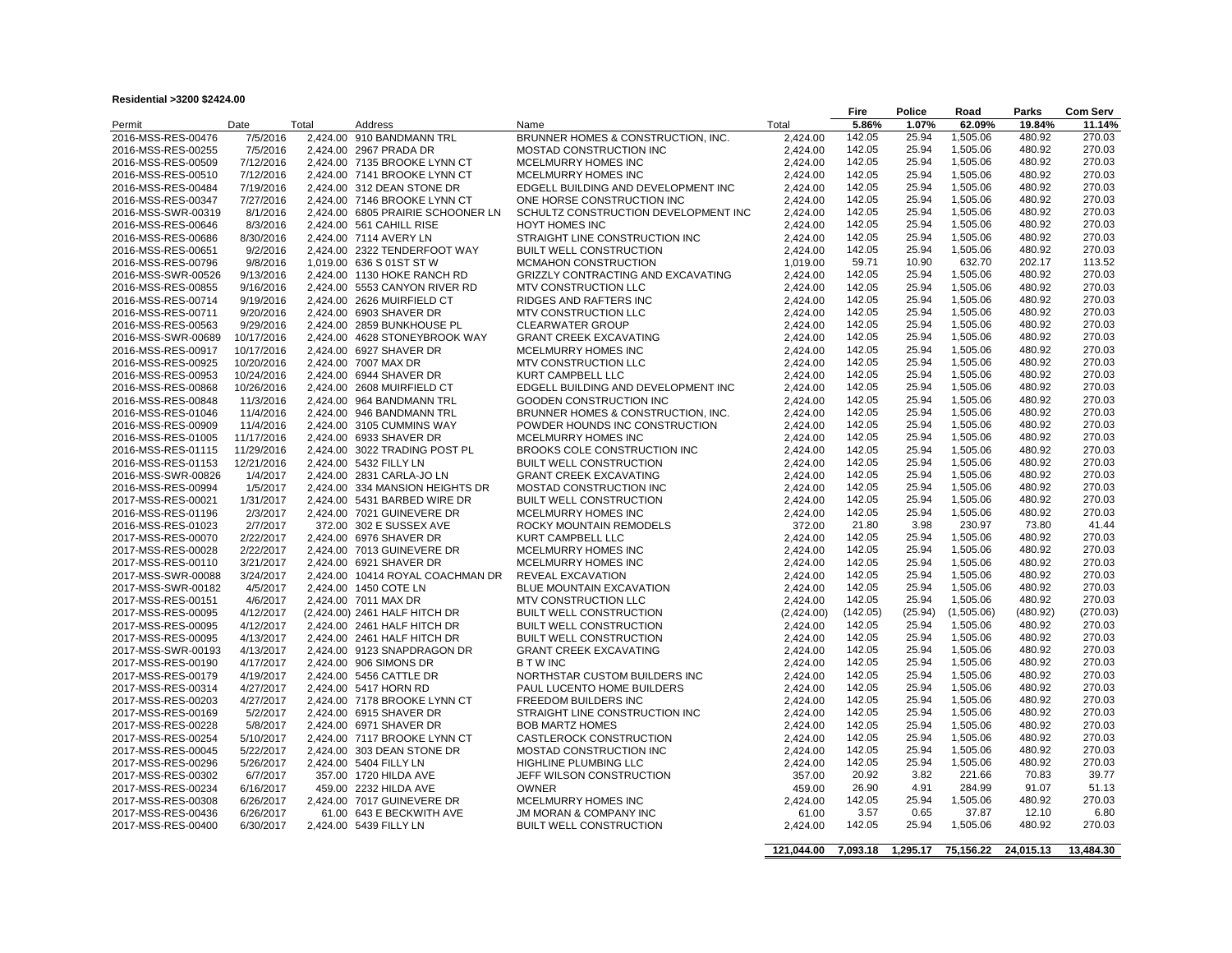#### **Residential All other housing Duplex \$1262.00 per unit**

|                                          |                        |       |                                                              |                                                  |                        | Fire             | Police           | Road                 | Parks              | <b>Com Serv</b>  |
|------------------------------------------|------------------------|-------|--------------------------------------------------------------|--------------------------------------------------|------------------------|------------------|------------------|----------------------|--------------------|------------------|
| Permit                                   | Date                   | Total | Address                                                      | Name                                             | Total                  | 5.47%            | 1.03%            | 58.08%               | 22.66%             | 12.76%           |
| 2016-MSS-COM-00169                       | 8/11/2016              |       | 94,184.43 945 WYOMING ST                                     | QUALITY CONSTRUCTION COMPANY                     | 94,184.43              | 5,151.89         | 970.10           | 54,702.32            | 21,342.19          | 12,017.93        |
| 2016-MSS-COM-00090                       | 8/12/2016              |       | (12,620.00) 1905 TRAIL ST                                    | <b>ZEPEDA HOMES INC</b>                          | (12,620.00)            | (690.31)         | (129.99)         | (7,329.70)           | (2,859.69)         | (1,610.31)       |
| 2016-MSS-COM-00090                       | 8/12/2016              |       | 17.668.00 1905 TRAIL ST                                      | <b>ZEPEDA HOMES INC</b>                          | 17.668.00              | 966.44           | 181.98           | 10,261.57            | 4,003.57           | 2,254.44         |
| 2015-MSS-COM-00362                       | 8/19/2016              |       | 68.107.01 305 E FRONT ST                                     | JACKSON CONTRACTOR GROUP INC                     | 68.107.01              | 3,725.45         | 701.50           | 39,556.55            | 15,433.05          | 8,690.45         |
| 2015-MSS-COM-00362                       | 8/19/2016              |       | 158.117.05 305 E FRONT ST                                    | JACKSON CONTRACTOR GROUP INC                     | 158,117.05             | 8.649.00         | 1.628.61         | 91,834.38            | 35,829.32          | 20,175.74        |
| 2016-MSS-RES-00485                       | 8/19/2016              |       | 2.524.60 1645 A/B MARGARET ST                                | <b>OWNER</b>                                     | 2.524.60               | 138.10           | 26.00            | 1,466.29             | 572.07             | 322.14           |
| 2016-MSS-COM-00269                       | 9/16/2016              |       | 41,646.00 2570 CLARK FORK LN                                 | TOLLEFSON CONSTRUCTION                           | 41.646.00              | 2.278.04         | 428.95           | 24,188.00            | 9,436.98           | 5,314.03         |
| 2016-MSS-COM-00284                       | 9/20/2016              |       | 53,004.00 2500 CLARK FORK LN                                 | TOLLEFSON CONSTRUCTION                           | 53.004.00              | 2,899.32         | 545.94           | 30,784.72            | 12,010.71          | 6,763.31         |
| 2016-MSS-RES-00826                       | 9/27/2016              |       | 2,524.00 4116 CONCORD DR APTS A/B                            | MOSTAD CONSTRUCTION INC                          | 2,524.00               | 138.06           | 26.00            | 1,465.94             | 571.94             | 322.06           |
| 2016-MSS-COM-00262                       | 9/28/2016              |       | 7,572.00 1526 S 12TH ST W                                    | <b>BTWINC</b>                                    | 7,572.00               | 414.19           | 77.99            | 4,397.82             | 1,715.82           | 966.19           |
| 2016-MSS-COM-00268                       | 9/30/2016              |       | 45,432.00 4100 MULLAN RD #801                                | OSELLAME BROTHERS CINC                           | 45,432.00              | 2,485.13         | 467.95           | 26,386.91            | 10,294.89          | 5,797.12         |
| 2016-MSS-COM-00186                       | 10/3/2016              |       | 6.120.66 110 S CALIFORNIA ST                                 | PEW CORPORATION                                  | 6.120.66               | 334.80           | 63.04            | 3,554.88             | 1,386.94           | 781.00           |
| 2016-MSS-COM-00266                       | 10/7/2016              |       | 10.096.00 1809 S 11TH ST W                                   | MCELMURRY HOMES INC                              | 10.096.00              | 552.25           | 103.99           | 5,863.76             | 2,287.75           | 1,288.25         |
| 2016-MSS-RES-00863                       | 10/11/2016             |       | 2.524.00 1239 RIVER ST #100/200                              | ARR ENTERPRISE LLC                               | 2,524.00               | 138.06           | 26.00            | 1,465.94             | 571.94             | 322.06           |
| 2016-MSS-COM-00304                       | 10/12/2016             |       | 49,218.00 2575 CLARK FORK LN                                 | TOLLEFSON CONSTRUCTION                           | 49.218.00              | 2,692.22         | 506.95           | 28,585.81            | 11,152.80          | 6,280.22         |
| 2016-MSS-RES-00785                       | 10/20/2016             |       | 2,524.00 1130-A MONTANA ST                                   | KOEMANS CONSTRUCTION                             | 2,524.00               | 138.06           | 26.00            | 1,465.94             | 571.94             | 322.06           |
| 2016-MSS-COM-00303                       | 11/15/2016             |       | 25.947.27 845 WYOMING ST #101                                | QUALITY CONSTRUCTION COMPANY                     | 25.947.27              | 1.419.32         | 267.26           | 15.070.17            | 5,879.65           | 3,310.87         |
| 2016-MSS-COM-00316                       | 11/17/2016             |       | 16,406.00 1647 SHINDIG DR                                    | STRAIGHT LINE CONSTRUCTION INC                   | 16,406.00              | 897.41           | 168.98           | 9,528.60             | 3,717.60           | 2,093.41         |
| 2016-MSS-RES-01081                       | 1/6/2017               |       | 2,524.00 2335 MOUNT AVE APTS A/B                             | <b>REYNOLDS HOMES LLC</b>                        | 2,524.00               | 138.06           | 26.00            | 1,465.94             | 571.94             | 322.06           |
| 2016-MSS-RES-01080                       | 2/21/2017              |       | 2,524.00 2403 W CENTRAL AVE APTS 100 & 200                   | TOLLEFSON CONSTRUCTION                           | 2,524.00               | 138.06           | 26.00            | 1,465.94             | 571.94             | 322.06           |
| 2016-MSS-RES-01201                       | 2/21/2017              |       | 2,524.00 1360 GARFIELD ST                                    | TOLLEFSON CONSTRUCTION                           | 2,524.00               | 138.06           | 26.00            | 1,465.94             | 571.94             | 322.06           |
| 2017-MSS-RES-00068                       | 2/23/2017              |       | 1.262.00 810 STEPHENS AVE                                    | <b>HOYT HOMES INC</b>                            | 1.262.00               | 69.03            | 13.00            | 732.97               | 285.97             | 161.03           |
| 2016-MSS-COM-00369                       | 3/2/2017               |       | 23.978.00 205 HICKORY ST                                     | <b>BTWINC</b>                                    | 23.978.00              | 1,311.60         | 246.97           | 13,926.42            | 5,433.41           | 3,059.59         |
| 2016-MSS-COM-00370                       | 3/2/2017               |       | 7.572.00 209 HICKORY ST                                      | <b>BTWINC</b>                                    | 7.572.00               | 414.19           | 77.99            | 4,397.82             | 1.715.82           | 966.19           |
| 2016-MSS-COM-00391                       | 3/7/2017               |       | 5,048.00 721 CLEVELAND ST                                    | SS PROPERTY SOLUTIONS INC                        | 5.048.00               | 276.13           | 51.99            | 2,931.88             | 1,143.88           | 644.12           |
| 2016-MSS-COM-00134                       | 3/9/2017               |       | 7.572.00 1831 S 5TH ST W                                     | MCELMURRY HOMES INC                              | 7.572.00               | 414.19           | 77.99            | 4.397.82             | 1.715.82           | 966.19           |
| 2017-MSS-RES-00088                       | 3/28/2017              |       | 2,524.00 141 MADISON ST APTS 200/300                         | CONFLUENCE CONSTRUCTION                          | 2.524.00               | 138.06           | 26.00            | 1,465.94             | 571.94             | 322.06           |
| 2016-MSS-RES-00608                       | 4/3/2017               |       |                                                              |                                                  |                        | 138.06           | 26.00            | 1,465.94             | 571.94             | 322.06           |
| 2017-MSS-RES-00096                       | 4/4/2017               |       | 2,524.00 1955 S 6TH ST W<br>1,262.00 1060 MILTON ST A/B      | SADDLE MOUNTAIN CONSTRUCTION LLC<br><b>OWNER</b> | 2,524.00<br>1,262.00   | 69.03            | 13.00            | 732.97               | 285.97             | 161.03           |
|                                          |                        |       |                                                              | TOLLEFSON CONSTRUCTION                           |                        | 1,242.57         | 233.97           | 13,193.45            | 5,147.45           | 2,898.56         |
| 2016-MSS-COM-00404<br>2016-MSS-COM-00405 | 4/11/2017<br>4/11/2017 |       | 22,716.00 2485 CLARK FORK LN<br>53.004.00 2535 CLARK FORK LN | TOLLEFSON CONSTRUCTION                           | 22,716.00<br>53.004.00 | 2,899.32         | 545.94           | 30,784.72            | 12,010.71          | 6,763.31         |
| 2016-MSS-RES-00745                       | 4/11/2017              |       | 2,524.00 2010 MONTANA ST APTS A & B                          | AULTCO CONSTRUCTION INC                          | 2,524.00               | 138.06           | 26.00            | 1,465.94             | 571.94             | 322.06           |
| 2017-MSS-RES-00172                       | 4/28/2017              |       | 2,524.00 1260-B GRANT ST                                     | CONFLUENCE CONSTRUCTION                          | 2,524.00               | 138.06           | 26.00            | 1,465.94             | 571.94             | 322.06           |
|                                          |                        |       |                                                              |                                                  |                        | (69.03)          | (13.00)          | (732.97)             | (285.97)           | (161.03)         |
| 2017-MSS-RES-00173                       | 4/28/2017              |       | (1.262.00) 1270 GRANT ST APTS 100/200                        | CONFLUENCE CONSTRUCTION                          | (1.262.00)             | 138.06           | 26.00            | 1.465.94             | 571.94             | 322.06           |
| 2017-MSS-RES-00173                       | 4/28/2017              |       | 2,524.00 1270 GRANT ST APTS 100/200                          | CONFLUENCE CONSTRUCTION                          | 2,524.00               |                  | 39.00            |                      |                    |                  |
| 2017-MSS-SWR-00257                       | 5/3/2017               |       | 3.786.00 662 CLYDE ST                                        | <b>ELKHORN EXCAVATING</b>                        | 3.786.00               | 207.09<br>207.09 | 39.00            | 2,198.91             | 857.91             | 483.09           |
| 2017-MSS-SWR-00255<br>2017-MSS-RES-00118 | 5/3/2017<br>5/3/2017   |       | 3,786.00 646 CLYDE ST                                        | ELKHORN EXCAVATING                               | 3,786.00<br>2.524.00   | 138.06           | 26.00            | 2,198.91<br>1,465.94 | 857.91<br>571.94   | 483.09<br>322.06 |
|                                          |                        |       | 2,524.00 732 MILTON ST APTS 100/200                          | EBC DEVELOPMENT LLC                              |                        |                  | (13.00)          |                      |                    | (161.03)         |
| 2017-MSS-RES-00152<br>2017-MSS-RES-00152 | 5/15/2017              |       | (1,262.00) 703 A/B LOCUST ST                                 | <b>OWNER</b><br><b>OWNER</b>                     | (1,262.00)             | (69.03)<br>69.03 | 13.00            | (732.97)<br>732.97   | (285.97)<br>285.97 | 161.03           |
|                                          | 5/15/2017              |       | 1,262.00 703 A/B LOCUST ST                                   |                                                  | 1,262.00               | 69.03            | 13.00            | 732.97               | 285.97             | 161.03           |
| 2017-MSS-RES-00260                       | 5/16/2017              |       | 1,262.00 1313 S 1ST ST W #100/200                            | <b>LAKE CONSTRUCTION</b>                         | 1,262.00               |                  |                  |                      |                    |                  |
| 2017-MSS-RES-00267                       | 5/16/2017              |       | 2,524.00 716 STODDARD ST APT. A                              | <b>SILVERFERN</b>                                | 2,524.00               | 138.06           | 26.00            | 1,465.94             | 571.94             | 322.06           |
| 2017-MSS-COM-00034                       | 5/18/2017              |       | 37,860.00 3850 MULLAN RD                                     | TOLLEFSON CONSTRUCTION                           | 37,860.00              | 2,070.94         | 389.96<br>233.97 | 21,989.09            | 8,579.08           | 4,830.94         |
| 2017-MSS-COM-00059                       | 5/18/2017              |       | 22.716.00 2445 CLARK FORK LN                                 | TOLLEFSON CONSTRUCTION                           | 22,716.00              | 1,242.57         |                  | 13,193.45            | 5,147.45           | 2,898.56         |
| 2017-MSS-COM-00060                       | 5/18/2017              |       | 37.860.00 3840 MULLAN RD                                     | TOLLEFSON CONSTRUCTION                           | 37.860.00              | 2.070.94         | 389.96           | 21,989.09            | 8,579.08           | 4,830.94         |
| 2017-MSS-COM-00086                       | 5/26/2017              |       | 4,621.26 515 ADAMS ST APTS 1-10                              | DOUBLE DIAMOND CONSTRUCTION                      | 4,621.26               | 252.78           | 47.60            | 2,684.03             | 1,047.18           | 589.67           |
| 2017-MSS-RES-00152                       | 6/12/2017              |       | 1.262.00 703 A/B LOCUST ST                                   | <b>OWNER</b>                                     | 1.262.00               | 69.03            | 13.00            | 732.97               | 285.97             | 161.03           |
| 2017-MSS-COM-00092                       | 6/16/2017              |       | 58,146.27 775 WYOMING ST                                     | QUALITY CONSTRUCTION COMPANY                     | 58,146.27              | 3,180.60         | 598.91           | 33,771.35            | 13,175.94          | 7,419.46         |
| 2017-MSS-COM-00134                       | 6/27/2017              |       | 16,321.76 865 WYOMING ST - CONDO MASTER                      | QUALITY CONSTRUCTION COMPANY                     | 16,321.76              | 892.80           | 168.11           | 9,479.68             | 3,698.51           | 2,082.66         |
| 2017-MSS-RES-00446                       | 6/27/2017              |       | 1,020.11 522 E PINE ST APT A/B                               | OWNER                                            | 1,020.11               | 55.80            | 10.51            | 592.48               | 231.16             | 130.17           |
|                                          |                        |       |                                                              |                                                  | 926,028.42             | 50.653.75        | 9.538.09         | 537,837.31           | 209.838.04         | 118,161.23       |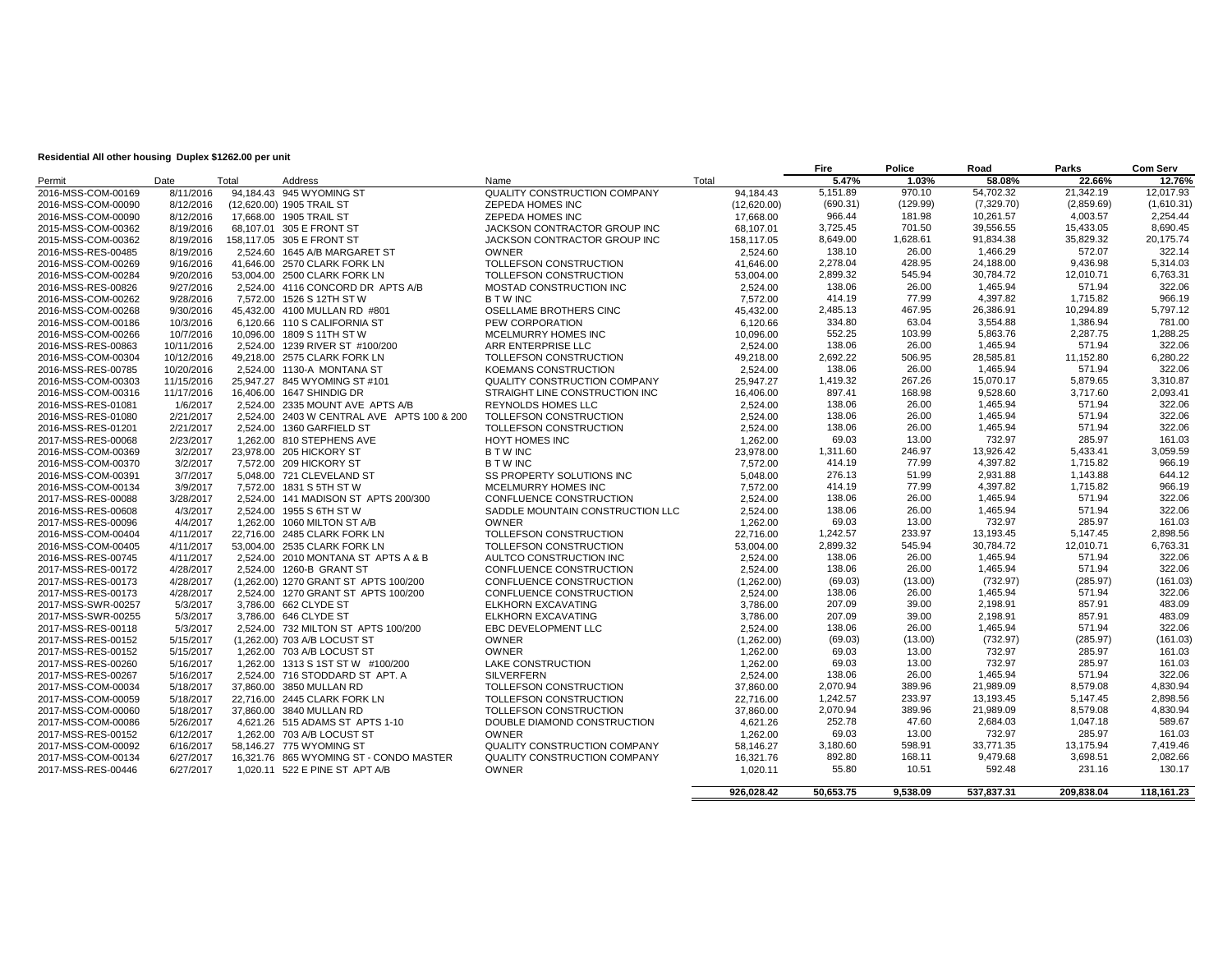# **COMMERCIAL IMPACT FEES FY17**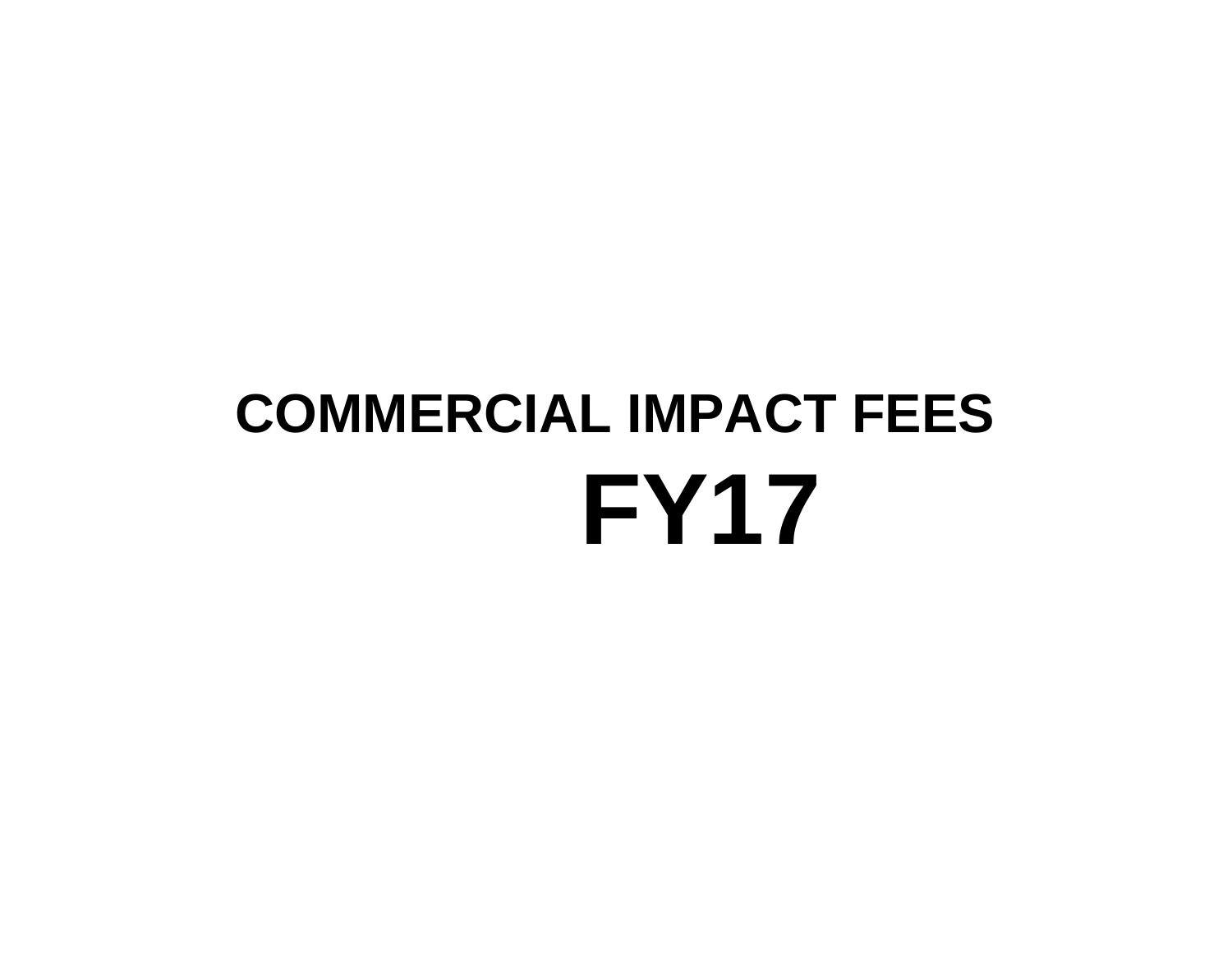# **Com/Shopping Center 50,000 sf or less**

|                    |            |           |                                 |                              |           | Fire    | <b>Police</b> | Road      | <b>Com Serv</b> |
|--------------------|------------|-----------|---------------------------------|------------------------------|-----------|---------|---------------|-----------|-----------------|
| Permit             | Date       | Total     | Address                         | Name                         | Total     | 3.69%   | 0.86%         | 88.29%    | 7.16%           |
| 2016-MSS-COM-00177 | 7/13/2016  | 344.85    | 2600 36TH AVE                   | JACKSON CONTRACTOR GROUP INC | 344.85    | 12.72   | 2.97          | 304.47    | 24.69           |
| 2016-MSS-COM-00178 | 7/13/2016  | 475.65    | 2500 CCC ROAD                   | JACKSON CONTRACTOR GROUP INC | 475.65    | 17.55   | 4.09          | 419.95    | 34.06           |
| 2016-MSS-COM-00204 | 9/12/2016  | 22.872.63 | 2001 BROOKS ST                  | TOBINESS CONSTRUCTION        | 22,872.63 | 844.00  | 196.70        | 20.194.25 | 1,637.68        |
| 2016-MSS-COM-00048 | 9/22/2016  | 814.00    | 1870 RESERVE ST                 | CARL CONSTRUCTION INC        | 814.00    | 30.04   | 7.00          | 718.68    | 58.28           |
| 2016-MSS-COM-00203 | 10/13/2016 | 7.917.03  | 2001 BROOKS ST                  | TOBINESS CONSTRUCTION        | 7.917.03  | 292.14  | 68.09         | 6.989.95  | 566.86          |
| 2016-MSS-COM-00322 | 11/2/2016  | 1.091.18  | 2007 SOUTH AVE W                | WESTERN INTERSTATE INC       | 1.091.18  | 40.26   | 9.38          | 963.40    | 78.13           |
| 2016-MSS-COM-00015 | 11/10/2016 | 7.031.37  | 2500 MURPHY ST                  | SIRIUS CONSTRUCTION INC      | 7.031.37  | 259.46  | 60.47         | 6.208.00  | 503.45          |
| 2016-MSS-COM-00239 | 12/9/2016  | 392.28    | 2825 C2 STOCKYARD RD            | <b>OWNER</b>                 | 392.28    | 14.48   | 3.37          | 346.34    | 28.09           |
| 2016-MSS-COM-00324 | 1/13/2017  | 17.845.08 | 2755 N RESERVE ST SHELL         | PEW CORPORATION              | 17.845.08 | 658.48  | 153.47        | 15.755.42 | 1.277.71        |
| 2017-MSS-COM-00050 | 3/13/2017  |           | 5.550.12 4800 GRANT CREEK RD    | <b>OWNER</b>                 | 5.550.12  | 204.80  | 47.73         | 4.900.20  | 397.39          |
| 2017-MSS-COM-00022 | 3/15/2017  |           | 15.972.00 3219 FORT MISSOULA RD | JACKSON CONTRACTOR GROUP INC | 15.972.00 | 589.37  | 137.36        | 14.101.68 | 1,143.60        |
| 2017-MSS-COM-00032 | 3/21/2017  |           | 1.226.94 1315 WYOMING ST        | SLETTEN CONSTRUCTION COMPANY | 1.226.94  | 45.27   | 10.55         | 1,083.27  | 87.85           |
| 2017-MSS-COM-00052 | 4/10/2017  | 24.364.56 | 2600 CHARLO ST                  | <b>WOEHLER CONSTRUCTION</b>  | 24.364.56 | 899.05  | 209.54        | 21.511.47 | 1.744.50        |
| 2017-MSS-SWR-00249 | 5/1/2017   | 33.685.28 | 6681 COMMERCIAL LN              | <b>WESTERN EXCAVATING</b>    | 33.685.28 | .242.99 | 289.69        | 29,740.73 | 2.411.87        |
| 2016-MSS-COM-00243 | 5/2/2017   | 1.513.71  | 920 KENSINGTON AVE              | PEW CORPORATION              | 1.513.71  | 55.86   | 13.02         | 1.336.45  | 108.38          |
| 2017-MSS-COM-00092 | 6/16/2017  |           | 14.362.52 775 WYOMING ST        | QUALITY CONSTRUCTION COMPANY | 14,362.52 | 529.98  | 123.52        | 12,680.67 | 1,028.36        |

**155,459.20 5,736.44 1,336.95 137,254.93 11,130.88**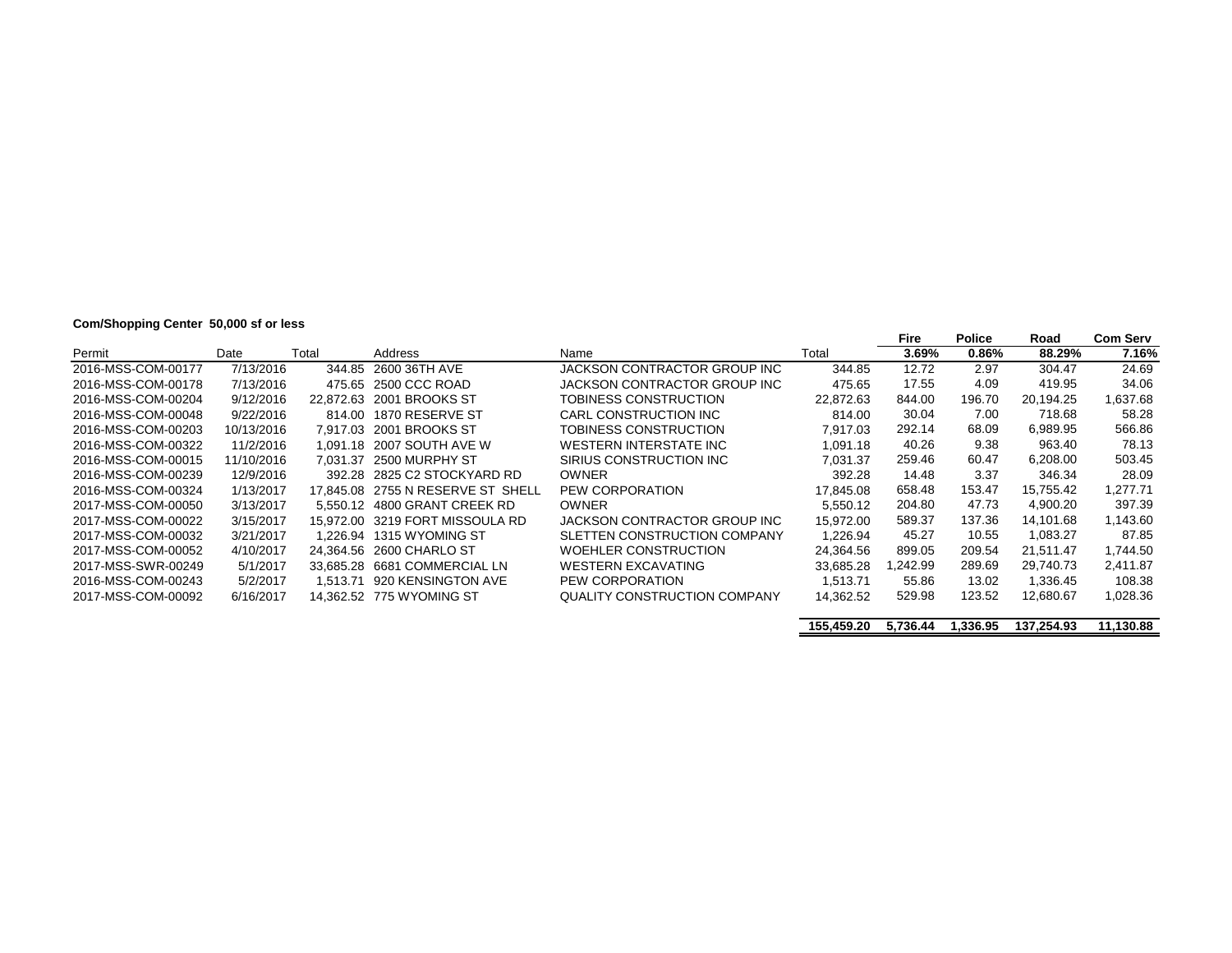#### **Office/Institutional 25,000 sf or less**

|                    |            |           |                                   |                                                                  |            | Fire      | <b>Police</b> | Road       | <b>Com Serv</b> |
|--------------------|------------|-----------|-----------------------------------|------------------------------------------------------------------|------------|-----------|---------------|------------|-----------------|
| Permit             | Date       | Total     | Address                           | Name                                                             | Total      | 9.29%     | 1.57%         | 71.11%     | 18.03%          |
| 2016-MSS-COM-00216 | 8/2/2016   |           | 7,376.88 2813 CONNERY WAY STE 100 | EDGELL BUILDING AND DEVELOPMENT INC                              | 7,376.88   | 685.31    | 115.82        | 5,245.70   | 1,330.05        |
| 2016-MSS-COM-00248 | 8/16/2016  | 28.00     | 2409 DEARBORN AVE                 | <b>WESTERN INTERSTATE INC</b>                                    | 28.00      | 2.60      | 0.44          | 19.91      | 5.05            |
| 2016-MSS-COM-00233 | 9/8/2016   | 11,842.16 | 1657 RIVER RD                     | REINEKING CONSTRUCTION CO                                        | 11,842.16  | 1,100.14  | 185.92        | 8,420.96   | 2,135.14        |
| 2016-MSS-COM-00296 | 10/6/2016  |           | 3.541.95 2265 S 3RD ST W          | <b>HOYT HOMES INC</b>                                            | 3,541.95   | 329.05    | 55.61         | 2,518.68   | 638.61          |
| 2016-MSS-COM-00263 | 10/13/2016 | 119.34    | 4065 LONA CT                      | SIRIUS CONSTRUCTION INC                                          | 119.34     | 11.09     | 1.87          | 84.86      | 21.52           |
| 2016-MSS-SWR-00439 | 10/31/2016 |           | 35.056.50 5818 SANDPIPER DR       | L S JENSEN                                                       | 35,056.50  | 3,256.75  | 550.39        | 24,928.68  | 6,320.69        |
| 2016-MSS-COM-00361 | 1/17/2017  | 25.858.75 | 1920 STEPHENS AVE STE 300         | <b>BTWINC</b>                                                    | 25,858.75  | 2,402.28  | 405.98        | 18,388.16  | 4,662.33        |
| 2017-MSS-COM-00010 | 2/7/2017   | 3,186.81  | 3005 SOUTH AVE W                  | JACKSON CONTRACTOR GROUP INC                                     | 3,186.81   | 296.05    | 50.03         | 2,266.14   | 574.58          |
| 2017-MSS-COM-00011 | 2/7/2017   | 5,535.20  | 3025 SOUTH AVE W                  | JACKSON CONTRACTOR GROUP INC                                     | 5,535.20   | 514.22    | 86.90         | 3,936.08   | 998.00          |
| 2017-MSS-COM-00012 | 2/7/2017   |           | 2.214.08 3245 FORT MISSOULA RD    | JACKSON CONTRACTOR GROUP INC                                     | 2,214.08   | 205.69    | 34.76         | 1,574.43   | 399.20          |
| 2017-MSS-COM-00031 | 3/7/2017   |           | 840.45 3005 SOUTH AVE W           | JACKSON CONTRACTOR GROUP INC                                     | 840.45     | 78.08     | 13.20         | 597.64     | 151.53          |
| 2017-MSS-COM-00063 | 4/14/2017  |           | (6,300.64) 2703 CONNERY WAY       | <b>MAURER CONSTRUCTION LLC</b>                                   | (6,300.64) | (585.33)  | (98.92)       | (4,480.39) | (1, 136.01)     |
| 2017-MSS-COM-00063 | 4/14/2017  |           | 6.300.64 2703 CONNERY WAY         | <b>MAURER CONSTRUCTION LLC</b>                                   | 6,300.64   | 585.33    | 98.92         | 4,480.39   | 1,136.01        |
| 2017-MSS-COM-00063 | 4/14/2017  |           | 8.479.84 2703 CONNERY WAY         | <b>MAURER CONSTRUCTION LLC</b>                                   | 8.479.84   | 787.78    | 133.13        | 6,030.01   | 1,528.92        |
| 2017-MSS-COM-00054 | 5/4/2017   | 10.004.06 | 1055 MOUNT AVE                    | EDGELL BUILDING AND DEVELOPMENT INC                              | 10,004.06  | 929.38    | 157.06        | 7.113.89   | 1,803.73        |
| 2017-MSS-COM-00132 | 6/14/2017  | 1.027.80  | 4570 N RESERVE ST                 | <b>OWNER</b>                                                     | 1,027.80   | 95.48     | 16.14         | 730.87     | 185.31          |
| 2017-MSS-COM-00103 | 6/20/2017  | 44.770.07 | 3955 FLYNN LN                     | PRICE CONSTRUCTION LLC                                           | 44.770.07  | 4,159.14  | 702.89        | 31,836.00  | 8,072.04        |
| 2017-MSS-COM-00134 | 6/27/2017  |           |                                   | 3.848.44 865 WYOMING ST - CONDO MASTQUALITY CONSTRUCTION COMPANY | 3.848.44   | 357.52    | 60.42         | 2.736.63   | 693.87          |
| 2017-MSS-COM-00127 | 6/29/2017  |           | 6,941.38 1020 SOUTH AVE W         | B T W INC                                                        | 6,941.38   | 644.85    | 108.98        | 4,936.02   | 1,251.53        |
|                    |            |           |                                   |                                                                  |            |           |               |            |                 |
|                    |            |           |                                   |                                                                  | 170.671.71 | 15.855.40 | 2,679.55      | 121.364.65 | 30.772.11       |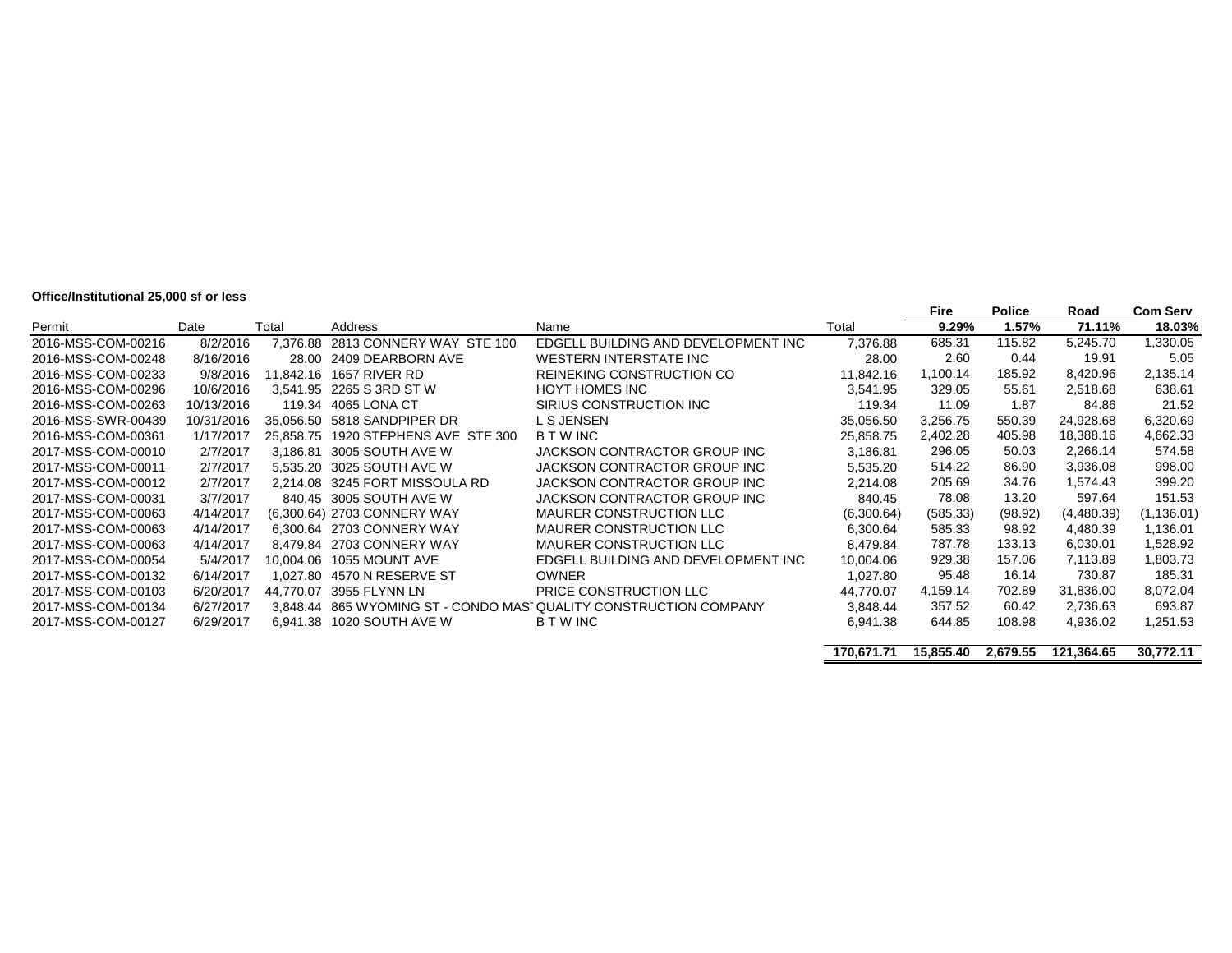|                    | Office/Institutional 50,001 sf - 100,000 sf |       |                            |                                |           |          |               |           |                 |  |
|--------------------|---------------------------------------------|-------|----------------------------|--------------------------------|-----------|----------|---------------|-----------|-----------------|--|
|                    |                                             |       |                            |                                |           | Fire     | <b>Police</b> | Road      | <b>Com Serv</b> |  |
| Permit             | Date                                        | Total | Address                    | Name                           | Total     | 10.73%   | 0.90%         | 67.57%    | 20.80%          |  |
| 2016-MSS-COM-00192 | 8/12/2016                                   |       | 77,276.38 1200 SHERWOOD ST | DICK ANDERSON CONSTRUCTION INC | 77.276.38 | 8,291.76 | 695.49        | 52.215.65 | 16.073.49       |  |
|                    |                                             |       |                            |                                | 77.276.38 | 8.291.76 | 695.49        | 52.215.65 | 16.073.49       |  |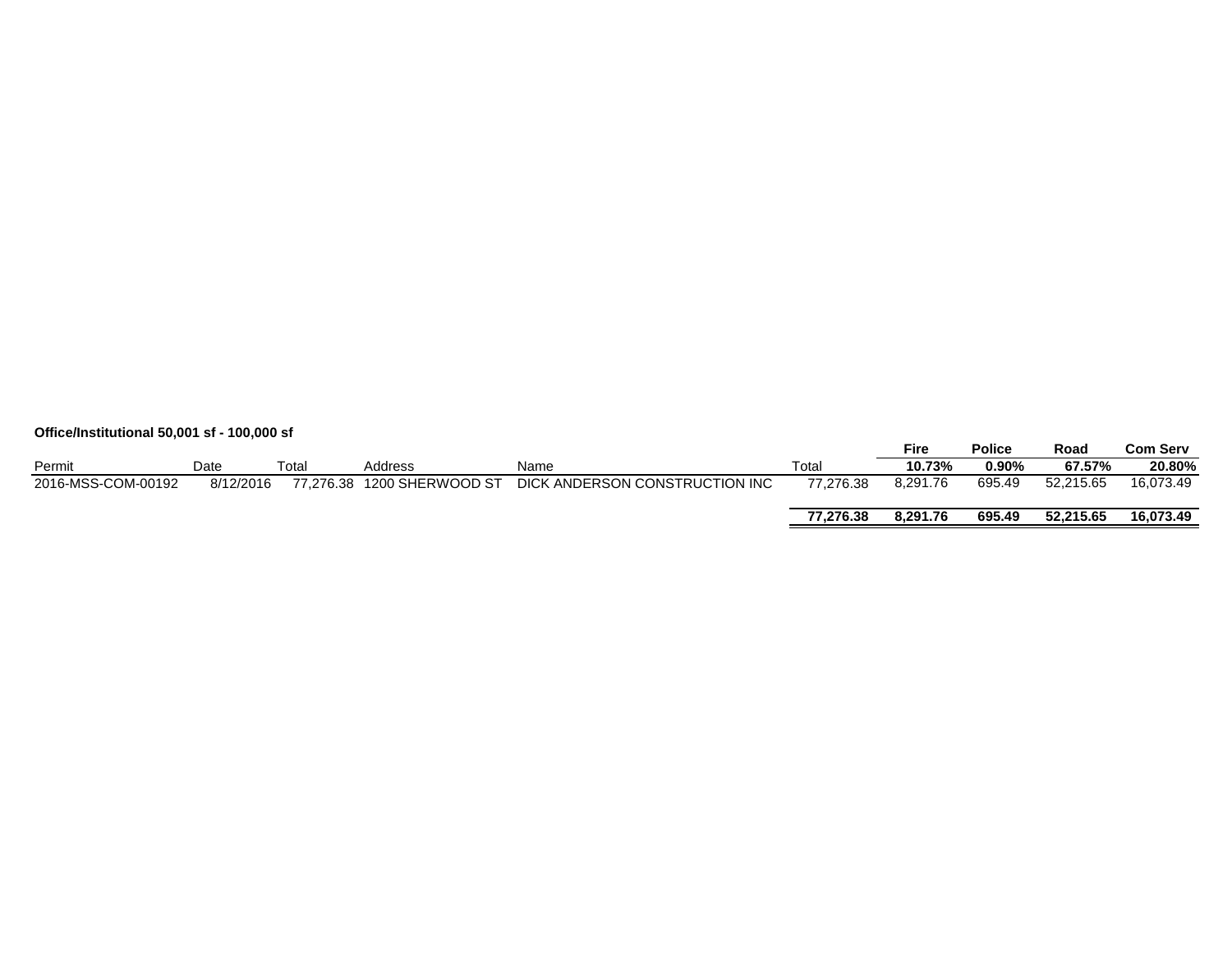### **Office/Institutional over 100,000 sf**

|                    |           |       |                            |                                                                   |             | Fire       | <b>Police</b> | Road        | <b>Com Serv</b> |
|--------------------|-----------|-------|----------------------------|-------------------------------------------------------------------|-------------|------------|---------------|-------------|-----------------|
| Permit             | Date      | Total | Address                    | Name                                                              | Total       | 10.30%     | 0.72%         | 69.03%      | 19.95%          |
| 2016-MSS-COM-00045 | 7/18/2016 |       | 78.342.74 15 CAMPUS DR     | JACKSON CONTRACTOR GROUP INC                                      | 78.342.74   | 8,069.30   | 564.07        | 54.079.99   | 15,629.38       |
| 2016-MSS-COM-00165 | 7/29/2016 |       | 3.592.10 1901 S 10TH ST W  | JACKSON CONTRACTOR GROUP INC                                      | 3.592.10    | 369.99     | 25.86         | 2.479.63    | 716.62          |
| 2016-MSS-COM-00400 | 2/22/2017 |       | 3.649.20 500 W BROADWAY    | JACKSON CONTRACTOR GROUP INC                                      | 3.649.20    | 375.87     | 26.27         | 2.519.04    | 728.02          |
| 2017-MSS-COM-00116 | 6/15/2017 |       | 3.519.43 900 S HIGGINS AVE | JACKSON CONTRACTOR GROUP INC                                      | 3.519.43    | 362.50     | 25.34         | 2.429.46    | 702.13          |
| Refund             | 3/28/2017 |       |                            | (68,675.00) Refund to Missoula County Public Schools (portion of) | (68.675.00) | (7,073.53) | (494.46)      | (47.406.35) | (13,700.66)     |
|                    |           |       |                            |                                                                   |             |            |               |             |                 |

|  |  |  | 20,428.47 \$2,104.13 \$147.08 \$14,101.77 | \$4,075.48 |
|--|--|--|-------------------------------------------|------------|
|--|--|--|-------------------------------------------|------------|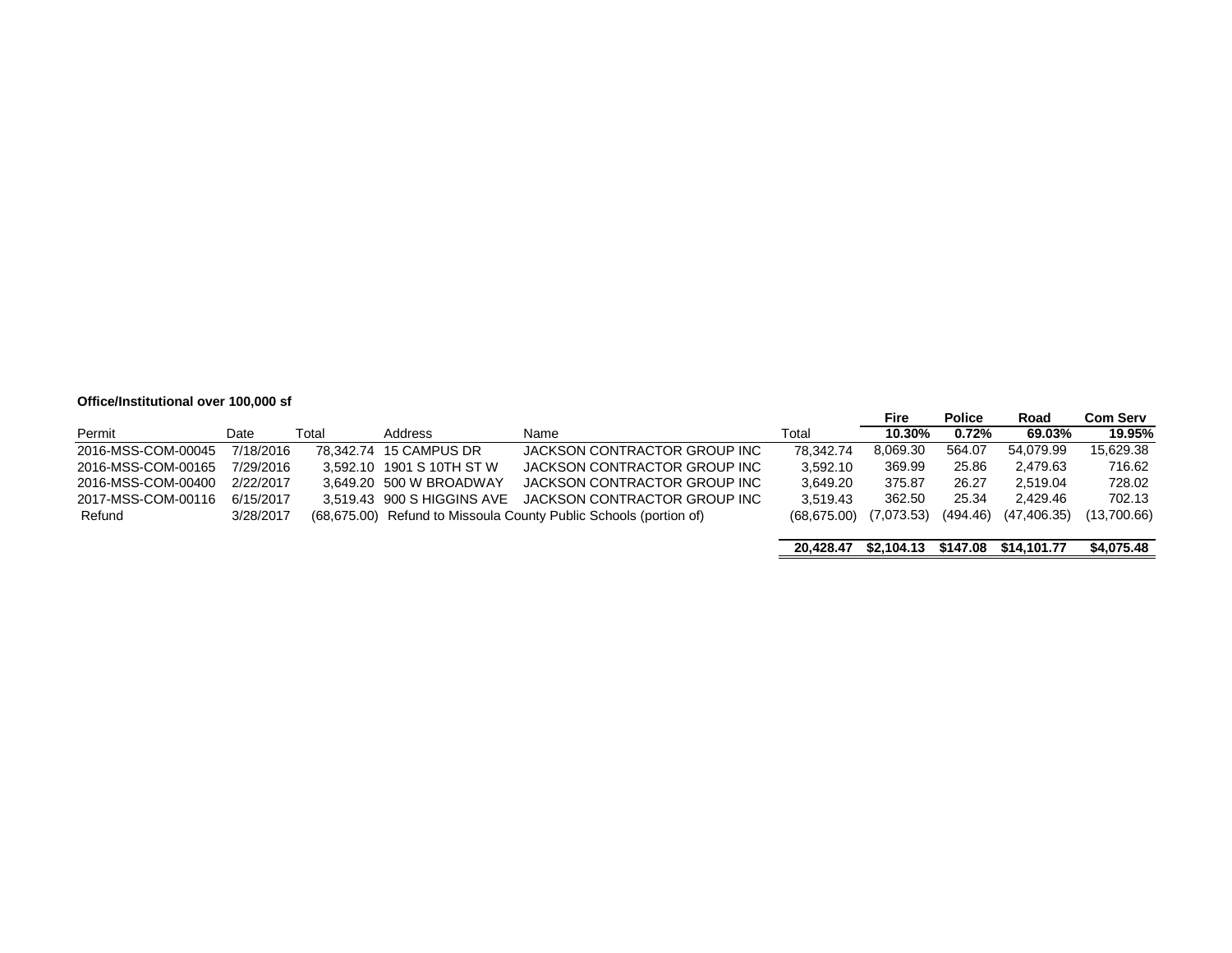# **Light Industrial**

|               |      |             |         |      |       | Fire   | Police | Road   | <b>Com Serv</b> |
|---------------|------|-------------|---------|------|-------|--------|--------|--------|-----------------|
| Permit        | Date | $\tau$ otai | Address | Name | Total | 12.33% | 0.91%  | 62.79% | 23.97%          |
| None for FY17 |      |             |         |      |       |        |        |        |                 |

**-** 

**-** 

**-** 

**-** 

**-**